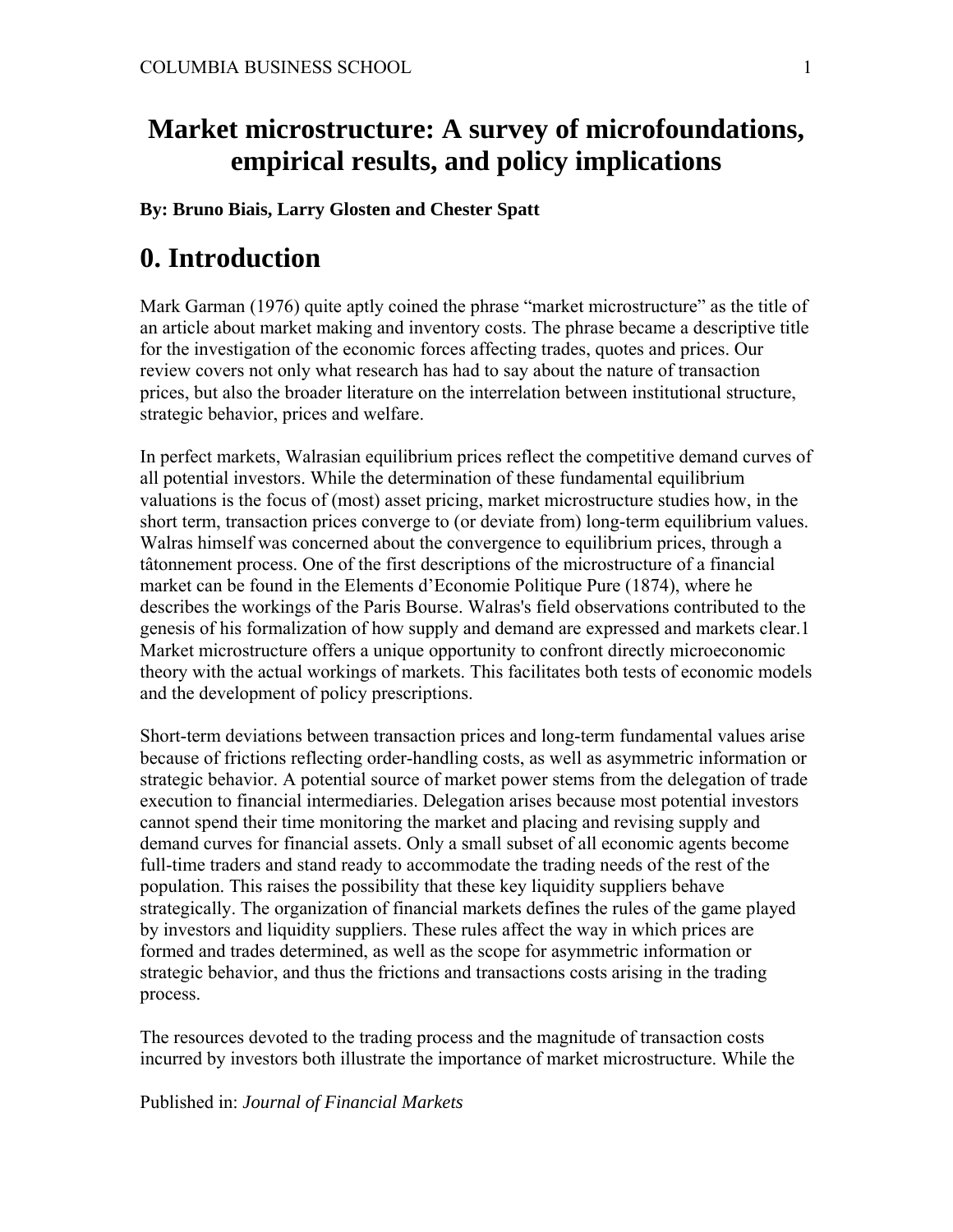cost of transacting could seem small, the volume of transactions makes the overall economic effect non-trivial. For example, in 2002 and 2003, roughly 360 billion shares traded on the NYSE alone. A transaction cost charge of only five cents implies a corresponding flow of 18 billion dollars. This represents an important friction with respect to the allocation of capital.2 Large transaction costs increase the cost of capital for corporations and reduce the efficiency of portfolio allocation for investors, thus lowering economic efficiency and welfare.

The discussions of a number of security market issues have been markedly informed by the microstructure literature. The NASDAQ collusion case arose as a consequence of the empirical microstructure study of Christie and Schultz (1994). Its resolution involved very substantial changes in the structure of the market. This outcome resulted from a number of microstructure analyses performed on behalf of both sides of the debate. The effects of decimalization, payment for order flow, transparency, and the respective roles of specialists, floors and electronic limit order markets are additional examples of issues engaging regulators, the financial services industry and microstructure researchers.

To provide a unified perspective we survey the theoretical literature within the framework of a simple synthetic model of the market for a risky asset with N competing market makers.3 We also discuss which theoretical predictions have been tested, and to what extent they have been rejected or found consistent with the data, and we rely on the theoretical analyses to offer an interpretation for empirical findings. We thus show how the market microstructure literature, building upon first economic principles, provides a tool to analyze traders' behavior and market design, and offers a rationale for a large array of stylized facts and empirical findings. Our endeavor to integrate the theoretical and empirical sides of the literature differs from O'Hara (1997), whose book surveys several theoretical models. Madhavan (2000) offers an interesting survey of the microstructure literature, building on an empirical specification in the line of Hasbrouck (1988). Our focus differs from his, as we emphasize the microfoundations of the literature, and the scope for strategic behavior. Taking this approach enables us to offer an equilibrium-based analysis of policy and market design issues. We concentrate on the portion of the literature that addresses price formation and market design, while not addressing other important issues such as the interactions between market microstructure and corporate finance or asset pricing.4

Section 1 surveys the first generation of the market microstructure literature, analyzing the price impact of trades and the spread, assuming competitive suppliers of liquidity. Under this assumption, the revenues of the agents supplying liquidity, corresponding to the spread, simply reflect the costs they incur: order-handling costs (Roll, 1984), adverseselection costs (Kyle, 1985, Glosten and Milgrom, 1985 and Glosten, 1994) and inventory costs (Stoll, 1978). While this literature identified these costs theoretically, it also developed empirical methodologies to analyze data on transaction prices and quantities and estimated trading costs, through the relation between trades and prices and the bid-ask spread (Roll, 1984, Glosten and Harris, 1988 and Hasbrouck, 1988). This literature has shown that trades have both a transitory and a permanent impact on prices. While the former can be traced back to order-handling and inventory costs, the latter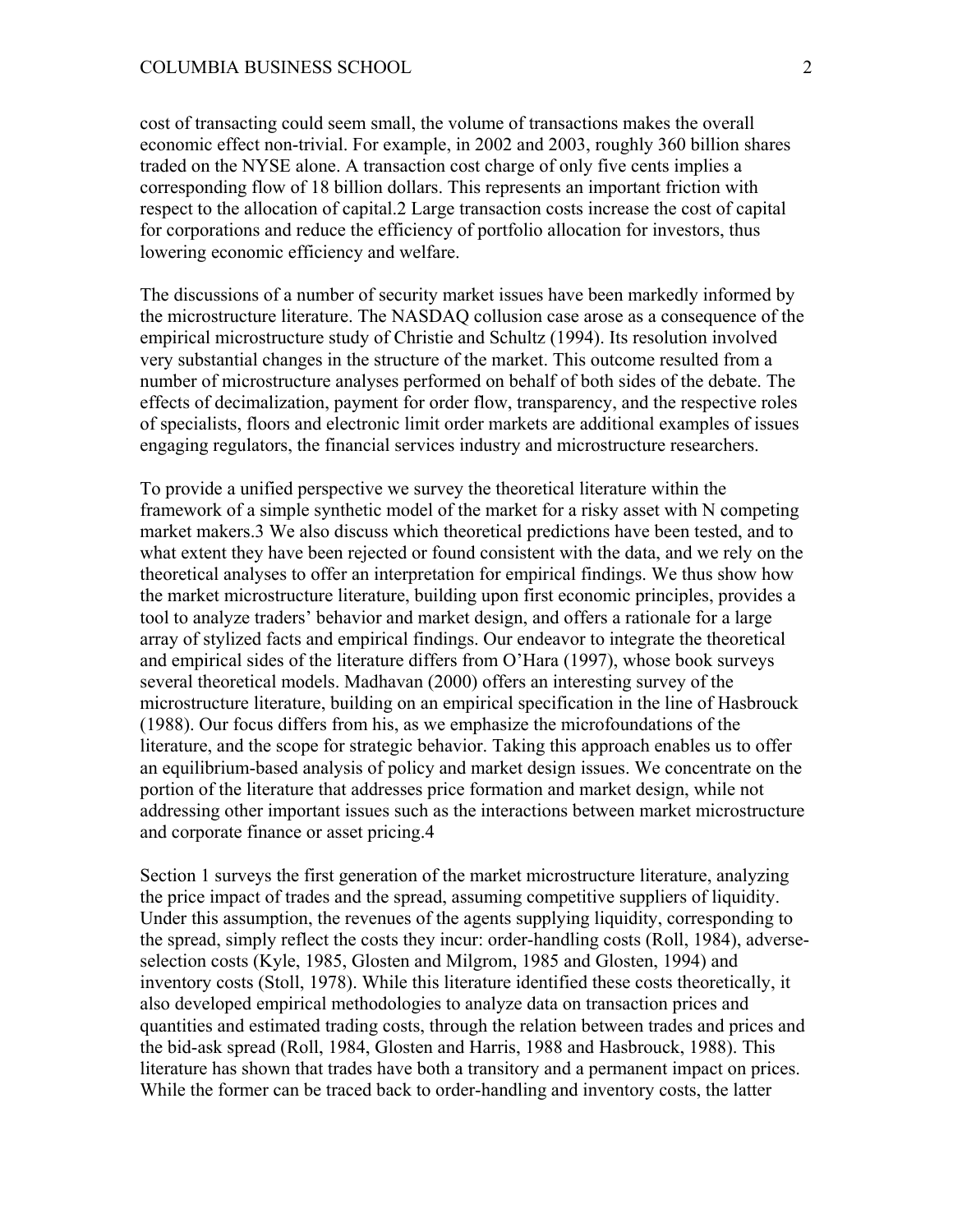reflects information. Furthermore, as data on inventories became available, empirical studies of specialists' or traders' inventories examined the relevance of the inventory paradigm. While this literature has shown that inventory considerations have an impact on the trades of liquidity suppliers, the empirical significance of the impact of inventories on the positioning of their quotes is less clear.5

In Section 2 the competitive assumption is relaxed to discuss the case in which the supply of liquidity is provided by strategic agents bidding actively in the market. Their market power can lead to a relative lack of liquidity, as shown theoretically by Kyle (1989), Bernhardt and Hughson (1997) and Biais, Martimort and Rochet (2000), and empirically by Christie and Schultz (1994) and Christie, Harris and Schultz (1994). As the focus of the market microstructure literature shifted from competitive to strategic liquidity suppliers, empirical studies went beyond the analyses of transactions prices and quantities. We survey the insights offered by the literature on quotes and order placement strategies.

Building on the concepts and insights presented in the previous sections, as well as on recent theoretical, empirical and experimental studies, Section 3 discusses market design. The literature suggests that call auctions can facilitate gains from trade, enhance liquidity by concentrating trades at one point in time and foster price discovery; however, for large trades, empirical and theoretical analyses suggest that the continuous market also offers a useful trading venue. The literature also points to the benefits of allowing investors to compete to supply liquidity by placing limit orders, to the adverse-selection problems generated by asymmetric access to the marketplace (e.g., Rock, 1990), and to the usefulness of repeated trading relationships to mitigate adverse selection. Furthermore, empirical studies show that while market fragmentation can reduce competition within each of the market centers, it can enhance competition across exchanges. Market microstructure studies have also identified tradeoffs associated with alternative levels of market transparency and the size of the pricing grid.

Section 4 offers a brief conclusion and sketches some avenues for further research.

# **1. Competitive market makers and the cost of trades**

In the first part of this section, we analyze, within a simple synthetic model, three sources of market frictions: order-handling costs, inventory costs, and adverse selection. In the second part of the section, we survey empirical analyses testing and estimating the models.

## **1.1. Theoretical analyses**

Consider the market for a risky asset. Denote by  $\pi$  the expectation of the final (or fundamental) value, v. There are N liquidity suppliers. Denote by Ui the utility function, Hi the information set, Ci the cash endowment, and Ii the risky asset endowment of liquidity supplier i.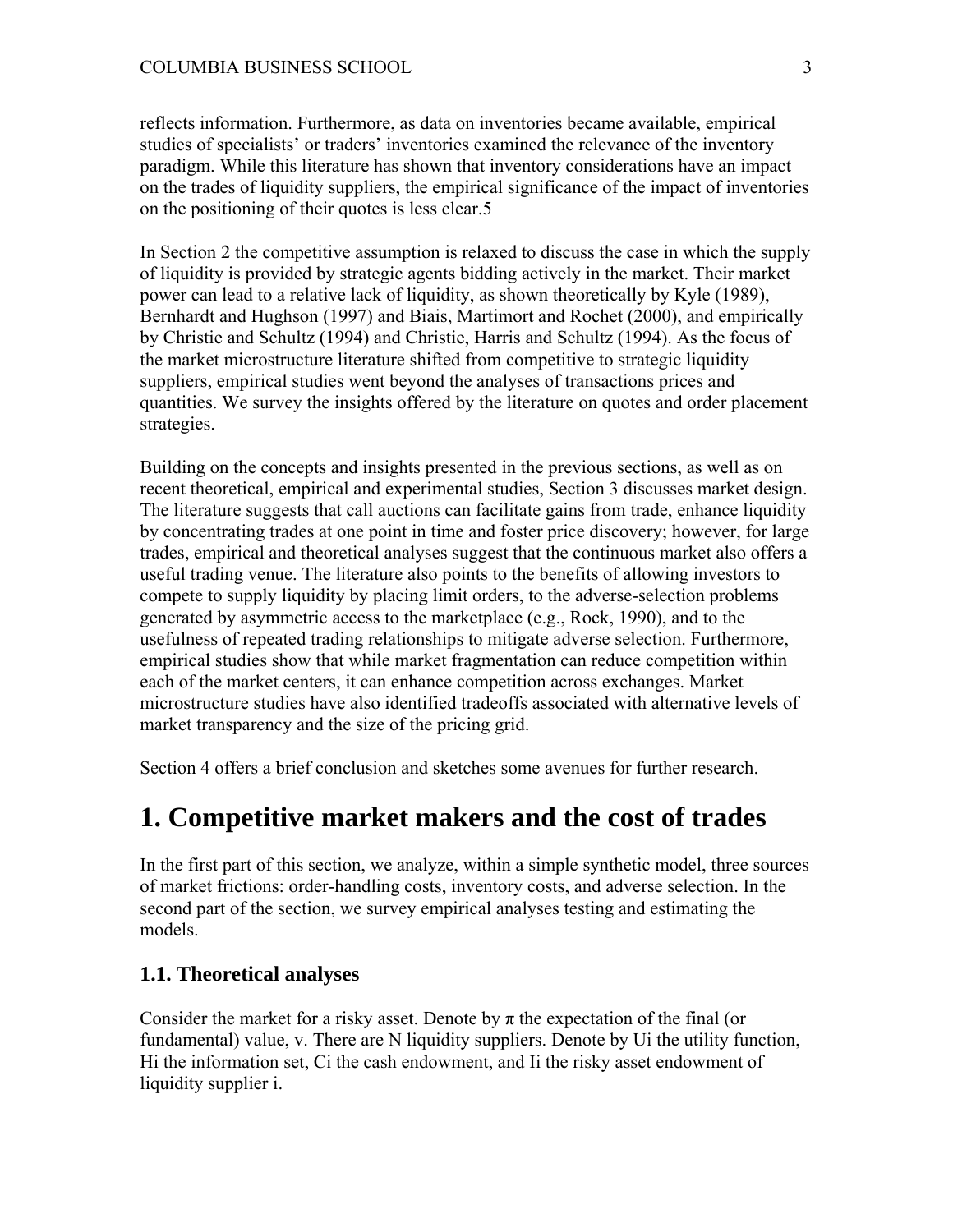Even with competitive market makers, transaction prices and trading outcomes reflect fine details of the structure of the market, such as the sequencing of moves or the price formation rule. We will first consider the case in which the market order Q is placed and then equilibrium achieved in a uniform-price auction. As discussed more precisely below, this trading mechanism is similar to the call auction used to set opening prices in electronic limit order books such as Eurex (in Frankfurt) or Euronext (in Amsterdam, Brussels and Paris). In this uniform-price auction, liquidity supplier i optimally designs her limit order schedule by choosing, for each possible price p, the quantity she offers or demands: qi(p).

$$
Max_{q_i(p)} EU_i(C_i + I_i v + (v - p)q_i(p) | H_i), \quad \forall p. \tag{1}
$$

**THE EVALUATE FOR THE EXAMPLE FOR A THE EQUILIBRIUM** The equilibrium price is set by the market-clearing condition:

$$
Q + \sum_{i=1,...,N} q_i(p) = 0.
$$
 (2)

Second, we will consider the alternative case in which limit orders are posted first, and then hit by a market order. In this context we will focus on discriminatory-price auctions. This is similar to the workings of limit order books during the trading day.

#### **1.1.1. Order-handling costs and the bid-ask bounce**

In the line of Roll (1984) suppose the N market makers are risk neutral and incur an identical cost  $(c/2)q2$  to trade q shares. This reflects order-handling costs (but not other components of the spread, reflecting inventory costs, adverse selection, or market power, analyzed below). Suppose a market order to buy Q shares has been placed by an uninformed liquidity trader. In our simple uniform-price auction model  $((1)$  and  $(2))$ , the competitive market makers each sell Q/N shares at the ask price:

$$
A = \pi + \left(\frac{c}{N}\right)Q,\tag{3}
$$

reflecting their marginal cost. Similarly, if the liquidity trader had placed a sell order, the bid price would have been:

$$
B = \pi - \left(\frac{c}{N}\right)Q.\tag{4}
$$

Correspondingly, the spread is:  $2\pi Q$ . Generalizing this simple model (i) to allow the fundamental value to follow a random walk, and (ii) assuming the market orders are i.i.d., there is negative serial autocorrelation in transaction price changes (or returns), due to the bouncing of transaction prices between the bid and the ask quote.

#### **1.1.2. Inventory**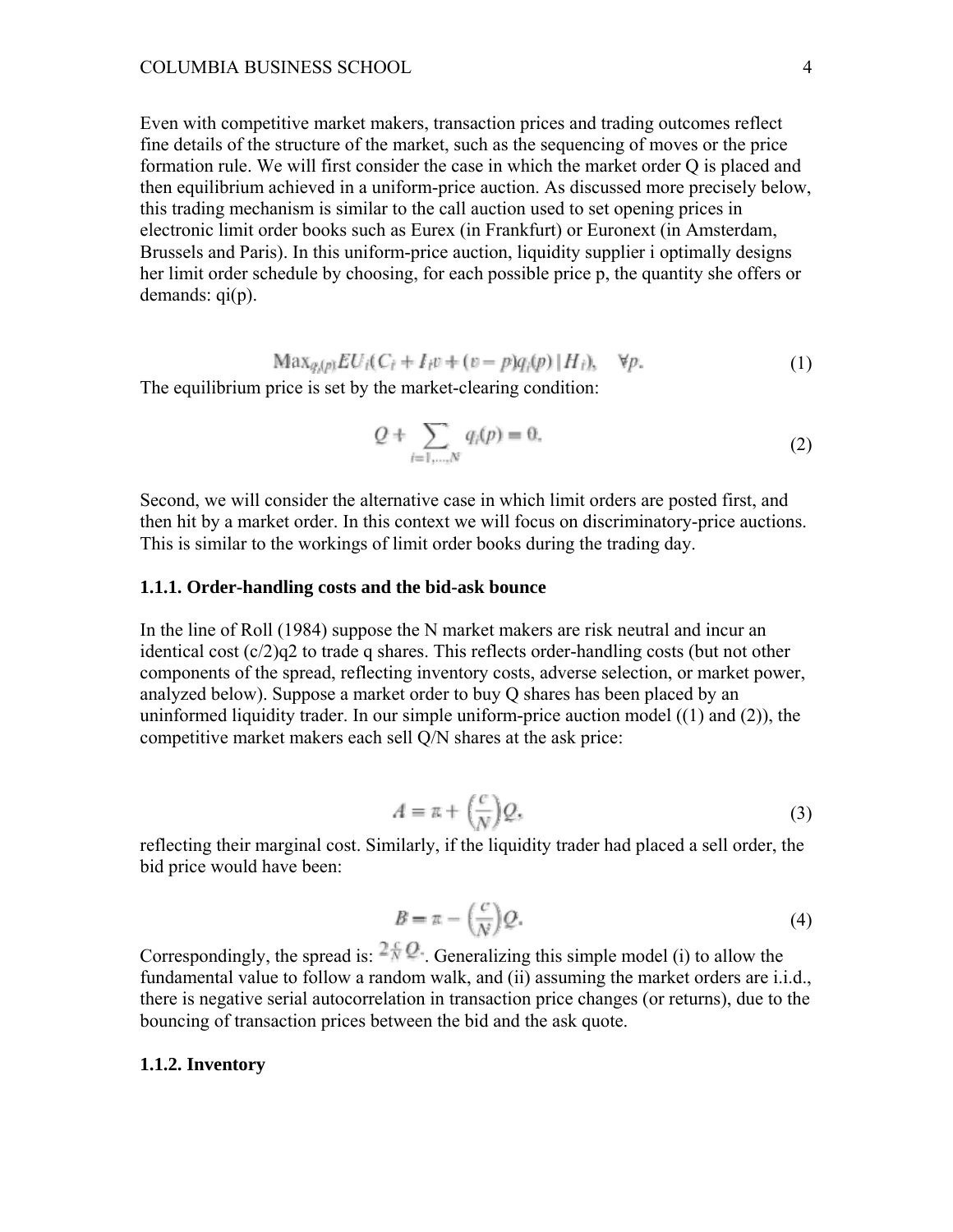Now suppose the market makers are risk averse, as first analyzed by Stoll (1978) and by Ho and Stoll, 1981 and Ho and Stoll, 1983. To simplify the analysis we will hereafter focus on CARA utility functions and jointly normally-distributed random variables. Denote the constant absolute risk aversion index of the market makers  $\kappa$ ,  $\sigma$ 2 the variance of the final cash flow of the asset  $(V(v))$ , and I the average inventory position of the market makers  $(I = \sum_{i=1}^{N} I_i/N)$ . Again applying our simple uniform-price auction model ((1) and (2)), when the liquidity trader submits a market order to buy Q shares, the ask price is set as the marginal valuation of the shares by the competitive market makers:

$$
A = \left[\pi - \kappa \sigma^2 I\right] + \left(\frac{c + \kappa \sigma^2}{N}\right) Q. \tag{5}
$$

Symmetrically, the bid price is

$$
B = \left[\pi - \kappa \sigma^2 I\right] - \left(\frac{c + \kappa \sigma^2}{N}\right) Q. \tag{6}
$$

The midpoint of the spread (m) is equal to the fundamental value of the asset  $(\pi)$  minus a risk premium compensating the market makers for the risk of holding their initial inventory (κσ2I). Market makers with very long positions are reluctant to add additional inventory and relatively inclined towards selling. Consequently, their ask and bid prices will be relatively low. Similarly, market makers with very short inventory positions will tend to post relatively higher quotes and will tend to buy. Thus, market makers' inventories will exhibit mean reversion. Because of the central role of inventory considerations in this analysis, it is often referred to as the inventory paradigm. In this model, the spread reflects the risk-bearing cost incurred by market makers building up positions to accommodate the public order flow. The price impact of trades increases in trade size, as does the risk aversion of the market makers κ and the variance of the value σ2.

While this analysis, in the line of the work of Stoll (1978), is cast in a mean-variance framework in which the link between prices and inventory is linear, under alternative parameterizations inventory effects can be nonlinear. For example, the impact of inventory on prices could be relatively strong for extreme inventory positions. Amihud and Mendelson (1980) analyze an alternative model in which dealers are risk neutral, and yet set prices to manage their inventory positions, because they face constraints on the maximum inventory they can hold. In this dynamic model mean reversion in inventories also arises, along with a nonlinear impact of inventory on pricing.

While individuals are indeed likely to exhibit risk aversion, it is less obvious why the banks, securities houses and other financial institutions employing dealers would be averse to diversifiable risk. To speak to this issue it could be fruitful to analyze theoretically the internal organization of these financial institutions. For example, suppose the dealers need to exert costly but unobservable effort to be efficient and take profitable inventory positions. To incentivize them to exert effort, it is necessary to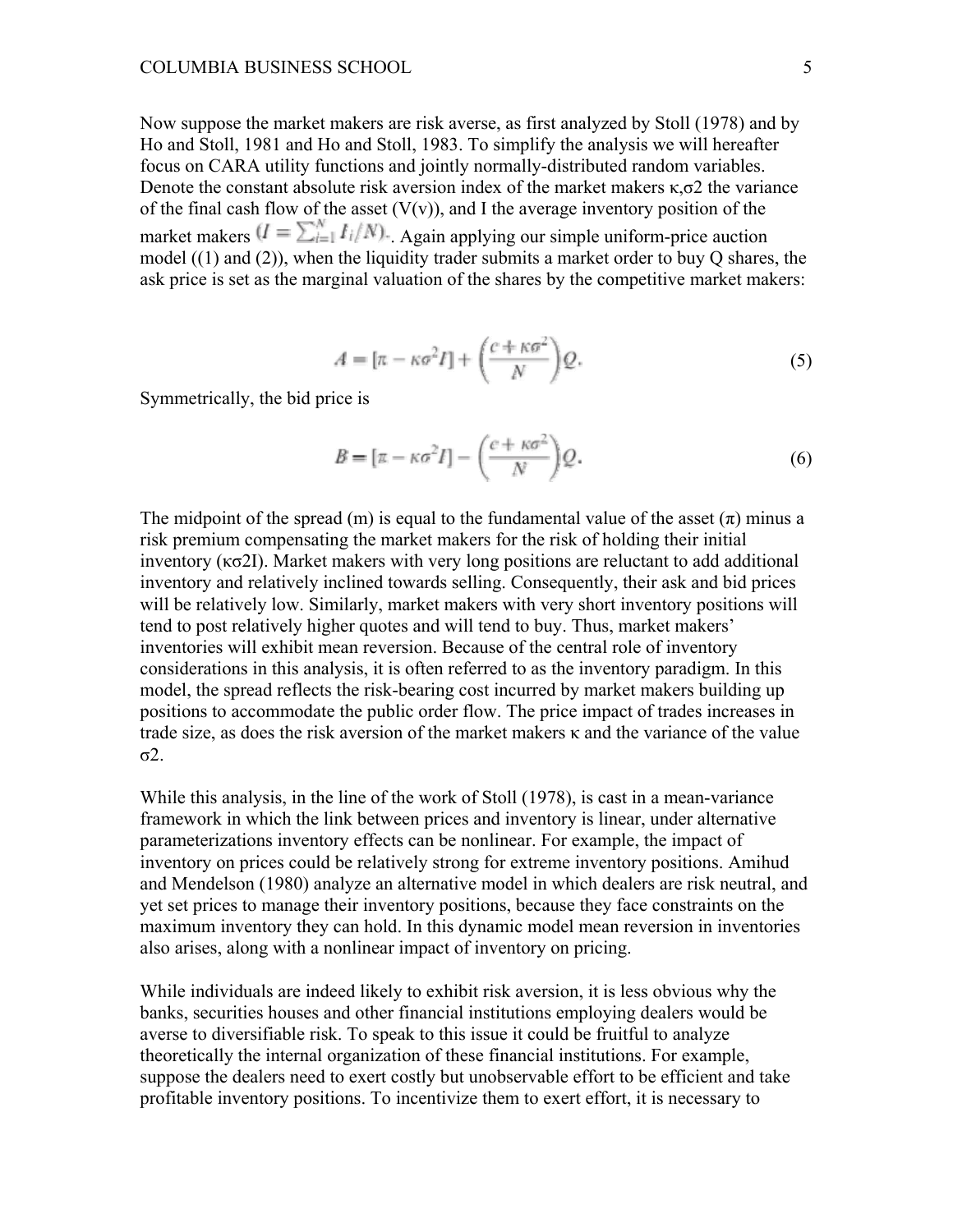compensate them based on the profits they make. In this context, even if diversifiable risk does not enter the objective function of the financial institution, it plays a role in the objective function of an individual dealer quoting bid and ask prices.

#### **1.1.3. Adverse selection**

Now consider the case in which the market order is placed by an investor trading both for liquidity and informational motives. Considering informed investors is in the line of Bagehot (1971), Grossman and Stiglitz (1980), Kyle (1985), and Glosten and Milgrom (1985). To study the consequences of adverse selection, while avoiding the unpalatable assumption of exogenous noise traders,6 and still building on the insights of the inventory paradigm, we now extend the simple model introduced above to the asymmetric information case.7

Suppose the market order is placed by a strategic, risk-averse agent with CARA utility. Denote her risk aversion parameter  $\gamma$ , which is potentially different from the market maker's risk aversion, κ. She is endowed with L shares of the risky asset, and has observed a signal s on the final value v. Specifically,  $v=\pi+s+\varepsilon$ , where  $\pi$  is a constant,  $E(s) = 0$ ,  $E(\varepsilon) = 0$ , and  $\sigma^2$  now denotes the variance of  $\varepsilon$ . The market makers do not know exactly the inventory shock of the informed trader. From their viewpoint L is a random variable.8

The informed agent chooses the size of her market order Q, anticipating rationally its impact on the price. Once this order has been placed, the competitive liquidity suppliers place schedules of limit orders, taking into account the information content of the market order. This order reflects both the signal (s) and the risk-sharing need (L) of the informed agent. In our simple normal distribution-exponential utility context, the information revealed by the market order is equivalent to that contained by the summary statistics: θ=s-γσ2L. θ reflects the valuation of the strategic informed trader for the asset, which is increasing in her private signal, and decreasing in her inventory. Denote:

$$
\delta = \frac{V(s)}{V(s) + (\gamma \sigma^2)^2 V(L)}
$$

δ quantifies the relative weight of the noise and signal in the summary statistic θ. δ also measures the magnitude of the adverse-selection problem. For example,  $\delta = 0$  corresponds to the case in which there is no private information.

If  $\delta < \frac{1}{2}$ , then, in our uniform-price auction, there exists a perfect Bayesian equilibrium where the trade of the informed agent (Q) is affine and increasing in  $\theta$  and the equilibrium price (P) and the updated conditional expectation of the asset value are affine in the informed trade (Q). More precisely,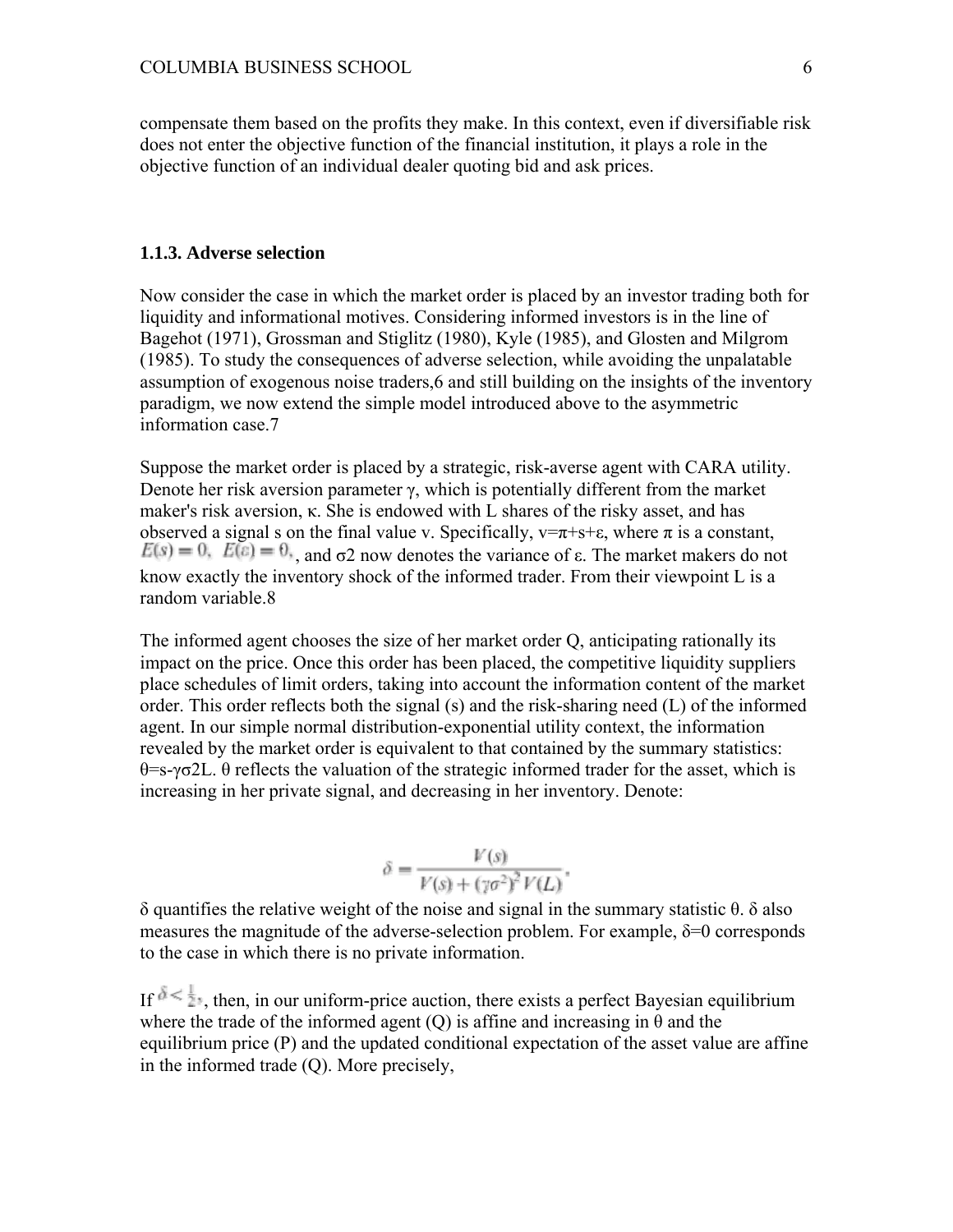$$
E(v \mid Q) = [\delta m + (1 - \delta)\pi] + \delta (2\lambda + \gamma \sigma^2) Q,\tag{7}
$$

$$
Q = \frac{(\pi - m) + \theta}{2\lambda + \gamma \sigma^2},\tag{8}
$$

and

$$
P=m+\lambda Q,\tag{9}
$$

where

$$
m = \pi - \frac{\kappa V(v \mid \theta)}{1 - \delta} I,\tag{10}
$$

and

$$
\lambda = \frac{c/N + \kappa V(v|\theta)/N + \gamma \sigma^2 \delta}{1 - 2\delta}.
$$
\n(11)

When  $\delta = 0$ , i.e., there is no private information, this simplifies to the above presented Roll/Ho and Stoll model. Symmetrically, in the case where market makers are risk neutral ( $\kappa=0$ ), and there is no order-handling cost ( $c=0$ ), we obtain a specification similar to Kyle (1985), where prices are equal to updated expectations of the value of the asset, conditional on the order flow. Buy orders convey good news and drive ask prices up, while sell orders convey bad news and push bid prices down. In the general case where  $\delta$ >0, $\gamma$ >0 and c>0, the informational component of the spread is added to those reflecting risk aversion and order-handling costs. The larger the size of the order, the larger its impact on prices. The strategic insider is aware of this effect, and limits the size of the trade to limit its impact.9 This provides a theoretical framework within which to analyze liquidity: when information asymmetries are severe, market makers have limited riskbearing ability or when order-handling costs are large, trades have a strong impact on prices, which can be interpreted as a form of illiquidity.

Equivalence with a call auction. In equilibrium, there is a one-to-one mapping between the summary statistic  $\theta$ , the price p, and the informed demand Q. Hence, the game is strategically equivalent to a call auction, where the informed trader and the liquidity suppliers would move simultaneously. Since the liquidity suppliers express their demand as a function of the price, they can include the price in their information set, which is equivalent to conditioning on Q. Thus the equilibrium above is relevant to analyze prices and trades in a call auction. This trading mechanism is used to set opening prices on Euronext or Xetra, and to set closing prices on Euronext. While conditioning on Q in a sequential game was introduced by Kyle (1985) and Glosten and Milgrom (1985), conditioning on p in a simultaneous-move game was introduced by Grossman (1976) and Grossman and Stiglitz (1980).

Single arrival models versus batch arrival models. The analysis presented above, similar to Glosten and Milgrom (1985), is cast in the context of a "single arrival" model, where market orders from individuals arrive at the market center individually, and the terms of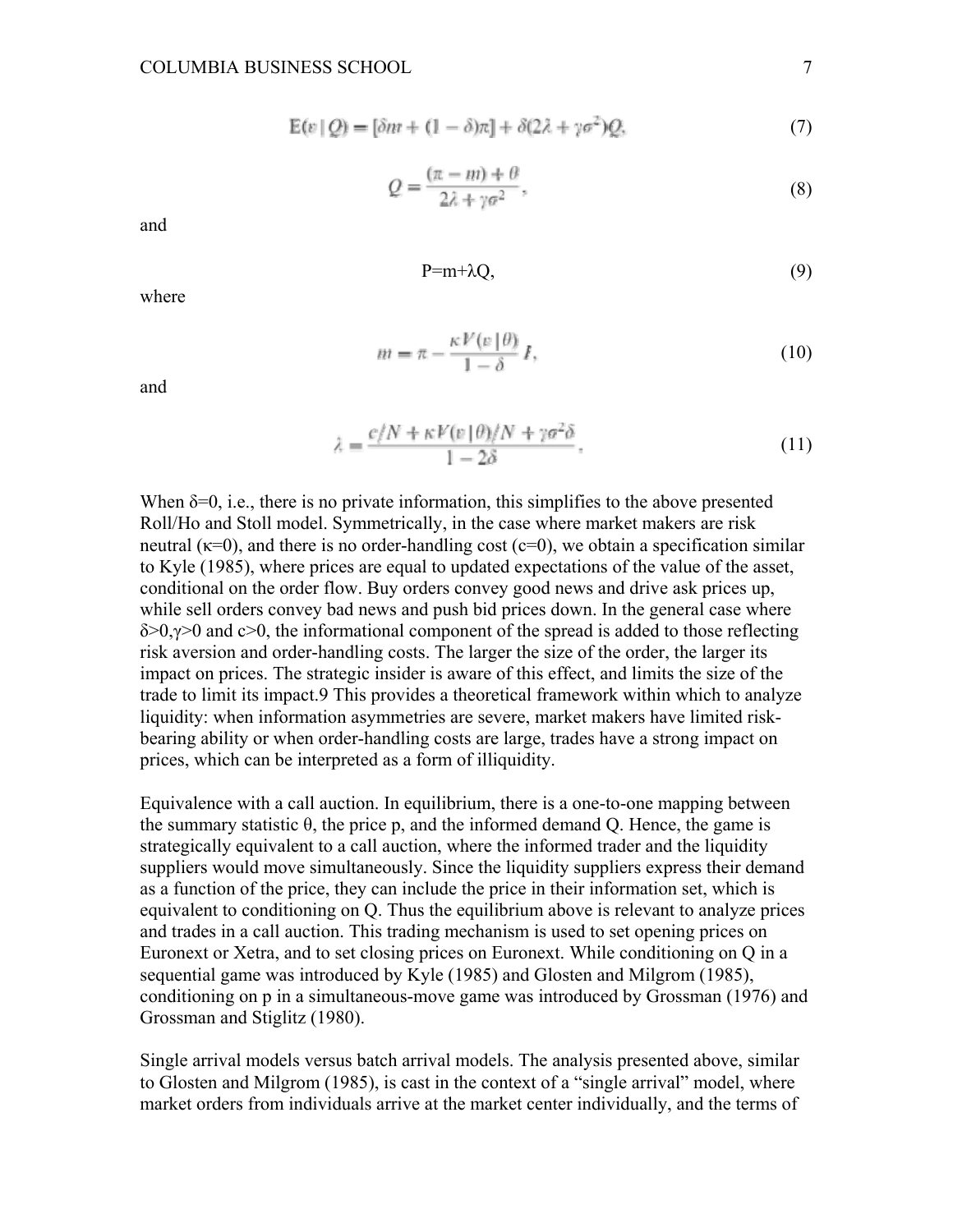trade can change for each arriving market order. Alternatively, in "batch arrival" models, as in Kyle (1985), market orders are aggregated, and the net order flow arrives at the market center. The signed quantity to be traded by one or more informed traders is linear in the signal: βs, while the noise trade is a random variable u. Thus, the aggregated net trade is Q=βs+u. As in the model above, the price associated with a signed trade of Q is given by Eq. (9). Equilibrium consists of a specification of β and  $\lambda$ . As above, the signal available to the dealers is of the form "s plus noise." In the above model the noise is the unknown hedging demand, while in Kyle (1985) it is the exogenous uninformed trade.

Each type of arrival model has its own strengths and weaknesses. In a single arrival model, the market order user can see the terms of trade or correctly infer what they will be. Consequently, it is straightforward to analyze the optimal order as a function of the terms of trade. In contrast, in a batch arrival model the actual terms of trade to an individual will end up being a function of what all the other market order users do. Analyzing the trade of a risk-averse market order user thus becomes complicated. To simplify the analysis, batch arrival models typically rely on exogenous noise trades along with risk-neutral informed traders. On the other hand, batch arrival models seem to be better suited to analyzing the dynamics of quoting during a day. In actual implementation, single and batch arrival models in order-driven markets have very similar mathematical structure.

Welfare. The profits of the informed agent  $(O(v-p))$  are the mirror image of the losses of the uninformed agents. From a utilitarian perspective, and with CARA utilities, this transfer has no direct impact on social welfare. Nevertheless, information asymmetries do reduce social welfare, because they reduce the risk-sharing gains from trades which can be achieved in the marketplace. This is just another form of Akerlof's (1970) lemons' problem, and is conceptually very similar to the consequences of adverse selection in insurance markets analyzed by Rothschild and Stiglitz (1976). To illustrate these points in the context of our simple model, assume liquidity suppliers are risk neutral  $(\kappa=0)$  and there are no order-handling costs  $(c=0)$ .10 In this case, to maximize gains from trade, the risk-averse agent should entirely trade out of his endowment shock. Denote this first-best trade Q\*:Q\*=-L. Because of information asymmetries and strategic behavior, however, the equilibrium trade (Q) is less responsive to inventory shocks than the first-best trade. Simple manipulations yield:

$$
\left|\frac{\partial Q}{\partial L}\right| = 1 - 2\delta < \left|\frac{\partial Q^*}{\partial L}\right| = 1.
$$

This lower responsiveness of trades to endowment shocks reduces trading and the associated welfare gains. The greater the magnitude of the adverse-selection problem, measured by  $\delta$ , the lower the second-best welfare. In the limit, as  $\delta$  goes to one half, trading goes to 0, and there is a market break-down.11

This result, obtained in a single arrival model without a noise trader, differs from the result arising in a batch arrival model with noise traders. In the latter, the market can never close down as long as the variance of the noise trade is positive. Since the noise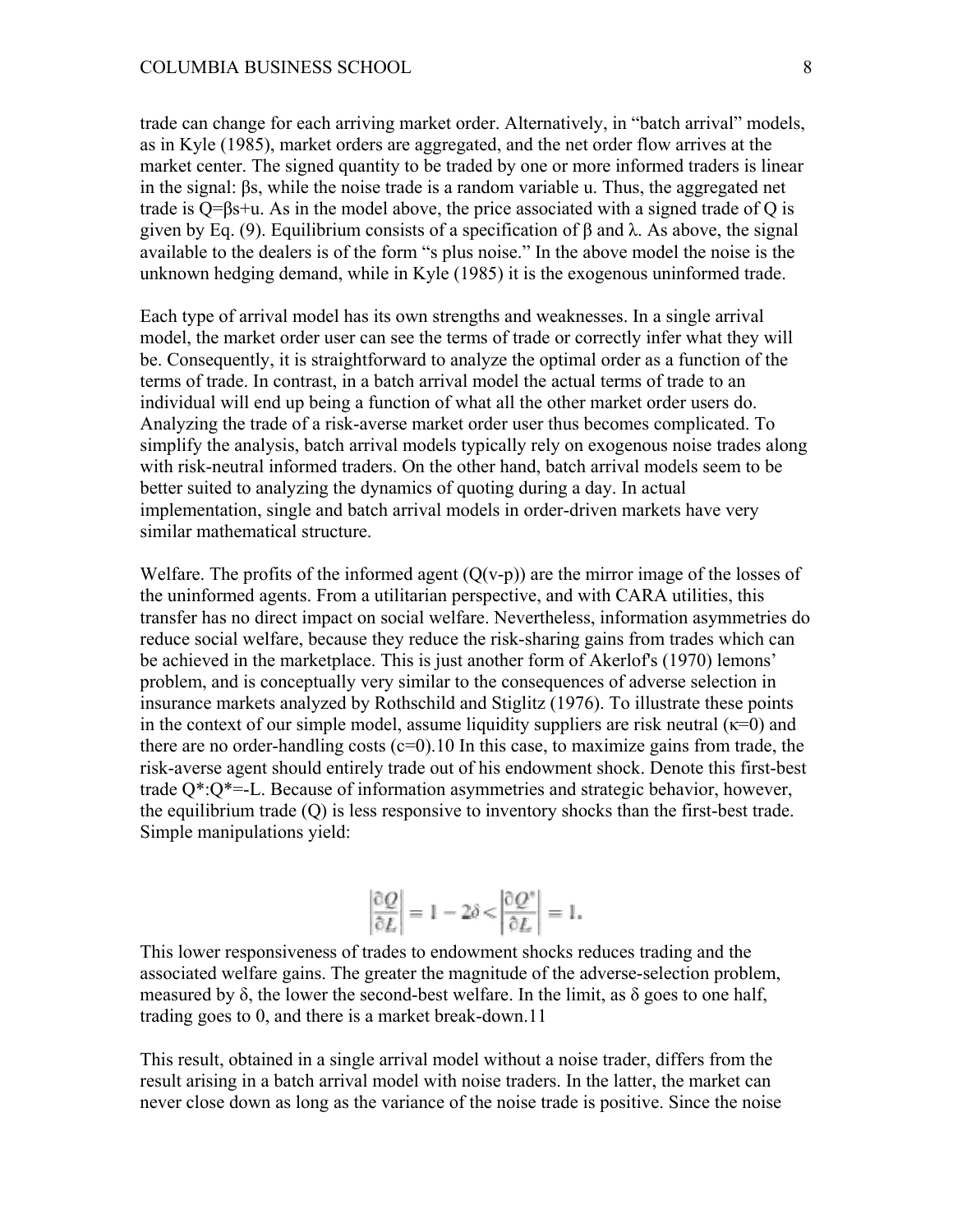trade is unaffected by the terms of trade it is always possible to extract enough profit from the noise traders to offset the losses to informed traders. This is not always possible in the single arrival model.

Equilibrium multiplicity and endogenous liquidity. Restricting the focus to linear strategies leads to uniqueness of the equilibrium. Yet, as is general in signalling games, equilibrium multiplicity can arise.12 Building upon the modelling framework and insights of Glosten and Milgrom (1985), Dow (2005) shows that with rational expectedutility maximizing liquidity traders, multiple equilibria can arise, corresponding to different levels of endogenous liquidity. If it is anticipated that liquidity will be large, liquidity traders trade intensively, and the spread is tight. If low liquidity is expected, uninformed trading is reduced, the proportion of informed trades is large and the spread is wide. Hence, there are different equilibrium levels of endogenous liquidity, risk sharing and welfare. This contrasts with the analysis of Rochet and Vila (1994), which establishes equilibrium uniqueness in a variant of the Kyle (1985) model, without parametric assumptions on the distributions of the random variables, and under the assumption that the informed trader can place limit orders. Uniqueness obtains in this context because of the inelasticity of noise trader demand and hence the zero-sum property of the game played by the informed agents and the noise traders.

Equilibrium multiplicity and coordination on endogenous liquidity also arise in Admati and Pfleiderer (1988b), Pagano (1989) and Foster and Viswanathan (1990). In these models, investors choose to concentrate their trades on a single market or at a single point in time, to benefit from the liquidity externalities generated by other traders.13 This theory of clustering in trades offers an interpretation for the observed intraday patterns in volume, in which trading tends to be concentrated at certain points within the trading day. Yet, while empirically clustering occurs at the opening and the closing of the market, this does not follow directly from these theoretical analyses. Hong and Wang (2000) complement them by studying the case in which, while informational and noninformational shocks occur continuously over time, the market is periodically closed. This model is able to generate several stylized facts well documented by empirical studies, such as U shapes in trading volume (Jain and Joh, 1988) or in stock returns (Harris, 1986, Smirlock and Starks, 1986 and Wood, McInish and Ord, 1985).

#### **1.1.4. Models in which the informed market order hits previously placed limit orders**

We now turn to the alternative sequencing of the game, in which the first movers in the game are liquidity suppliers such as dealers or limit order traders posting prices. These orders are then hit by market orders. This corresponds to continuous trading on NASDAQ as well as in electronic limit order books, such as Euronext, Xetra and SETS in Europe, the Tokyo Stock Exchange, the Chinese stock exchanges, and ECNs such as Island in the US.

Picking off orders. As noted by Copeland and Galai (1983), this sequencing offers an opportunity to an informed agent to hit standing limit orders when it is profitable to do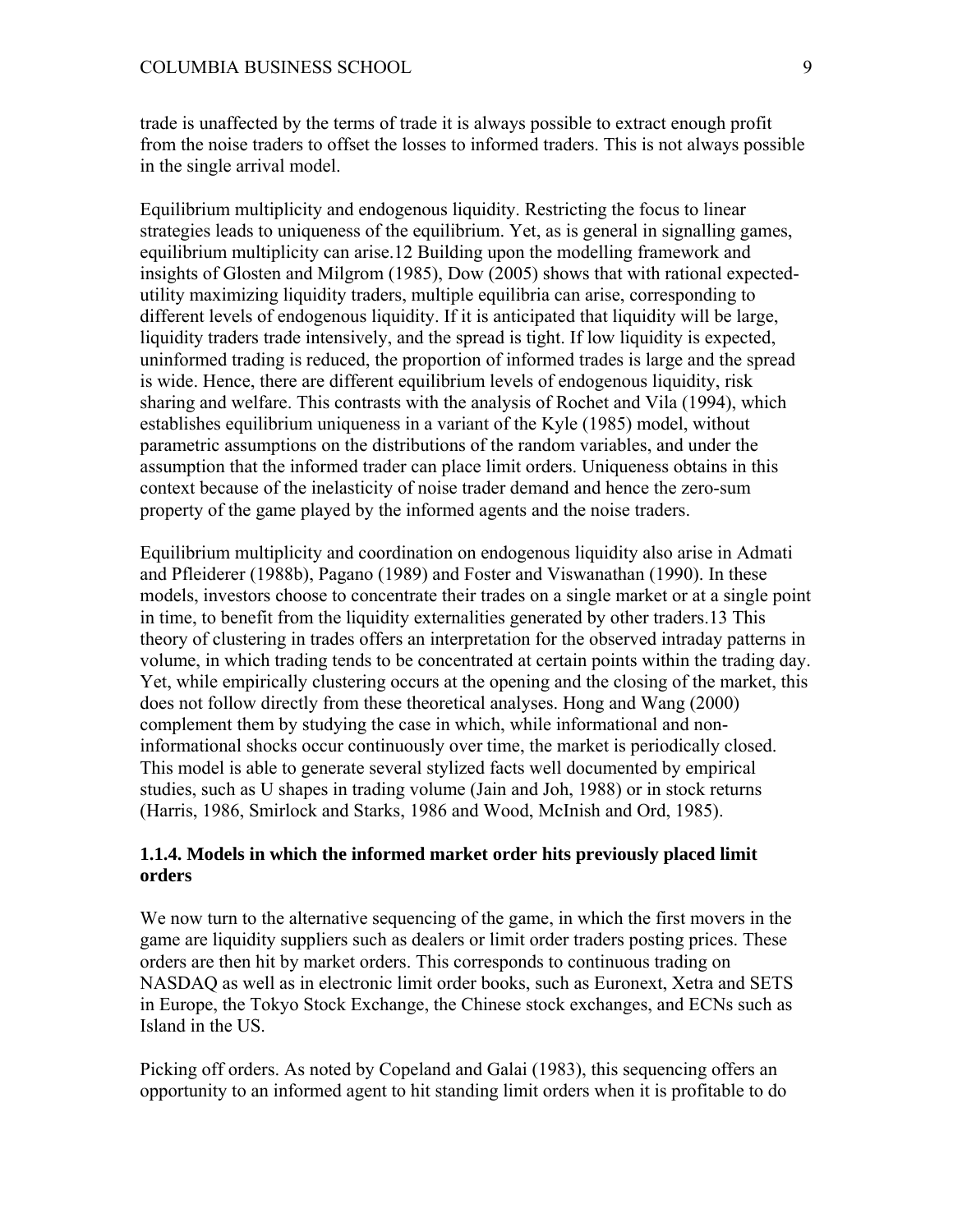so. Such profit opportunities can arise when the agent has private signals, or if she reacts faster than the liquidity suppliers to public information arrival. Foucault, Roëll and Sandas (2003) study the decision by dealers to review market conditions and refresh their quotes. There is a tradeoff between the cost of frequent reviews and the benefits of being picked off less frequently. In addition, there is an externality between market makers, since the frequency with which one market maker reviews his quotes has an impact on the magnitude of the adverse-selection problem faced by his competitors. In this context, the frequency of quote revisions, the size of the bid-ask spread, and the magnitude of the adverse-selection problem are jointly determined in equilibrium. When one market maker revises his quotes, if the others are informed of this (for example, by a special signal on their trading screens), they rapidly change their own quotes. This offers a theoretical interpretation for the empirical finding in Biais, Hillion and Spatt (1995) that after the best ask or bid has been cancelled, possibly because it had become out of line with the valuation of the stock, it is often the case that another cancellation takes place very rapidly on the same side of the book. While this interpretation corresponds to trading on the Paris Bourse, Foucault, Roëll and Sandas (2003) emphasize the consequence of quote stateness in the presence of SOES "bandits" on NASDAQ.

Discriminatory pricing. When liquidity suppliers move first and place limit orders which are then hit by the informed market order, it is natural to consider discriminatory, rather than uniform pricing. To clarify the differences between these two pricing rules, it is helpful to consider a numerical example. Consider the situation in which the market order Q can be for one or two shares, with equal probabilities. For brevity focus on the ask side of the book. Suppose the best ask price in the book is \$15 for 1 share, while the second best ask price is \$15.5 for another share. Suppose these limit orders are hit by a market order to buy 2 shares. In a uniform-price auction, these 2 shares would trade at \$15.5. In contrast, with discriminatory pricing, the market order would walk up the book, and 1 share would be filled at \$15, while the other share would execute at \$15.5.

As shown by Rock (1990) and Glosten (1994), adverse selection in this discriminatoryprice auction differs from adverse selection in the uniform-price auction analyzed by Kyle (1985). In the latter, the relevant conditioning variable is the total size of the trade, Q. In the above example, liquidity suppliers know that  $Q=1$  when the price is \$15, while  $Q=2$  when the price is \$15.5. In contrast, when market orders walk up (or down) the book and each limit order is filled at its own price, order execution only signals that the total size of the trade is greater than or equal to a threshold. In the above example, the liquidity suppliers know that when the best ask quote, at \$15, is filled, the total size of the trade can be 1 or  $2,Q \ge 1$ . Hence, the expectation of the value of the security given that the first limit order has been executed is:  $\mathbf{E}(v | Q \ge 1) = \frac{1}{2} \mathbf{E}(v | Q = 1) + \frac{1}{2} \mathbf{E}(v | Q = 2)$ .

More generally, while liquidity suppliers cannot condition on Q when they place their orders, they know that the limit order to sell at price p is hit when the total trade size is at least as large as the cumulated depth of the book  $(q(p))$  up to that price. Consequently, the expectation of the value of the security given that this limit order has been hit is the following "upper-tail expectation":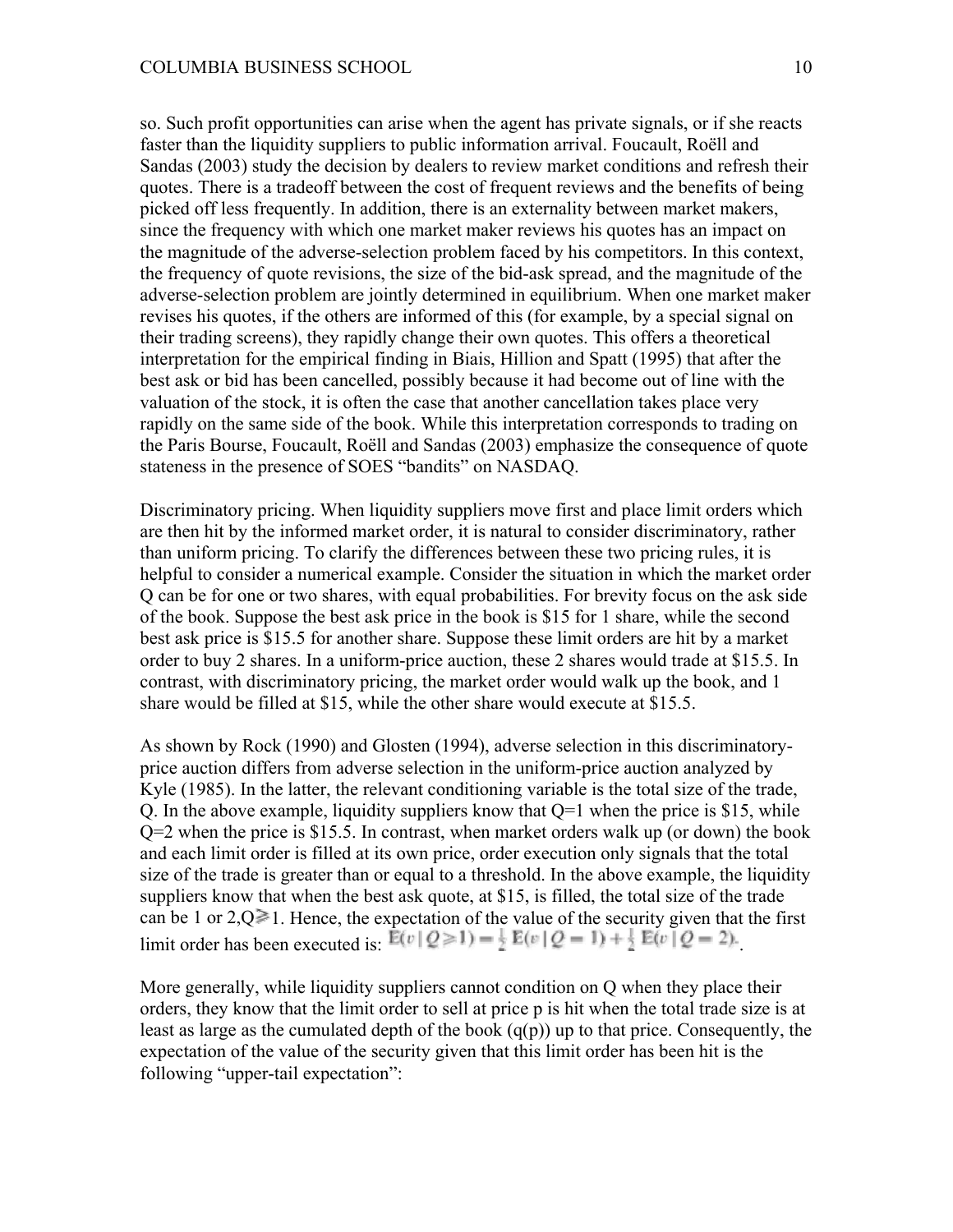$$
E[v \mid Q > q(p)].\tag{12}
$$

In this context, if the liquidity suppliers are risk neutral and competitive, ask prices are equal to such "upper-tail expectations" while, symmetrically, bid prices are lower-tail expectations.

An important feature of quoted prices set in this discriminatory-pricing context is that there is a "small-trade spread," i.e., infinitesimal trades have a discrete impact on transaction prices. This contrasts with the uniform-price mechanism analyzed above where the price impact is commensurate with the size of the trade. This small-trade spread arises because the ask price for an infinitesimal buy order impounds noninfinitesimal information content. Indeed, the conditioning set, in the upper-tail expectation:  $\mathbb{E}[\mathbf{e} | Q > 0]$ , includes the case where the total quantity is small (O close to 0), as well as the cases where it is much greater. To see this, consider the following slight modification of the numerical example above. Suppose the market order Q can be for ζ<1 share or 2 shares, with equal probability. With competitive market makers, the best ask price in the book, for ζ shares, is equal to the corresponding upper-tail expectation:  $E(v \mid Q \ge \zeta) = \frac{1}{2} E(v \mid Q = \zeta) + \frac{1}{2} E(v \mid Q = 2)$ . As  $\zeta$  goes to zero, this upper-tail expectation goes to:  $\frac{1}{2}$   $E(\varepsilon | Q = 2)$ , and the half spread goes to:  $\frac{1}{2}$  [E(v|Q = 2) – E(v)], which is bounded away from 0.

In this discriminatory-price auction, neither the marginal (or last) price nor the average price equal revised expectations given the actual order size. In particular, small trades are profitable to the quoters and large trades are unprofitable. Thus, small orders can lead to small revisions of expectations, but nontrivial impacts on prices.

# **1.2. Empirical analyses**

In this subsection, we first propose an empirical counterpart to the synthetic theoretical model presented above.14 Then, we survey empirical approaches and results in light of this synthetic framework.

#### **1.2.1. A simple synthetic framework**

The empirical counterpart of the price equation (9) is

$$
Pt=mt+\lambda tQt, \qquad (13)
$$

where Pt is the transaction price at time  $\mathbb{I}$ ,  $m_i$  is the midpoint, and  $\lambda t$  can be interpreted as the effective half-spread at the time of the transaction Qt. Typically, the index t is taken to be discrete, and represents a clock measured in number of trades.

In the theoretical analysis above, the impact of the inventory of the market makers on the mid-quote is reflected in Eq. (10). Its empirical counterpart is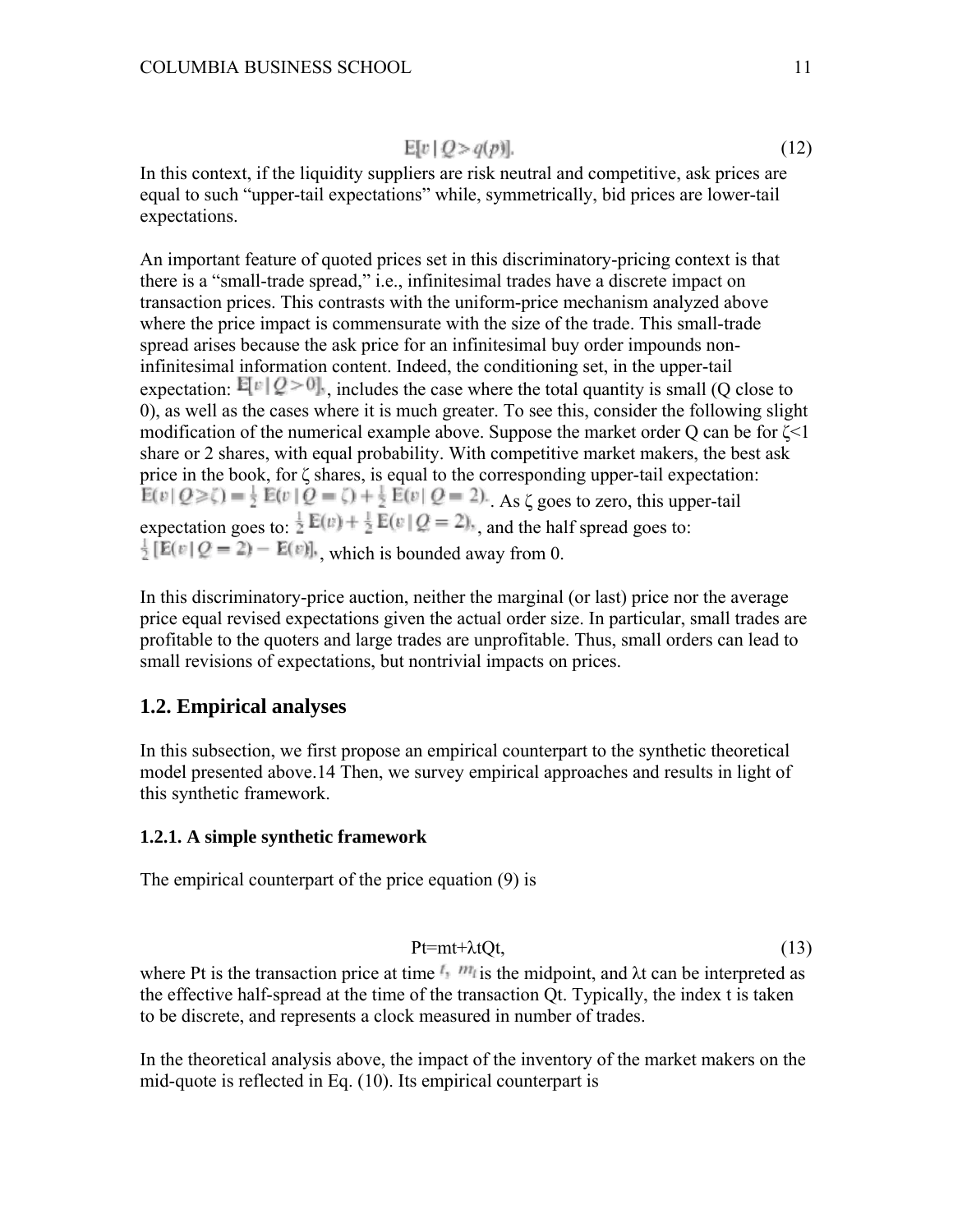$$
mt=\pi t \text{-}bIt,\tag{14}
$$

where, reflecting the time series nature of the data, the variables mt, $\pi t$ , and It are indexed by time. To study time-series data, we need to specify the dynamics of It. A natural candidate would be: It=It-1-Qt-1. A more general formulation is:

$$
It+1=aIt-Qt+ut+1.
$$
\n<sup>(15)</sup>

Technically,  $a<1$  ensures that the impact of trades on inventories is not permanent. Economically this may reflect several effects: First, the set of agents supplying liquidity is not constant as agents can exit or enter the pool of market makers. Second, liquidity suppliers can unwind their trades in other markets, or hedge them in other securities or markets. If, for example, inventory is large, quotes will be low, tending to attract liquidity suppliers and hedgers, thus reducing the average inventory,  $ut+1$  can be thought of as a random exogenous shock on the inventories of the market makers.

In the theoretical analysis in the previous subsection, the trade is given by equation (8). Its empirical counterpart is:

$$
Qt=At-d(mt-\pi t)+\eta t, \qquad (16)
$$

where nt is the unpredictable component of the trade, conveying noisy information about the insider signal,  $d(mt-\pi t)$  reflects the impact of market makers' inventories on trades, and At reflects potential additional predictability in demand at time t. Substituting mt- $\pi$ t=-bIt, from Eq. (14), the trade equation is:

$$
Qt=At+bdIt+\eta t,\tag{17}
$$

i.e., the greater the inventory of the liquidity suppliers, the more they are expected to sell, and correspondingly the more the liquidity trader is expected to buy.

In the theoretical analysis in the previous subsection, the update of the value of the asset conditional on the trade is given by Eq. (7). To specify its empirical counterpart note that, since changes in expectations must not be forecastable, changes in the true price in response to trade must be a function only of the unanticipated trade. Generalizing slightly the linear equation (7), consider a quadratic polynomial in the signed trade. Also the empirical result in Jones et al. (1994b), that it is the occurrence of trades rather than the size of trades which conveys information, suggests including in the regressors the discrete variable, η0t, taking the value 1 for purchases and -1 for sales (as in Glosten and Harris, 1988). This leads to the following specification for the permanent response to trades:

$$
\pi_{t+1} = \pi_t + z_0 \eta_{0t} + z_1 \eta_t + z_2 \eta_t^2 + v_{t+1},
$$
\n(18)

\nwhere the error term (vt+1) is typically assumed i.i.d.15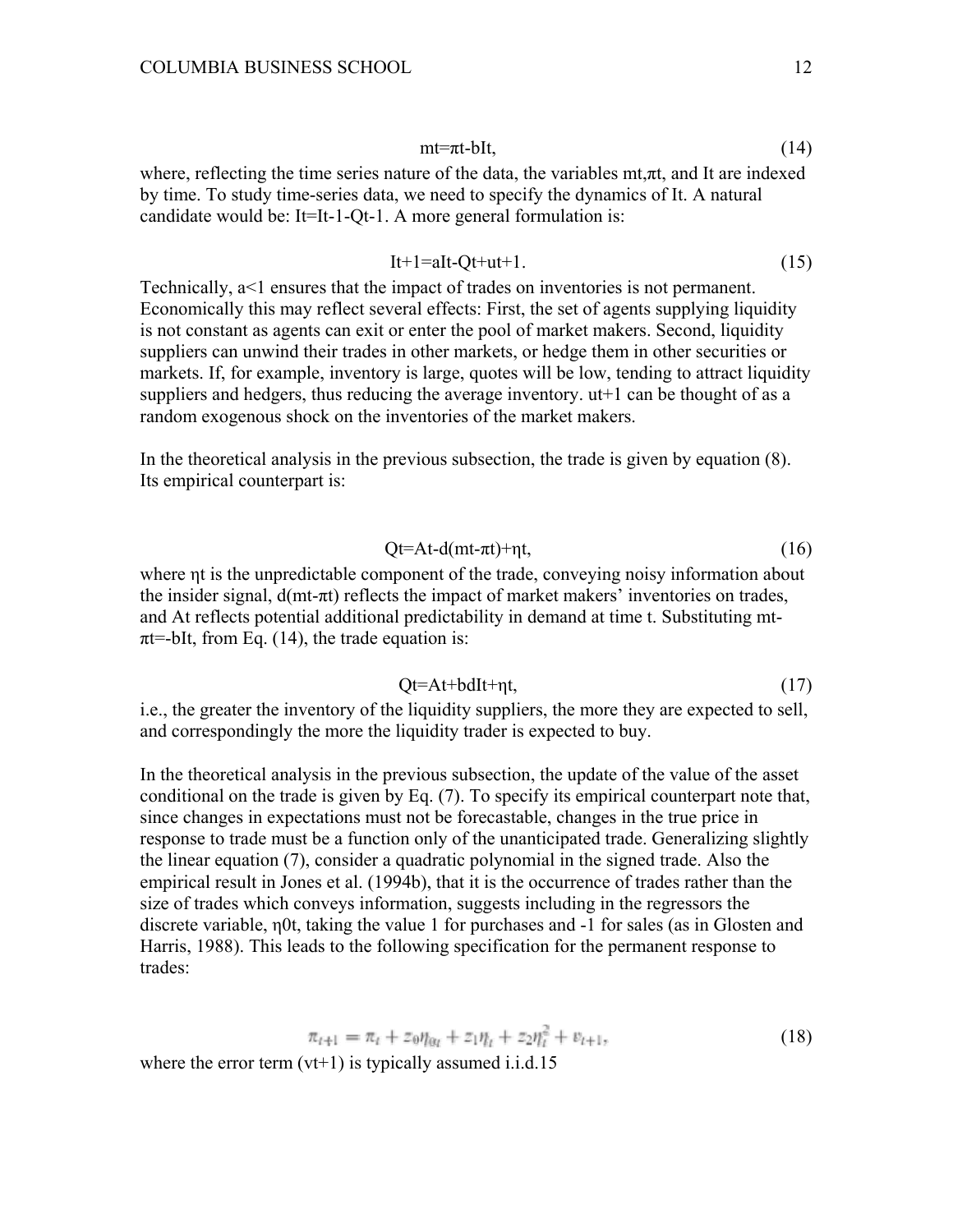### **1.2.2. Surveying several empirical analyses in light of our simple synthetic framework Order-handling costs.**

Roll's (1984) model corresponds to the case where in (13) there is a constant spread, in  $(14)$  b=0, in (16) d=At=0, $\pi$  are i.i.d and take the value 1 or -1 with equal probability, and in  $(18)$  z $0 = z1 = z2 = 0$ .

As shown by Roll (1984), in this model the half-spread is equal to  $\sqrt{-\text{cov}(P_{t+1} - P_t, P_t - P_{t-1})}$ . Hence computing the covariance between consecutive price changes provides an estimate of the spread, even when data on bid and ask quotes or trade sizes is not available. Because the bid-ask bounce does not play a large role in the variance of returns measured at low frequency, the Roll estimator is not very well adapted for low frequency data. On the other hand, with daily or higher frequency data, the Roll estimator can prove useful, especially when bid and ask quotes are not observed. Schultz (2000) applies the Roll method to intraday data to quantify decreases in spreads on NASDAQ from 1993 to 1996, a period during which effective spreads cannot be directly measured. Over the period in which the effective spread can be estimated, Schultz (2000) shows that it is close to the Roll spread. However, the Roll estimator is implementable only if the empirical first-order autocovariance is negative. When estimating the spread using annual samples of daily return data, Roll (1984) found positive autocovariances for roughly half the stocks. Hasbrouck (2004) proposes a solution to this problem relying on Bayesian estimation of the Roll model using the Gibbs sampler. With NYSE data, Hasbrouck (2002) finds that the original Roll moment estimator does not fare very well, due to positive autocovariances for half the stocks, while its extension using the Gibbs sampler generates estimates of the spread very similar to those obtained with high frequency data.

Inventory costs. In the context of the synthetic specification outlined in Eqs. (13)–(18), the case in which inventory (and order-handling) costs influence quotes and trades but there is no adverse selection corresponds to the case in which  $z0=z1=z2=0$ . In this context, Ho and Macris (1984) offer an empirical analysis of price and trades dynamics in options markets.

Eq. (17), which specifies the dynamics of signed trades, implies they should reflect the inventories of the liquidity suppliers. Consistent with this equation, several papers have provided empirical evidence consistent with the view that market makers tend to sell (buy) when they hold long (short) positions. Hasbrouck and Sofianos (1993) and Madhavan and Smidt (1993) find that there is reversion of specialist inventories towards their mean, though at a slow rate.16 The order of magnitude of the readjustment lag is between a day and a month. Madhavan and Sofianos (1998) find that specialists participate more actively as sellers (buyers) when they hold long (short) positions. Lyons (1995) provides evidence consistent with inventory effects in the foreign exchange market. Manaster and Mann (1996) find that Chicago Mercantile Exchange (CME) market makers with relatively long (short) positions tend to sell (buy). Also in line with the inventory control theory, Reiss and Werner (1998) and Hansch, Naik and Viswanathan (1998) find that, on the London Stock Exchange, dealers with long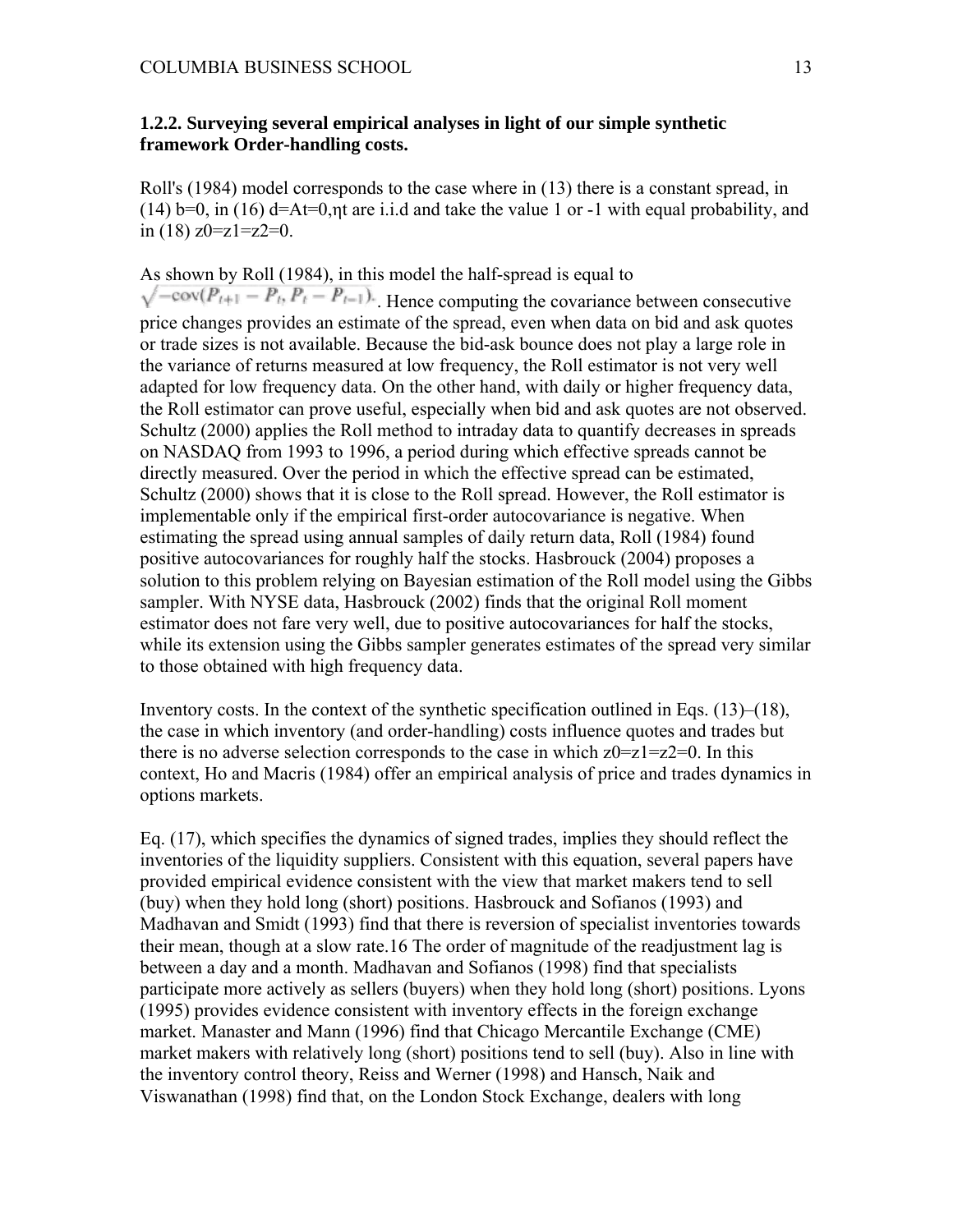positions tend to sell to dealers with short positions. This collection of findings suggests that the reversion of market maker inventories is a robust feature of many diverse trading mechanisms, consistent with bd $>0$  in Eq. (17).

Eq. (14) implies that the midquote should be decreasing in the inventory of the liquidity suppliers. The empirical evidence of this impact of inventories on prices and quotes is ambiguous, however. On the one hand, consistent with Eq. (14), Madhavan and Smidt (1993) find that increases in the inventory of a specialist leads to decreases in quotes. On the other hand, Madhavan and Sofianos (1998) find that specialists control their inventories through the timing of the direction of their trades rather than by adjusting quotes. Furthermore, Manaster and Mann (1996) find that, contrary to the implications of the pure inventory theory, market makers with long (short) positions tend to sell at relatively large (buy at small) prices.17 This suggests that theories of pricing by market makers need to reflect additional features besides the pure theory of inventory control.

Adverse selection. Glosten and Harris (1988) offer one of the first empirical specifications in line with the adverse-selection paradigm. Their model corresponds to the case in which there are no inventory effects so that in  $(14)$  b=0 and in  $(16)$  d=0 and At=0.18 They estimated this market microstructure model using intraday data and found that significant amounts of NYSE common stock spreads were due to asymmetric information. Several more recent studies offer empirical results consistent with the adverse-selection model.

 $\lambda$  in Eq. (13) is a measure of the depth of the market (as  $\lambda$  goes up, depth is reduced). As the informational motivation of trades becomes relatively more important,  $\lambda$  goes up. Consistent with this prediction, Lee, Mucklow and Ready (1993) find that around earnings announcements (when adverse selection is likely to be more severe) depth is reduced and spreads widen on the NYSE. This is more pronounced for announcements with larger subsequent price changes.19 In addition, Sofianos (1995) finds that specialists on average incur positioning losses on their inventory, which are compensated by their revenues from spreads.20 Furthermore, the adverse-selection model predicts that the informational price impact of trades should be commensurate with the private signal underlying the informed trade. Consistent with this, Seppi (1992) finds positive correlation between price changes associated with block trades and subsequent innovations in earnings announcements. Also consistent with Eqs. (13)–(18), Huang and Stoll (1994) find that, after a large purchase occurring at a price significantly above the midquote, the midquote is expected to go up, reflecting the impact of the trade on the bid and ask prices.

Both inventory and adverse-selection theories predict that trades impact prices, but the former predicts that this impact should be transient, while the latter predicts that this impact should be permanent. This permanent impact is a manifestation of the impact of unexpected trades on expectations, modeled in Eq. (18) above. In the context of the pure inventory/order-handling cost paradigm, z0,z1 and z2 should be 0, in contrast to the prediction of the adverse-selection paradigm. Madhavan and Smidt (1991) offer an interesting empirical analysis of inventory and information effects, using data on quotes,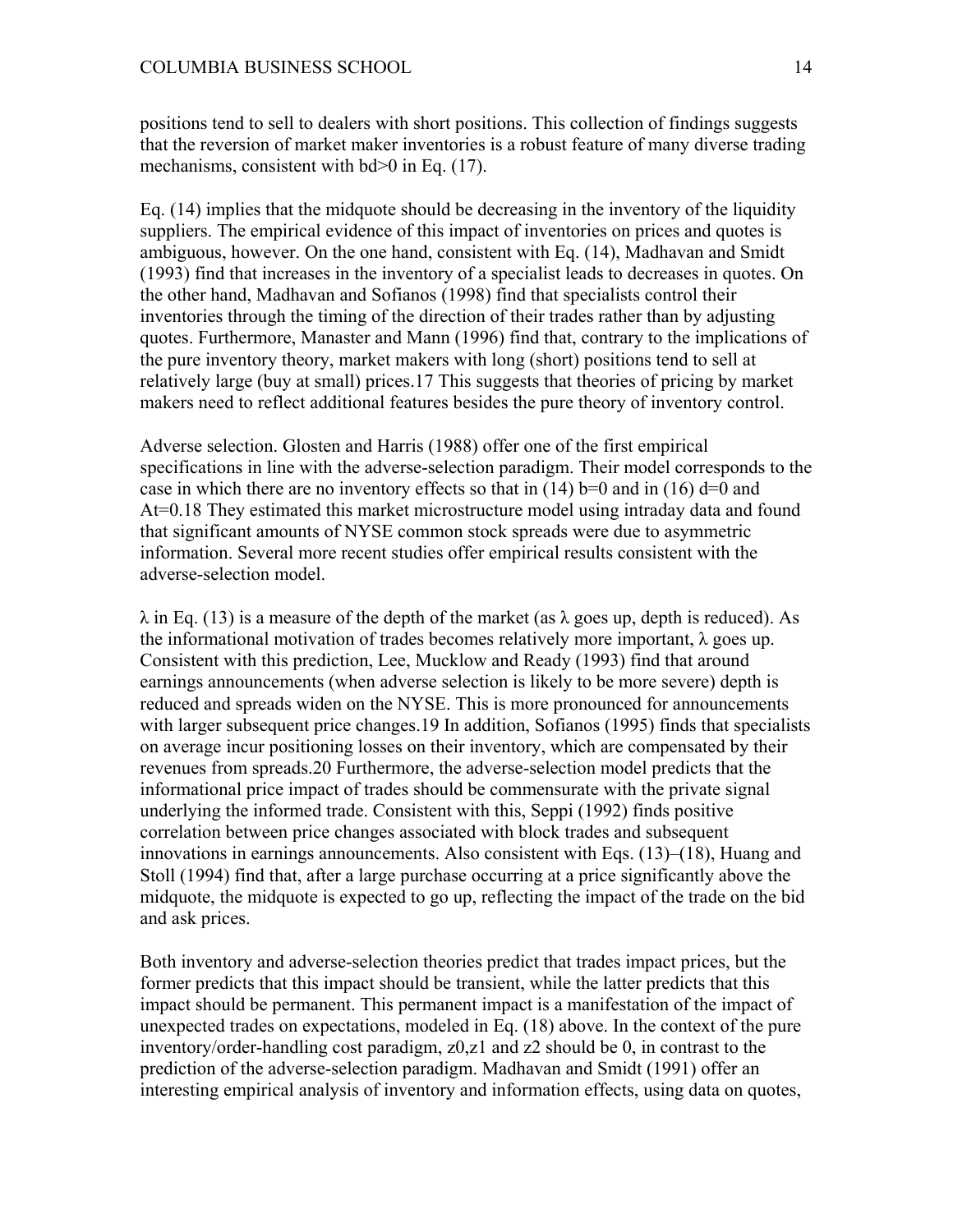order flow and specialist inventory. Hasbrouck (1991) analyzes the joint process of trade and quote revisions using a VAR approach.21 In fact, manipulating Eqs. (13)–(18) and taking a<1 in Eq. (15), one can obtain the VAR specification in Hasbrouck (1991). He finds that trades do have a permanent impact, inconsistent with the hypothesis that there is no information content in trades.22 In a similar spirit, and in the line of the seminal work of Kraus and Stoll (1972) and Holthausen et al. (1990), a body of empirical literature has studied the permanent price impact of block trades, reflecting adverse selection, and their transient impact, likely to reflect inventory and liquidity considerations.23

# **1.3. Summary and avenues of further research**

Table 1 offers a summary of the results surveyed in this section. The perfect market hypothesis, that trades have no impact on prices, is strongly rejected. The literature provides insights as to the causes of this rejection. The hypothesis that market makers face no inventory constraints is rejected. In addition, trades have a permanent impact on prices. That this impact is permanent (as shown by the work of Hasbrouck) is important because it points at information effects, while analyses restricted to the short-term impact of trades on prices could not disentangle inventory effects (as studied by Ho and Macris, 1984) from adverse selection (as studied in Glosten and Harris, 1988). Another interesting piece of evidence on the long-term impact of trades on prices stems from the foreign exchange market. While macroeconomic variables fail to explain variations in exchange rates (see e.g., Meese and Rogoff, 1983), Evans and Lyons (2002) find that signed order flow has significant explanatory power. In the same spirit, Chordia, Roll and Subrahmanyam (2002) find that stock market returns are affected by order imbalance.

Table 1.

|                       | Theoretical implications                                                                                                                                                                                                                                                                                                                            | <b>Empirical results</b>                                                                                                                                                                                                              |
|-----------------------|-----------------------------------------------------------------------------------------------------------------------------------------------------------------------------------------------------------------------------------------------------------------------------------------------------------------------------------------------------|---------------------------------------------------------------------------------------------------------------------------------------------------------------------------------------------------------------------------------------|
| Inventory<br>paradigm | As market makers buy (sell) $\&$<br>their inventory increases<br>(decreases), they seek to sell (buy)<br>back. Hence they lower (raise)<br>their quotes, to control the order<br>flow and bring their inventory<br>back to their preferred position.<br>(Stoll, 1978, Amihud and<br>Mendelson, 1980, Ho and Stoll,<br>1981 and Ho and Stoll, 1983). | Market makers with long (short)<br>positions tend to sell (buy) back<br>(Hasbrouck and Sofianos, 1993,<br>Madhavan and Smidt, 1993, Manaster<br>and Mann, 1996, Reiss and Werner,<br>1998 and Hansch, Naik and<br>Viswanathan, 1998). |
|                       |                                                                                                                                                                                                                                                                                                                                                     | Results on the impact of inventory<br>positions on prices are ambiguous:<br>Increases (decreases) in the inventory                                                                                                                    |

Competitive market makers and the cost of trades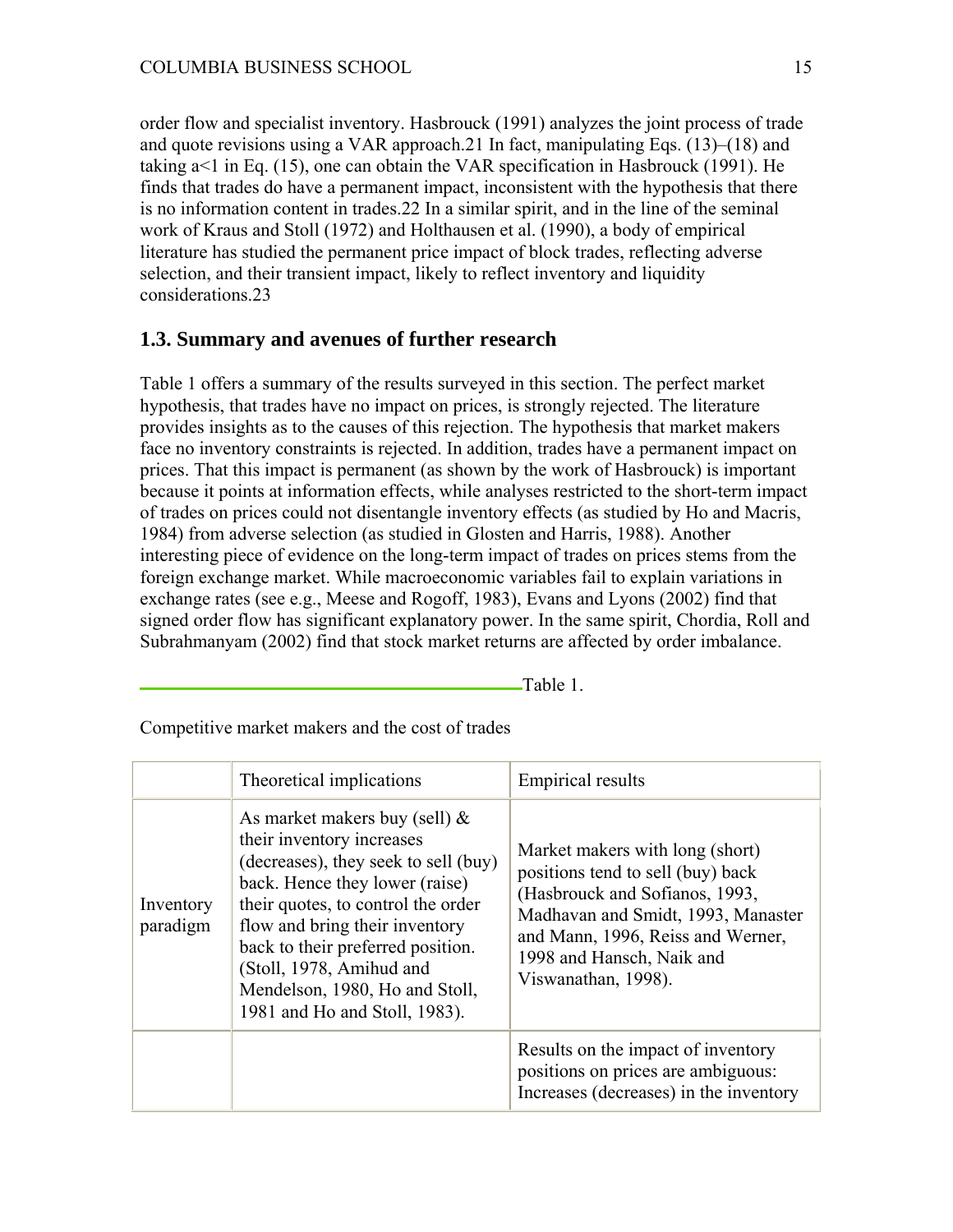|                                  | Theoretical implications                                                                                                                                                                                                                   | <b>Empirical results</b>                                                                                                                                                                                                                                                                                                                                                                                                                                                                                               |
|----------------------------------|--------------------------------------------------------------------------------------------------------------------------------------------------------------------------------------------------------------------------------------------|------------------------------------------------------------------------------------------------------------------------------------------------------------------------------------------------------------------------------------------------------------------------------------------------------------------------------------------------------------------------------------------------------------------------------------------------------------------------------------------------------------------------|
|                                  |                                                                                                                                                                                                                                            | of the NYSE specialist lead to<br>decreases (increases) in quotes<br>(Madhavan and Smidt, 1993). After<br>price rises (decreases), where he is<br>likely to have sold (bought), the<br>specialist is more likely to be on the<br>bid side of the book (Kavajecz, 1999).<br>But, on the CME, floor brokers tend to<br>sell at high prices and buy at low<br>prices (Manaster and Mann, 1996).                                                                                                                           |
| Adverse<br>selection<br>paradigm | Trading with privately informed<br>investors leads to losses for market<br>makers. They set spreads to<br>compensate for these losses.<br>Hence, spreads increase with<br>adverse selection (Glosten and<br>Milgrom, 1985 and Kyle, 1985). | Trades have a permanent impact on<br>prices (Hasbrouck, 1991 and<br>Holthausen et al., 1990), consistent<br>with transactions reflecting private or<br>public information (Neal and<br>Wheatley, 1998). Block trades predict<br>innovations in earnings (Seppi, 1992).<br>Market makers incur positioning losses<br>on their inventory (Sofianos, 1995 and<br>Naik and Yadav, 1999). Spreads<br>increase and depth decreases before<br>earnings announcements (Lee,<br>Mucklow and Ready, 1993 and<br>Kavajecz, 1999). |

While the finding that trades have a permanent impact on prices is consistent with the adverse-selection theory, further work is needed to test that paradigm. Other phenomena besides adverse selection, such as the reaction of traders and investors to public information, could lead to positive correlation between the direction of trades and that of price changes. An important avenue for further research is to find out the extent to which the permanent impact of trades on prices reflects private as opposed to public information. Neal and Wheatley (1998) offer intriguing results on this issue. They estimate for closed-end funds a market microstructure econometric model similar to that described in the above section. While for these assets there is very little scope for asymmetric information about the value, the estimates of the adverse-selection component are large and significant. This suggests that either adverse selection arises primarily from factors other than the current liquidation value or that the empirical models are misspecified.

Another interesting avenue of research is to study the joint process of order types, size and arrival time. Using descriptive statistics, Biais, Hillion and Spatt (1995) found that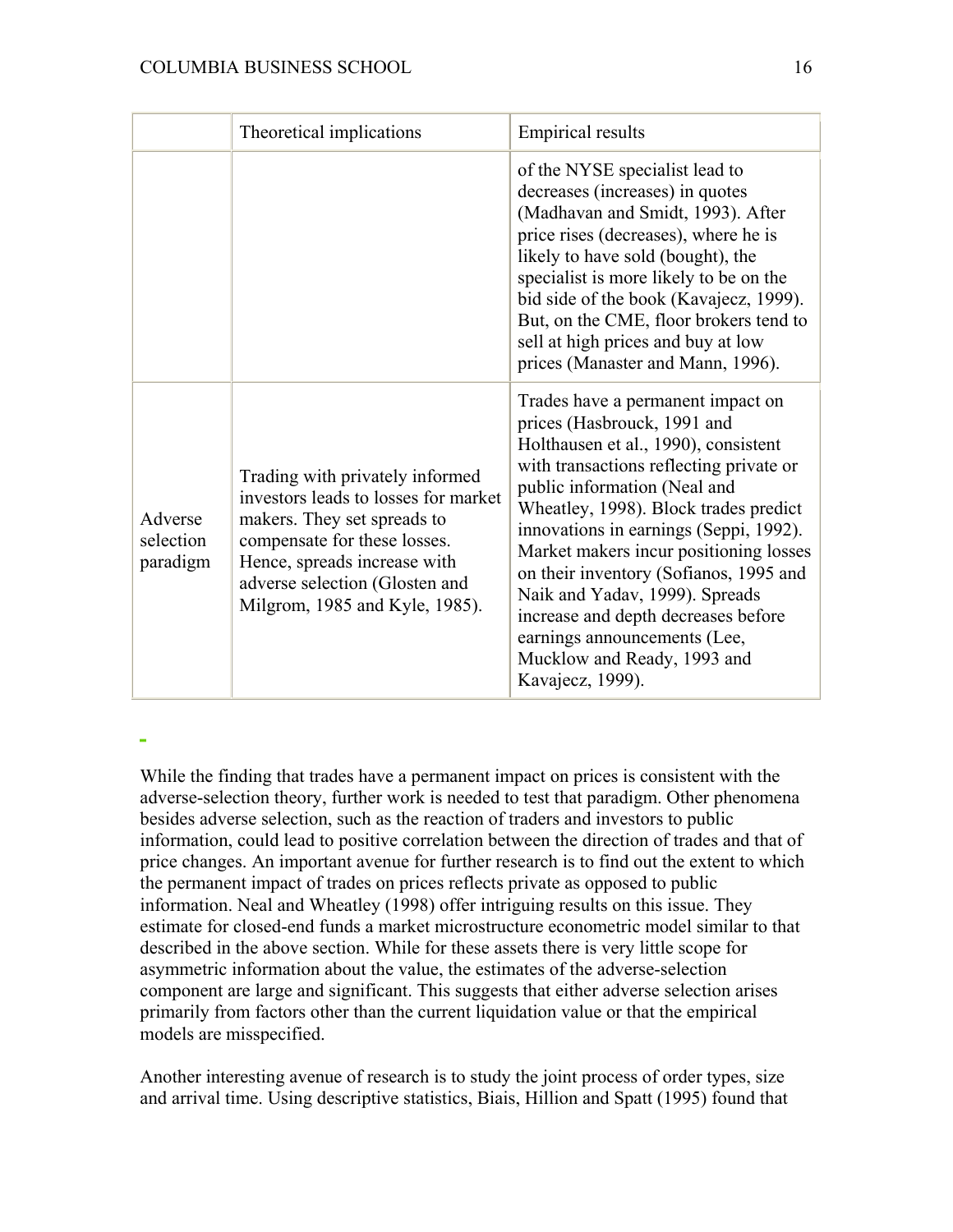the time until the arrival of the next order is shorter (longer) when the last time interval was short (long), when the spread is large or when the last trade was large. Engle and Russell (1998) introduced the autoregressive conditional duration model to analyze these issues further. Thus Engle and Russell (1998) confirmed the finding that time intervals between trades or orders are positively serially autocorrelated and Dufour and Engle (2000) established that in volatile times trades and orders are more frequent and the price impact of trades is greater. It would be very interesting to offer a structural theoretical framework to guide further empirical analyses. Such a model could study how rational traders decide when to place orders, for informational or liquidity reasons. While such a model would be difficult to solve analytically, one could possibly use the numerical approach of Goettler, Parlour and Rajan (2003). Quite promisingly, positive autocorrelation in the interval between orders does arise in Goettler, Parlour and Rajan (2003).

# **2. Active bidding, strategic liquidity suppliers and endogenous liquidity demand**

Instead of focusing on competitive market makers, the second generation of the market microstructure literature considers strategic agents, bidding proactively to exploit market conditions and possibly private information, while supplying liquidity. Competition between liquidity suppliers is similar to competition between bidders in an auction. Models based on inventory effects are similar to analyses of private-value auctions, while adverse selection-based models parallel common-value auctions. When the number of liquidity suppliers is limited, because inventory-holding and adverse-selection costs reduce their willingness or ability to supply liquidity, strategic market makers can earn rents, reflecting their market power.

# **2.1. Strategic liquidity supply without adverse selection**

#### **2.1.1. Theoretical analyses**

We start by revisiting the uniform-price model from the previous section, corresponding to price formation in a call auction. We now consider strategic rather than competitive liquidity suppliers. For simplicity assume there is no information asymmetry  $(\delta=0)$  and no order-handling costs (c=0), but the N liquidity suppliers can be risk averse ( $\kappa \ge 0$ ). As in the previous section, given the market order Q equilibrium is determined by the optimality condition of the liquidity suppliers (1) and the market-clearing condition (2). The only difference is that, now, the liquidity suppliers choose their demand functions taking into account their impact on the market price. Adapting the approach of Klemperer and Meyer (1989) to our context, one can show that there exist multiple linear equilibria to this market game. Given Q and her rational expectation of the linear demand curves of her N-1 competitors, each liquidity supplier faces a linear residual supply curve. Trading off the desires to increase her market share and to minimize her impact on prices, the liquidity supplier chooses an optimal price and quantity pair. She can implement this choice with a linear demand curve. The market-clearing condition is that all liquidity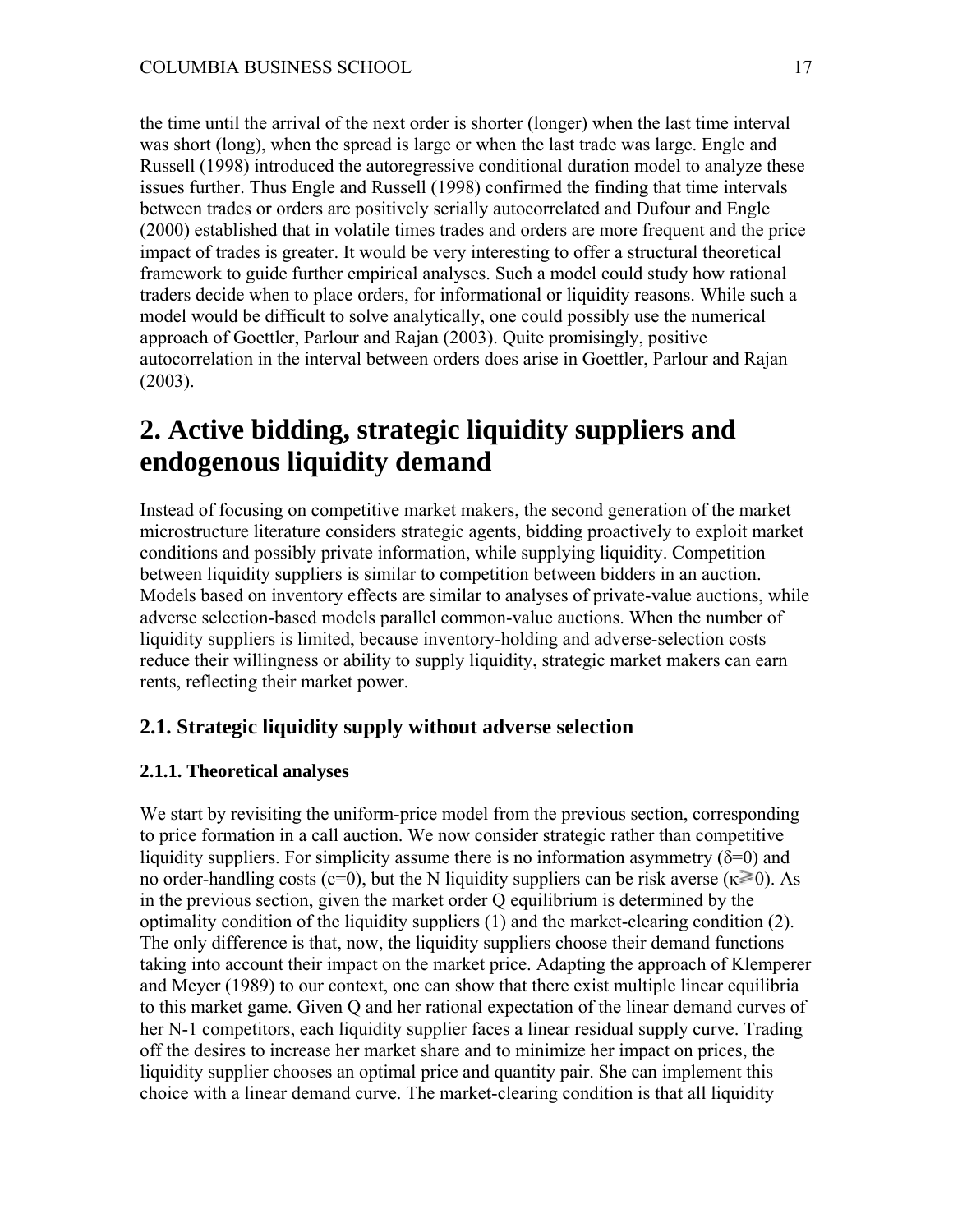suppliers choose the same price. Some of the corresponding equilibria deviate significantly from the competitive outcome and involve rents for the liquidity suppliers.

Turning to the alternative sequencing of the trading game, liquidity suppliers first post schedules of limit orders which are then hit by a market order. This sequence corresponds to continuous trading in electronic limit order books. Along with strategic considerations, the price schedules arising in equilibrium reflect the costs faced by the liquidity suppliers. As shown in Section 1.1.2, the marginal cost of supplying the qth share is:  $\pi$ κσ2I+κσ2q/N (see Eq. (5)), which is increasing in q. Thus, when liquidity supplier i posts less than competitive prices, the extent to which her competitors can increase their market shares is limited by the corresponding increase in their costs. Hence, each liquidity supplier faces a trade-off between price and quantity and accordingly sets ask (bid) prices above marginal cost (below marginal value) (Roëll, 1999 and Viswanathan and Wang, 2005).

The scope for market power is different in the two trading mechanisms, however. In the first one, liquidity suppliers can earn rents even if they are risk neutral. In the second one, rents arise only under risk aversion, which is necessary to ensure increasing marginal costs. This reflects the different forms of competition arising in the two market environments. The uniform-price auction induces Cournot behavior, while the discriminatory-price auction induces Bertrand competition. Rents can be earned in the former case, even with constant marginal cost. In the latter, rents can be earned only if marginal cost is increasing.24

#### **2.1.2. Empirical findings**

These theoretical analyses are consistent with several empirical studies suggestive of strategic behavior by liquidity suppliers. Christie and Schultz (1994) and Christie, Harris and Schultz (1994) document the use of a wide pricing grid to sustain large spreads on NASDAQ.25 As a consequence of the resulting controversy, the SEC required that public investors be allowed to supply liquidity by placing limit orders, thereby competing with NASDAQ dealers. Barclay, Christie, Harris, Kandel and Schultz (1999) study the consequences of this reform implemented in 1997. They find that quoted and effective spreads after the implementation of the reform fell substantially from their pre-reform level. Additionally, they find that an even larger decline in the spread occurred from 1994 to 1996 (i.e., before the reform) as a consequence of the adverse publicity and investigations. The impact of the controversy in reducing spreads is analogous to the reaction to the Christie and Schultz (1994) paper that is documented in Christie, Harris and Schultz (1994). Naik and Yadav (1999) analyze empirically the consequences of the reform which took place in 1997 in the London Stock Exchange, allowing the public to compete with dealers through the submission of limit orders. They find that the effective spread decreased significantly, and that this decrease is larger than that documented by Barclay, Christie, Harris, Kandel and Schultz (1999) for NASDAQ. They also find that the cross-subsidization among trade sizes has disappeared, leading to a decline in trading costs for small trades and an increase in these costs for large trades. These results suggest that allowing all investors to place limit orders leads to a reduction in the market power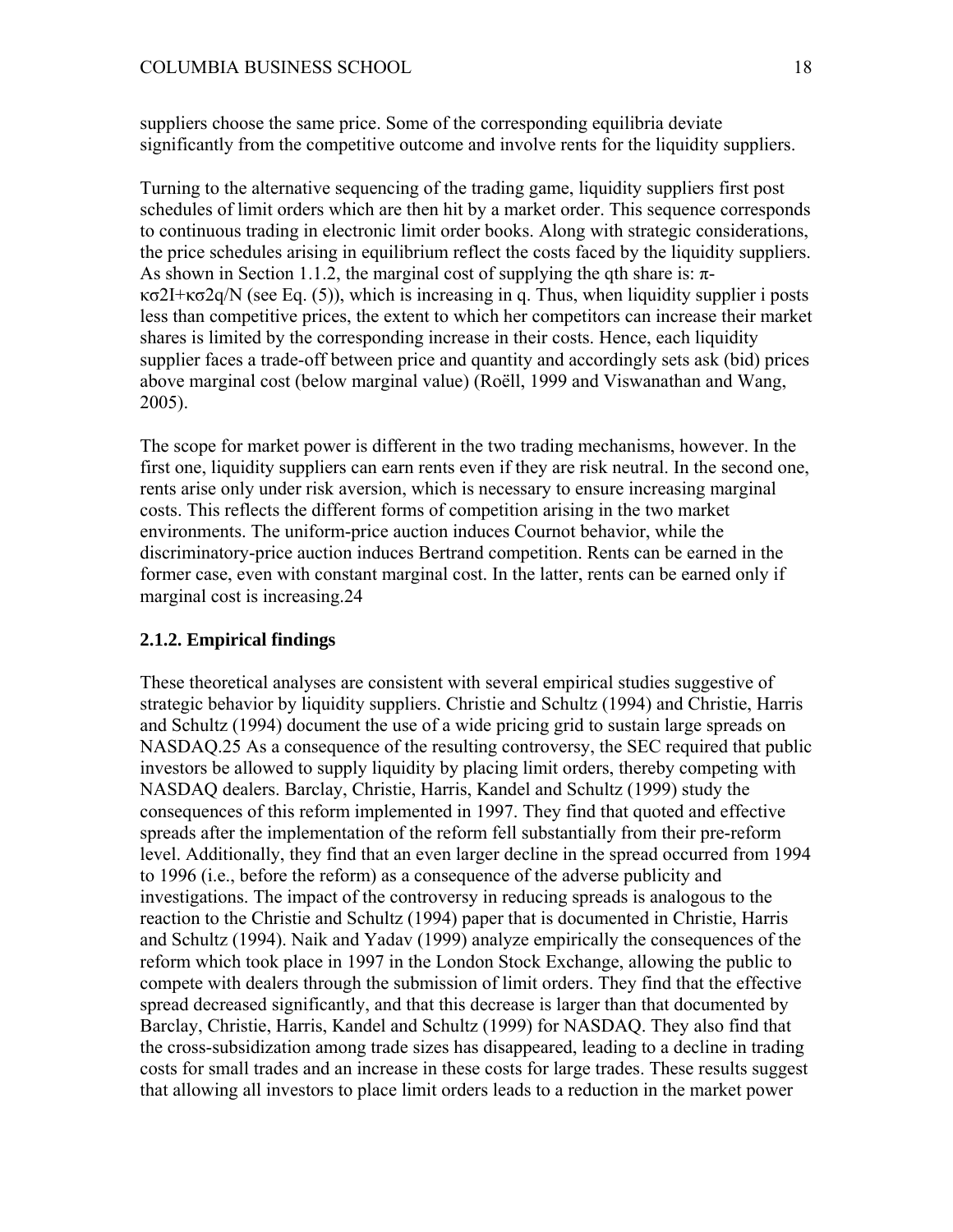of the dealers. While non-anonymity is key in supporting such collusion on large spreads in a repeated interaction environment, the anonymity prevailing in ECNs makes it less likely to emerge. This is consistent with the finding by Simaan, Weaver and Whitcomb (2003) that odd-tick avoidance is less prevalent in ECNs.

The empirical and theoretical papers surveyed above suggest that, when the number of dealers is finite, liquidity supply is imperfect. However, dealers' entry could be expected to mitigate, or eliminate this imperfection. Indeed, Wahal (1997) shows that on NASDAQ entry and exit of market makers is a pervasive phenomenon, and entry leads to declines in spreads. However, the empirical results of Ellis, Michaely and O'Hara (2002) show that the competitive pressure exerted by such entry is limited. They find that entering market makers fail to capture a meaningful share of the market. Correspondingly, one dealer tends to dominate trading in a stock, which tends to increase spreads.

### **2.1.3. Dynamic order placement strategies**

For tractability, our synthetic model, as well as a large part of the microstructure literature, is based on a one-period analysis. This approach does not capture the dynamic nature of liquidity provision and order placement strategies in the marketplace. Several empirical and theoretical papers offer insights into this dynamic process, however.

While in many theoretical analyses (including those surveyed above) some traders are exogenously assumed to use limit orders and others market orders, in practice, investors can choose between limit and market orders. Cohen, Maier, Schwartz and Whitcomb (1981) offer the first framework to analyze this decision. Foucault (1999) endogenizes the choice between market and limit orders in a stationary dynamic model in which the equilibrium price and order flow processes are jointly determined. He analyzes theoretically the investor's decision to hit the current quote or place a limit order as a function of the state of the order book, imposing rational expectations about the endogenous probability of execution of limit orders. Consistent with intuition, it is optimal to place limit orders when the spread is large, while it is optimal to place market orders when the spread is tight. Parallel to this theoretical analysis, Harris and Hasbrouck (1996, see Table 5) find that for stocks with a 1/4 spread (in their sample period the tick size was 1/8) the execution performance of orders placed within the quotes dominates that of market orders.26 This is also consistent with the empirical analysis of the conditional frequencies of different strategies in the electronic limit order book in Paris by Biais, Hillion and Spatt (1995). They find that when the spread is relatively wide liquidity is often supplied (limit order suppliers beat the existing quote), while when the spread is relatively narrow, investors are more willing to accept the prevailing liquidity, which is being offered on relatively favorable terms, and place market orders.27 This gives rise to mean reversion in the bid-ask spread and negative serial autocorrelation in ask (bid, and midquote) price changes, as, when the ask price has moved above its equilibrium level, it is undercut by a more favorable limit order to sell.28 Note that this reversion to the mean is not instantaneous, as it takes some time for the liquidity providers to identify these order placement opportunities. Yet, Biais, Hillion and Spatt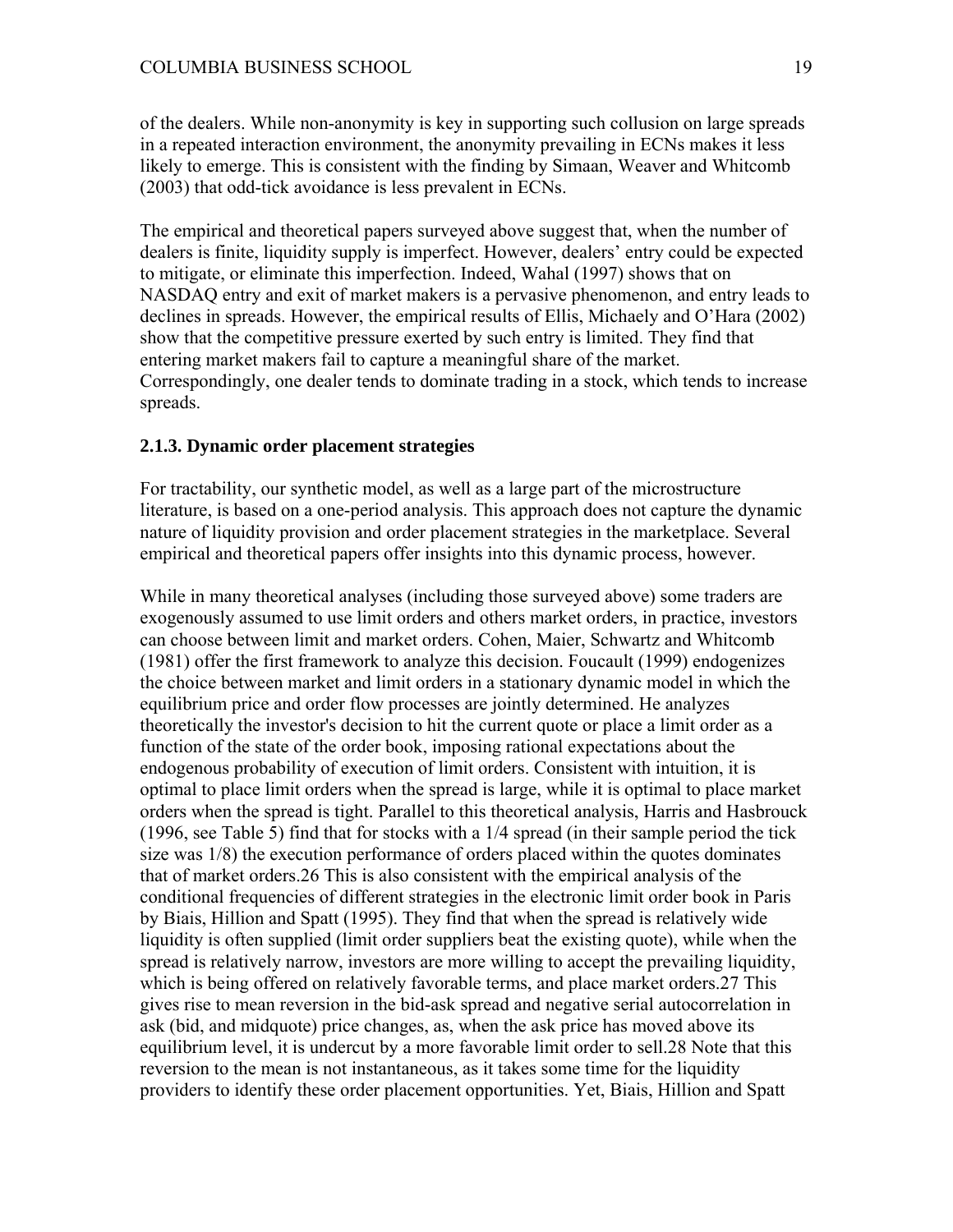(1995) find that order placement occurs more rapidly when the spread is large than when it's tight. This relatively fast reaction reflects the speed with which investors monitoring the market seize the opportunity to supply liquidity, when the latter is scarce and well compensated.

Parlour's (1998) theoretical analysis of dynamic order placement studies how investors trade off less attractive pricing against the improved price priority obtained by jumping ahead of the queue of limit orders and undercutting the current best quotes. Consistent with this theoretical analysis, Biais, Hillion and Spatt (1995) find that investors are more likely to place limit orders within the quotes when the depth at the quotes is large.

Goettler, Parlour and Rajan (2003) extend the analysis of Foucault (1999) to a richer setting. While this richer model is not analytically tractable, they characterize its solution numerically. This approach is interesting because it gives more flexibility to the researcher to construct models rich enough to generate patterns in line with those observed in the data. For example, Goettler, Parlour and Rajan (2003) show that order flow is persistent, as one type of order is likely to be followed by a similar order, as was empirically observed by Biais, Hillion and Spatt (1995).29 The numerical analysis of Goettler, Parlour and Rajan (2003) underscores that order flow persistence can arise because of persistence in the state of the book to which subsequent traders react.

# **2.2. Strategic liquidity supply with adverse selection**

# **2.2.1. Uninformed liquidity suppliers**

Theoretical analyses. We now turn to the case of liquidity suppliers who face an informed agent. For simplicity suppose they are risk neutral. We focus on the case in which liquidity suppliers first post schedules of limit orders and the informed agent then submits a market order, corresponding to continuous trading in a limit order book. This can be thought of as a screening game, contrasting with the signalling game analyzed by Kyle (1985), where the market order is placed first and then market makers compete in price. To determine their optimal price schedules, the market makers must evaluate the cost of supplying liquidity. As explained in Section 1.1.4, Eq. (12), the cost of supplying the qth share is equal to:  $\mathbb{E}(v | Q > q)$ .

First consider the case where there is only one, monopolistic, liquidity supplier, as in Glosten (1989). In the line of textbook monopoly theory, the marginal selling price quoted by the monopolist for the qth unit is the sum of his marginal cost and a monopolistic markup, m1(q) (where the subscript refers to the fact that there is only one liquidity supplier):

$$
A(q) = \mathbb{E}(v \mid Q > q) + m_1(q).
$$

Similar to analyses of price discrimination, the markup of the monopolist reflects the elasticity of the demand he faces, which in turn reflects the distribution of the different types of agents: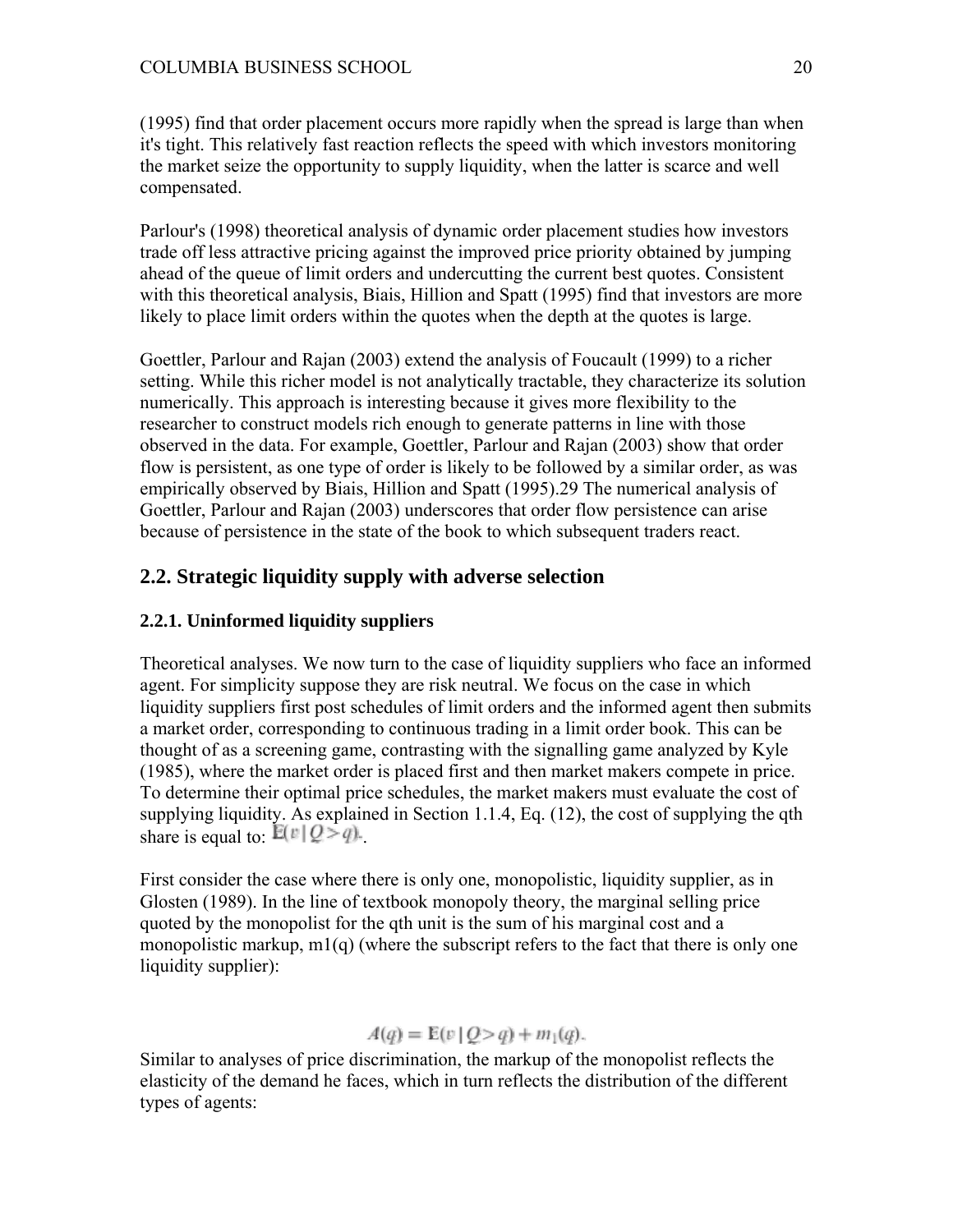$$
m_1(q(\theta)) = \frac{1 - F(\theta)}{f(\theta)} (1 - \partial E(v | \tilde{\theta} > \theta) / \partial \theta),
$$

where  $\theta$  is the valuation of the informed agent for the asset (as explained in Section 1.1.3),  $q(\theta)$  is the optimal trade size for the agent whose type is  $\theta$ , and  $F(\theta)$  is the c.d.f. of agents' types, while  $f(\theta)$  is the corresponding density. One can draw an analogy between the results obtained by Glosten (1989) and those obtained by the analysis of monopoly pricing with information asymmetries on private values by Goldman, Leland and Sibley (1984). The distinctive feature of the analysis of Glosten (1989) is the common-value environment, where the marginal cost of supplying shares is endogenous.

Second, consider the case in which there are N is trategic liquidity suppliers competing in limit order schedules. Bernhardt and Hughson (1997) show that when the number of liquidity suppliers is finite, there exists no equilibrium where oligopolists earn zero expected profits. Thus, the equilibrium of the screening game differs from that of the signalling game, where liquidity suppliers earn zero-profits (Kyle, 1985). Biais, Martimort and Rochet (2000), characterize the equilibrium price schedules arising in this context. As in the monopoly case, ask and bid quotes are the sum of a cost component and a mark-up:

$$
A(q) = \mathbb{E}(v \mid Q > q) + m_N^A(q), \quad B(q) = \mathbb{E}(v \mid Q < q) - m_N^B(q). \tag{19}
$$

The mark-up is decreasing in the number of liquidity suppliers and goes to 0 as N goes to infinity. In that limiting case the oligopolistic equilibrium converges to the competitive equilibrium analyzed by Glosten (1994). Intuitively, the logic of this equilibrium is similar to that of the private value case analyzed in the previous Section (2.1.1). In both cases, market power arises because marginal costs are increasing. In the private value case this increase is due to risk aversion, while in the common value case it is due to adverse selection.

Empirical findings. Sandas (2001) offers a structural analysis of Glosten's (1994) model of competitive liquidity supply in an electronic limit order book, testing that ask (bid) prices are equal to the upper (lower) tail expectation given above in Eq. (12).30 Using the GMM overidentifying restrictions approach enables him to both estimate the deep parameters of the model and test the null hypothesis that the model is consistent with the data. In its richest parametrization, the model is rejected for about half the stocks. The model is rejected because the slope of the limit order book appears to be steeper than predicted by the theory. This could reflect market power.

Biais, Bisière and Spatt (2002) investigate this point further by analyzing limit orders placed on Island and testing whether ask and bid quotes are as given in Eq. (19). While the minimum tick size is extremely small on Island, it is coarser on NASDAQ, especially before decimalization. The results obtained by Biais, Bisière and Spatt (2002) are consistent with Island limit order traders earning oligopolistic rents (i.e.,  $mN(q) > 0$ ) before decimalization, but not after. The coarse tick size prevailing on NASDAQ prevented the dealers from posting competitive quotes. Interestingly, Island limit order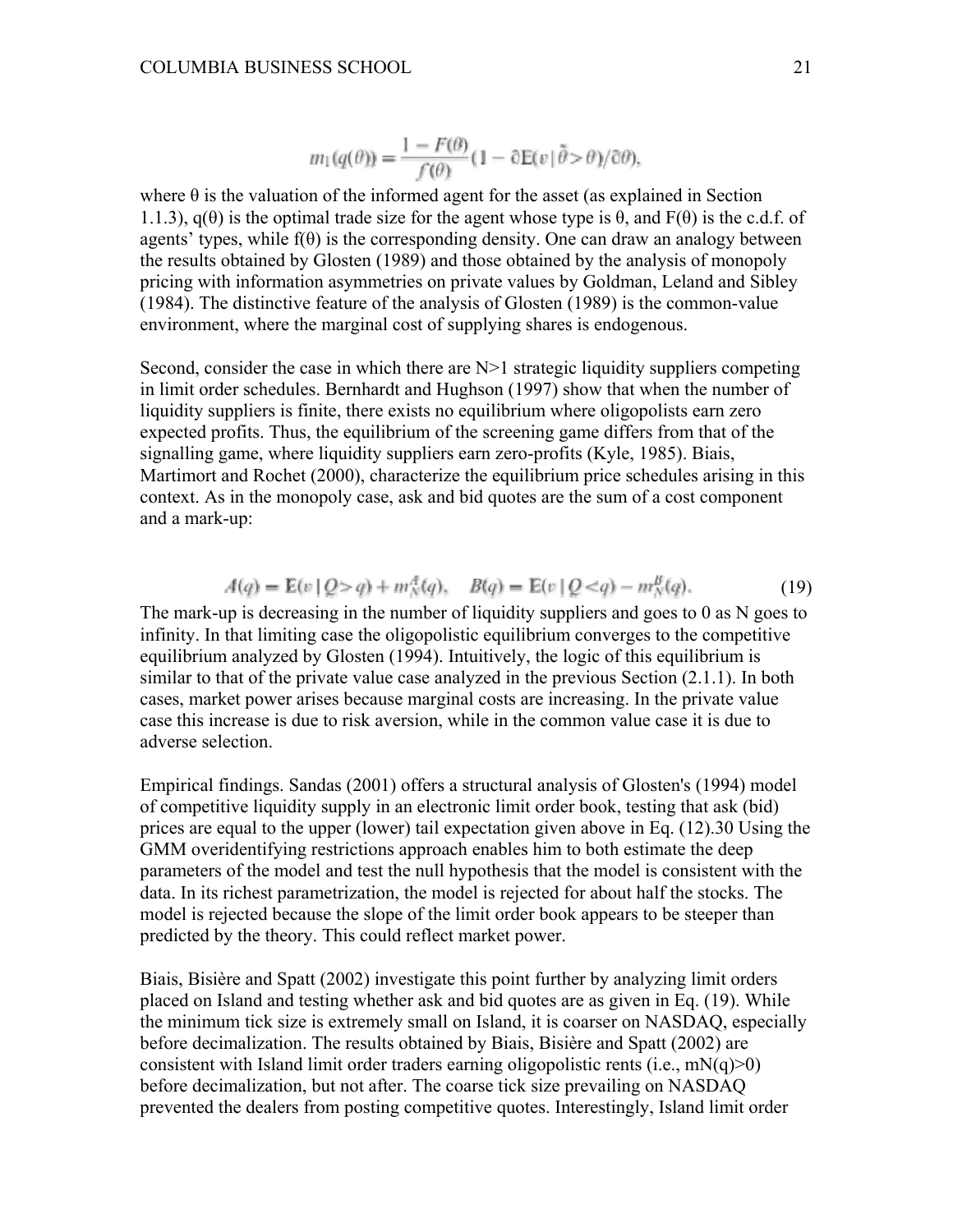traders earned rents by just undercutting the NASDAQ spread rather than competing aggressively with one another. Decimalization brought NASDAQ quotes close to their competitive level, annihilating the oligopolistic profits earned by Island liquidity suppliers. This suggests that in addition to the direct effect of tick size on rents in one market, evidenced by Christie and Schultz (1994) and Christie, Harris and Schultz (1994), minimum price increments have effects across markets, due to competition for liquidity supply between market centers.

#### **2.2.2. Informed liquidity suppliers**

Liquidity suppliers can directly observe signals about the asset payoff : Kyle (1989) presents an influential model of competition between strategic informed traders in a uniform-price auction. To review some of his findings within the context of our synthetic framework, consider the uniform-price auction model presented in Section 2.1.1, and extend it by assuming that the strategic liquidity suppliers observe private signals, denoted si,i=l,…N.31 The price is determined by the standard market-clearing condition. To simplify the analysis, Kyle (1989) considers exogenous noise trading, as opposed to endowment shocks. Each strategic trader submits limit orders (demand curves) reflecting her signal:  $qi(p,si)$ . Kyle (1989) shows there exists an equilibrium in which the limit orders are linear both in price and information. As in the private value case presented in the previous subsection, each quoter faces a linear residual supply curve, and trades off price and quantity effects. Heterogeneous information provides an additional difficulty, as each quoter must take into account the other quoters' information conveyed by the price. As in the private value case, equilibrium has a Cournot flavor, and deviates from the competitive outcome. In the context of this uniform-price market, Kyle (1989) finds that the profits to the informed quoters do not necessarily go away as their numbers get large.

In the spirit of the auction-theoretic work of Engelbrecht-Wiggans, Milgrom and Weber (1983), Calcagno and Lovo (1998) offer an extension of Kyle's (1985) dynamic analysis to the case where the informed agent is not the market order trader, but one of two riskneutral market makers. As in Kyle (1985), the market makers compete in prices for market orders. The latter stem from exogenous noise traders. At each point in time there is an auction, in which each of the market makers places one bid price and one ask price (conditional on his observation of past prices and trades), and the exogenous noise trader hits the best bid or ask. The uninformed market maker understands he faces a winner's curse, and factors it into his bidding strategy. In equilibrium he earns zero expected profits. In order to preserve his rent, the informed agent follows mixed strategies, so that his quotes are only partially revealing, except at the last round of the game. The informed agent faces a tradeoff between larger quantities (and thus larger immediate profits) and more information revelation. This is similar to the tradeoff arising in Kyle (1985). The difference is that, in Calcagno and Lovo (1998), it is the quotes of the market makers, rather than the market order flow, which partially reveal information, and thus lead the price discovery process. It could be interesting, in future research, to test empirically the extent to which market makers, rather than their customers, possess private information.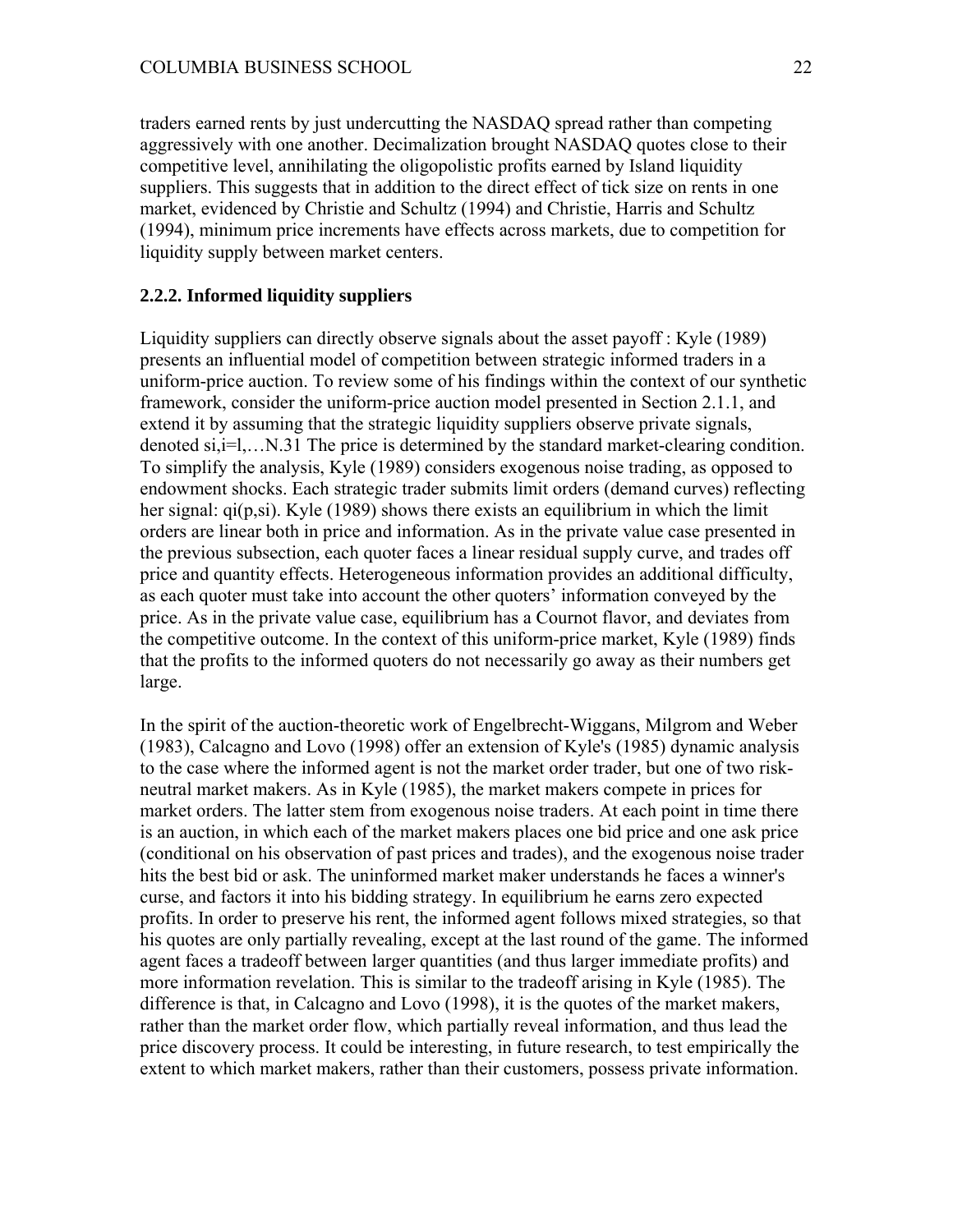Manaster and Mann (1996) provide empirical evidence which speaks to this issue. They find that CME market makers tend to sell at relatively high prices and to buy at relatively low prices. This is consistent with market makers taking positions based on superior information about the likely evolution of prices.32 Such information could be gathered based on market information, such as orders or the observation of other market participants on the floor. While this private information could be the source of the profitability of market makers, there may be an alternative interpretation, emphasizing the market power of market makers, which enables them to buy at relatively cheap (bid) prices and sell at relatively expensive (ask) prices.

Liquidity suppliers can also observe pieces of market information: Vayanos (1999) offers a dynamic extension of Kyle (1989), in which strategic risk-averse agents have private information about their endowments, while information about the dividend flow is public. To share risk, agents with long positions are inclined to sell, while agents with short positions are inclined to buy. This is similar to the case analyzed in Section 1.1.3, where the valuation of the strategic trader for the asset  $(\theta)$  was shown to be decreasing in her endowment in the stock. In this context, the equilibrium aggregate valuation is decreasing in aggregate holdings. Hence information about endowments is not only informative about private values but also about common values, since endowments affect market prices. Hence, since they reflect endowments, trades convey signals relevant for pricing the asset. Consequently, they have an impact on prices.33 To reduce this impact the agents reduce the aggressiveness of their trades. This limits their ability to share risk and is therefore detrimental to social welfare. This distortion would not arise if endowments were public information.

Similarly, Cao, Evans and Lyons (2003) analyze how dealers can extract from their order flow information about aggregate holdings and therefore, market pricing, and Viswanathan and Wang (2005) analyze the case of traders informed about the asset payoff, who transmit orders to dealers, who then use the information content of those orders in the interdealer market.

# **2.3. Conclusion and implications**

The findings of the second generation of market microstructure research surveyed in this section are summarized in Table 2, Panels A and B. Overall they suggest that the assumption that liquidity providers are competitive, although convenient to simplify theoretical analyses, does not arise out of the formal treatment of realistic institutional arrangements for trade. In a variety of market structures, a very large number of liquidity suppliers is needed for the equilibrium to be approximated by a zero-profit condition. Hence, oligopolistic rents must be taken into account, along with inventory, adverseselection and order-handling costs, to understand the sources of transactions costs. From a policy perspective, this suggests that exchange regulators and organizers must foster entry and competition for the supply of liquidity, in order to reduce market power, and consequently transactions costs.

Table 2.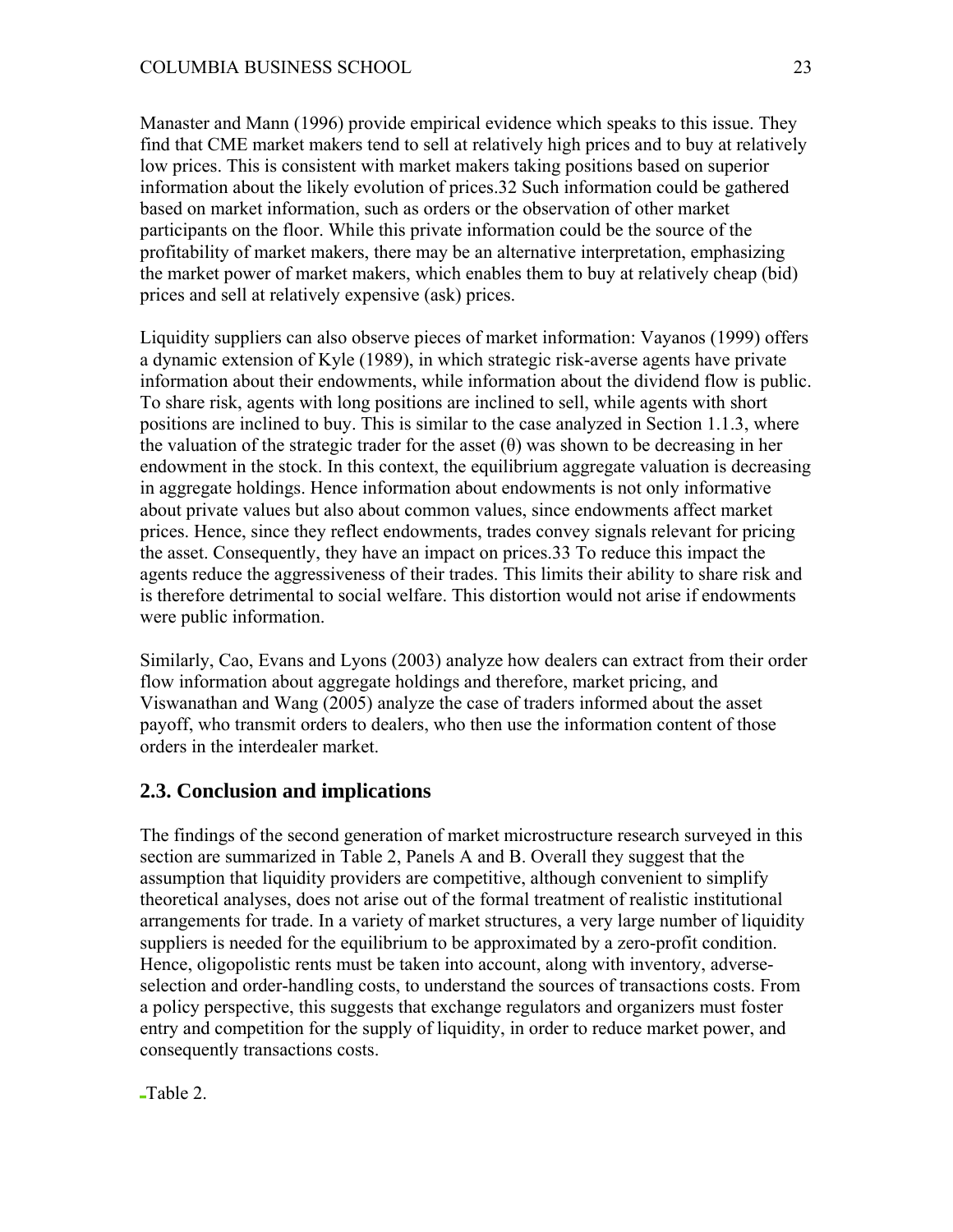Strategic liquidity supply

|                                                          | Theoretical analyses                                                                                                                                                                                                                                                                                                                                                                                                                                                                  | <b>Empirical results</b>                                                                                                                                                                                                                                                                                                                                                                                                                                                                                                                           |  |  |
|----------------------------------------------------------|---------------------------------------------------------------------------------------------------------------------------------------------------------------------------------------------------------------------------------------------------------------------------------------------------------------------------------------------------------------------------------------------------------------------------------------------------------------------------------------|----------------------------------------------------------------------------------------------------------------------------------------------------------------------------------------------------------------------------------------------------------------------------------------------------------------------------------------------------------------------------------------------------------------------------------------------------------------------------------------------------------------------------------------------------|--|--|
| Panel A: Analyses which do not rely on adverse selection |                                                                                                                                                                                                                                                                                                                                                                                                                                                                                       |                                                                                                                                                                                                                                                                                                                                                                                                                                                                                                                                                    |  |  |
| One-period<br>analyses                                   | When the number of liquidity<br>suppliers is finite, equilibrium<br>prices are non-competitive. In a<br>uniform-price mechanism this<br>obtains with risk averse or risk<br>neutral dealers (Klemperer and<br>Meyer, 1989). In a discriminatory<br>price mechanism, this arises only if<br>dealers are risk averse, which<br>results in increasing marginal costs<br>of supplying liquidity (Biais,<br>Foucault and Salanie, 1998, Roëll,<br>1999 and Viswanathan and Wang,<br>2005). | NASDAQ quotes before 1994 were<br>consistent with collusion between<br>dealers (Christie and Schultz, 1994)<br>and Christie, Harris and Schultz,<br>1994). For comparable stocks,<br>Huang and Stoll (1996) find larger<br>spreads on NASDAQ than on the<br>NYSE. After 1997, as limit order<br>traders were authorized to compete<br>with dealers to supply liquidity,<br>spreads were significantly reduced<br>on NASDAQ (Barclay, Christie,<br>Harris, Kandel and Schultz, 1999)<br>and on the London Stock Exchange<br>(Naik and Yadav, 1999). |  |  |
| Dynamic<br>analyses                                      | It is optimal to place limit orders<br>when the spread is large and market<br>orders when it is tight (Foucault,<br>1999).                                                                                                                                                                                                                                                                                                                                                            | On the NYSE, for stocks with 1/4<br>spread, limit orders within the<br>quotes outperform market orders<br>(Harris and Hasbrouck, 1996).                                                                                                                                                                                                                                                                                                                                                                                                            |  |  |
|                                                          | Investors trade off time priority and<br>price when deciding where to place<br>orders in the book (Parlour, 1998).                                                                                                                                                                                                                                                                                                                                                                    | On the Paris Bourse, limit orders<br>within the quotes are more frequent<br>when the spread is large or depth at<br>the quotes is large (Biais, Hillion<br>and Spatt, 1995).                                                                                                                                                                                                                                                                                                                                                                       |  |  |
|                                                          | Persistence in states of the order<br>book leads to positive serial<br>correlation in order types (Goettler,<br>Parlour and Rajan, 2003).                                                                                                                                                                                                                                                                                                                                             | Limit orders exhibit positive serial<br>correlation (Biais, Hillion and<br>Spatt, 1995, Griffiths, Smith,<br>Turnbull and White, 2000 and<br>Ellul, Holden, Jain and Jennings,<br>2003).                                                                                                                                                                                                                                                                                                                                                           |  |  |
|                                                          |                                                                                                                                                                                                                                                                                                                                                                                                                                                                                       |                                                                                                                                                                                                                                                                                                                                                                                                                                                                                                                                                    |  |  |
| Panel B: Analyses relying on adverse selection           |                                                                                                                                                                                                                                                                                                                                                                                                                                                                                       |                                                                                                                                                                                                                                                                                                                                                                                                                                                                                                                                                    |  |  |
| Uninformed<br>market<br>makers                           | Because of adverse selection, the<br>marginal cost of supplying liquidity<br>is increasing (Glosten, 1994).                                                                                                                                                                                                                                                                                                                                                                           | The reduction in spreads following<br>the 1997 NASDAQ market reform<br>was far more pronounced for small                                                                                                                                                                                                                                                                                                                                                                                                                                           |  |  |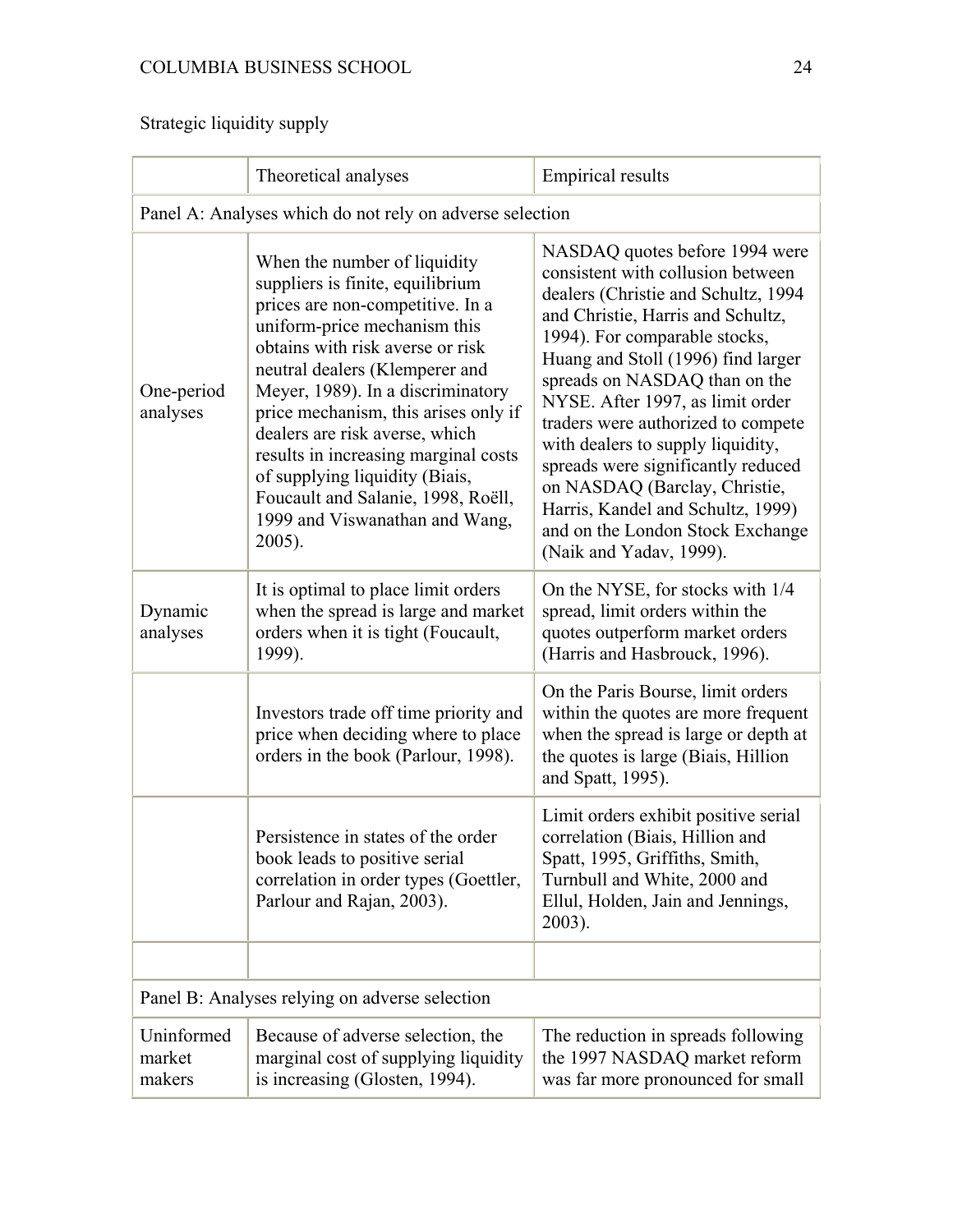|                              | Theoretical analyses                                                                                                                                                                                                                         | <b>Empirical results</b>                                                                                                                                                                                                                            |
|------------------------------|----------------------------------------------------------------------------------------------------------------------------------------------------------------------------------------------------------------------------------------------|-----------------------------------------------------------------------------------------------------------------------------------------------------------------------------------------------------------------------------------------------------|
|                              | Consequently, with a finite number<br>of market makers, there are<br>oligopolistic rents, increasing in the<br>degree of adverse selection<br>(Bernhardt and Hughson, 1997 and<br>Biais, Martimort and Rochet,<br>$2000$ ).                  | volume firms (Barclay, Christie,<br>Harris, Kandel and Schultz, 1999),<br>which are those for which adverse<br>selection problems are likely to be<br>the most severe.                                                                              |
|                              |                                                                                                                                                                                                                                              | Sandas (2001) finds steeper limit<br>order schedules than predicted by<br>the Glosten (1994) competitive<br>model. Limit orders placed on<br>Island earned oligopolistic rents<br>before NASDAQ decimalization<br>(Biais, Bisière and Spatt, 2002). |
| Informed<br>market<br>makers | Informed market makers inject<br>noise in their quotes to avoid<br>immediate full revelation and<br>preserve their informational edge,<br>yet their quotes and trades reveal<br>some information to the market<br>(Calcagno and Lovo, 1998). | CME market makers' trades tend to<br>be in the right direction (Manaster)<br>and Mann, 1996).                                                                                                                                                       |

An interesting avenue for further research is to identify the nature of private information by disentangling fundamental information about individual firms from signals inferred from the observation of the trading process. While the former can be obtained by investors and asset managers, market makers and traders have special access to the latter. This can contribute to their market power.

# **3. Market design**

The organization of the market can be seen as the extensive form of the game played by investors and traders. It determines the way in which the private information and strategic behavior of the traders affect the market outcome. Like auction design or mechanism design, market microstructure analyzes how the rules of the game can be designed to minimize frictions and thus optimize the efficiency of the market outcome. In this section we review the body of empirical and theoretical results comparing the determination of prices and allocations within several particular market structures. At a higher level these results can be used to provide important insights about the efficient design of trading systems.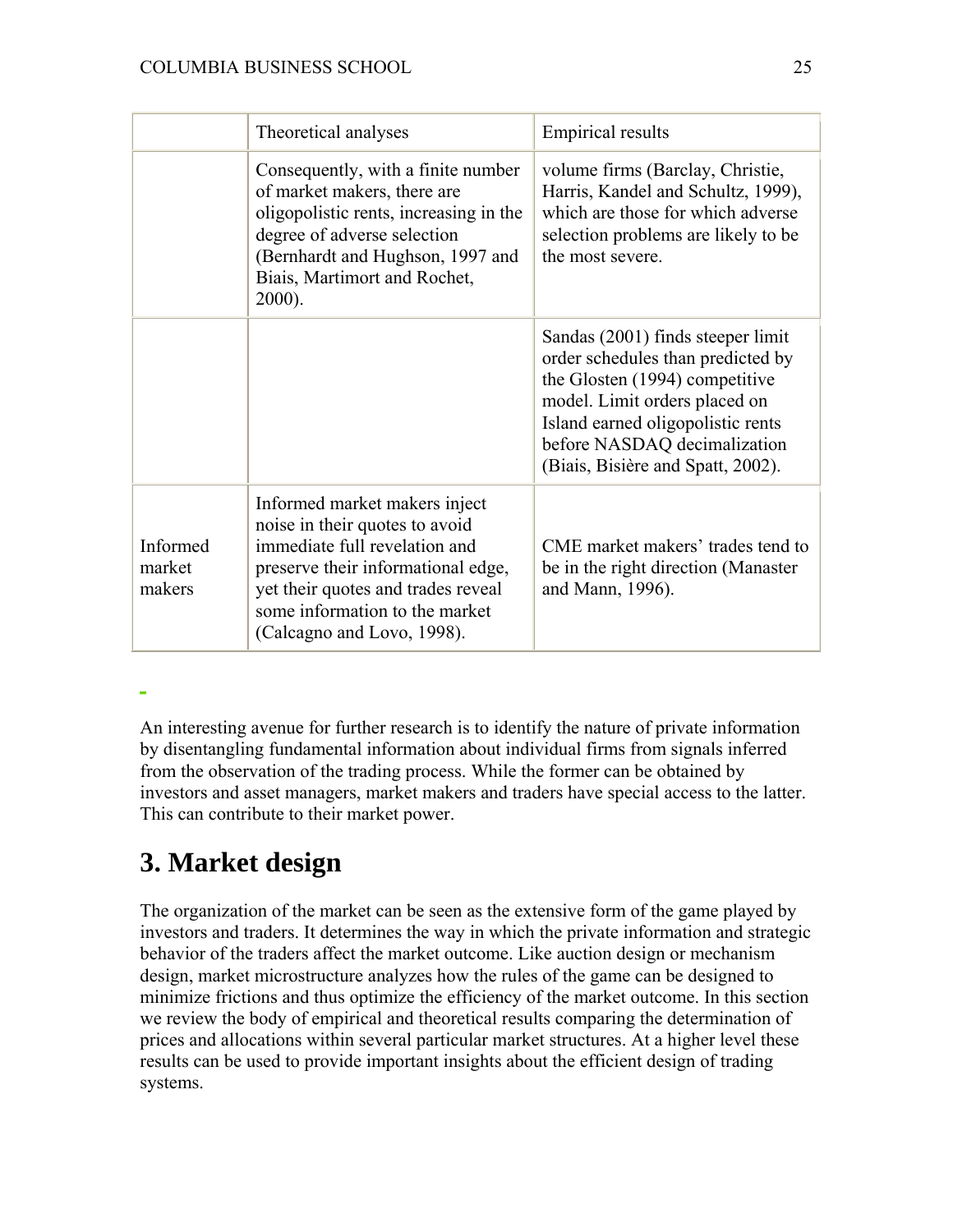## **3.1. Call versus continuous**

#### **3.1.1. Concentrating trades at one point in time can be efficient**

While pure call markets are not common (and indeed, the Arizona Stock Exchange has not attracted much interest), the literature points to some benefits of periodic calls. For example, call markets can be used to concentrate liquidity when the latter is not plentiful. This raises the question of why economic agents need to be instructed to concentrate their trades, by means of such a trading mechanism.

This may be related to the public good nature of liquidity. Admati and Pfleiderer (1988b) and Pagano (1989) show that clustering of trades naturally arises, even if it is not mandated by the structure of the market. Yet, in such a context, multiple equilibria can arise, due to the strategic complementarities among liquidity supplies. Hence mandating concentration of trades and orders, by using a call market, can be seen as a device to help traders coordinate on an equilibrium, in order to minimize trading costs.

The theoretical analysis of Vayanos (1999), mentioned in the previous section, offers another reason why mandating agents to concentrate their trades, as in a call market, can be welfare improving. As discussed above, he shows that, to reduce their price impact, the strategic agents split their trades. Since this reduces their ability to trade out of their endowment shocks, it reduces the gains from trade achieved in the marketplace. Gains from trade could be improved if the trader could credibly commit to engage in a single trade. In this case, a liquidity supplier could accommodate his risk-sharing demand, at the price corresponding to his trade size, without fearing that additional trades would take place in the future, altering further the value of the stock.34 The smaller the time interval between trading opportunities (h), the greater the ability of traders to strategically split their trades and the greater the welfare loss. This loss is maximized when h goes to 0. Batching orders at discrete points in time, as in a call market, may enhance welfare, by enhancing the ability of strategic traders to commit to a single trade.

The theoretical analysis of Copeland and Galai (1983) presented in Section 1, suggests yet another reason why call trading can be efficient. In their analysis, adverse selection stems from asymmetry in the timing of the moves—providers of liquidity must quote based on current information, while a future market order that hits that quote is based on the information available at that future time. In a call auction, providers of liquidity must quote, but they can deliver the quote just before the known time of the call. Thus, if the arrival rate of information is high relative to the arrival rate of orders, as would be the case in a thinly-traded security, the call auction can minimize informational differences at the time of trade and lead to greater risk sharing. On the other hand, if the arrival rate of orders is high relative to the arrival rate of new information, the gains from periodic calls are small, and offset by the gains to traders of being able to rebalance their portfolios when they choose.

Trading halts can be viewed, at least in part, as an institutional response to these economic forces. A trading halt occurs when the arrival rate of information is high. The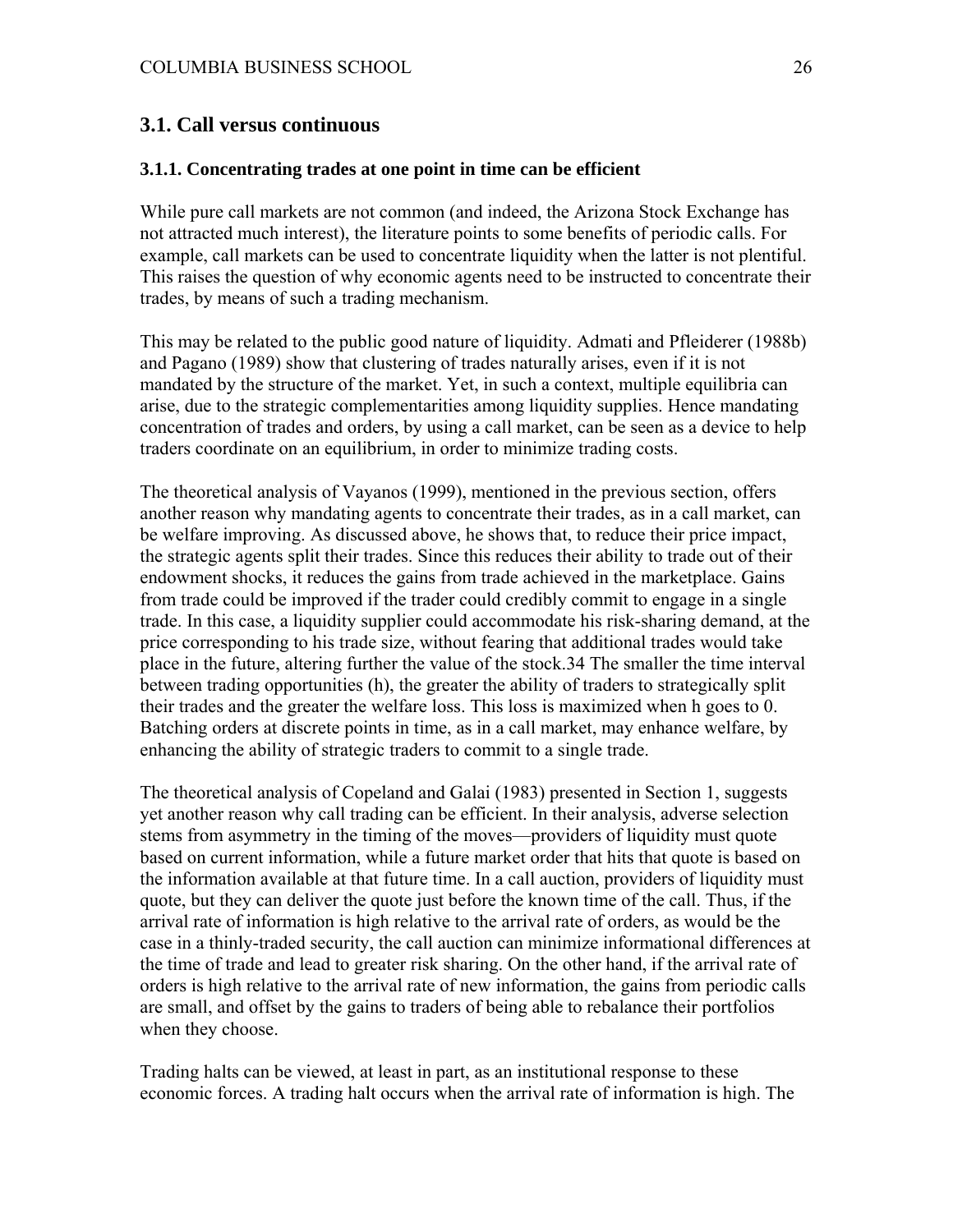halt itself sends a signal to the traders who monitor their quotes relatively infrequently, giving them the opportunity to revise their limit orders. Consistent with these remarks, Corwin and Lipson (2000) find that cancellations and the placement of new limit orders are particularly frequent during trading halts and that a large proportion of the order book at the resumption of trading is composed of orders placed during the halt.

# **3.1.2. The informational efficiency of call auctions**

Amihud and Mendelson (1987) found that on the NYSE the opening price was noisier than the closing price.35 One possible interpretation is that the market mechanism used at the opening, similar to a uniform-price call auction, is less efficient than the mechanism used at the close, i.e., continuous trading. An alternative interpretation is that the opening price is more difficult to find than the closing price, reflecting the contrast between the uncertainty following the overnight trading period and the price discovery achieved at the end of the trading day. To differentiate across these two alternative interpretations, Amihud and Mendelson (1991) and Amihud, Mendelson and Murgia (1990) analyzed markets in which call auctions were held at other points in time than the opening. They found that prices set in such call auctions were not less efficient than comparable continuous market prices. This leads to the conclusion that the relative inefficiency of the opening call auction does not reflect the trading mechanism but the fact that the market is closed overnight.

To cope with the difficulty of the discovery of opening prices many stock exchanges have introduced tâtonnement procedures. For example, during the preopening period in the Paris Bourse, agents can place, revise or cancel orders and indicative prices reflecting aggregate supply and demand are displayed. Medrano and Vives (2001) show theoretically that in this mechanism information revelation and order flow will accelerate close to the opening. This is consistent with the empirical findings of Biais, Hillion and Spatt (1999).

These empirical findings can be interpreted in light of recent experimental studies. Schnitzlein (1996) finds that the informational efficiency of prices is not significantly different in a one-shot, uniform-price, call auction from that of a continuous market. Biais and Pouget (2000) find that, while the mere presence of an opening call auction is not sufficient to improve drastically the informational efficiency of prices, the combined effect of a preopening period and a call auction does improve the informational efficiency of the price discovery process.

# **3.1.3. Uniform pricing in call auctions**

Another difference between call auctions and continuous trading is that in the former all trades are executed at a single uniform price, while in the latter, as orders walk up or down the book, and as the latter evolves, trades are filled at different prices. In the previous sections we reviewed the difference between equilibrium outcomes arising under uniform pricing (Kyle, 1985 and Kyle, 1989) and those arising with discriminatory pricing (Glosten, 1994, Bernhardt and Hughson, 1997 and Biais, Martimort and Rochet,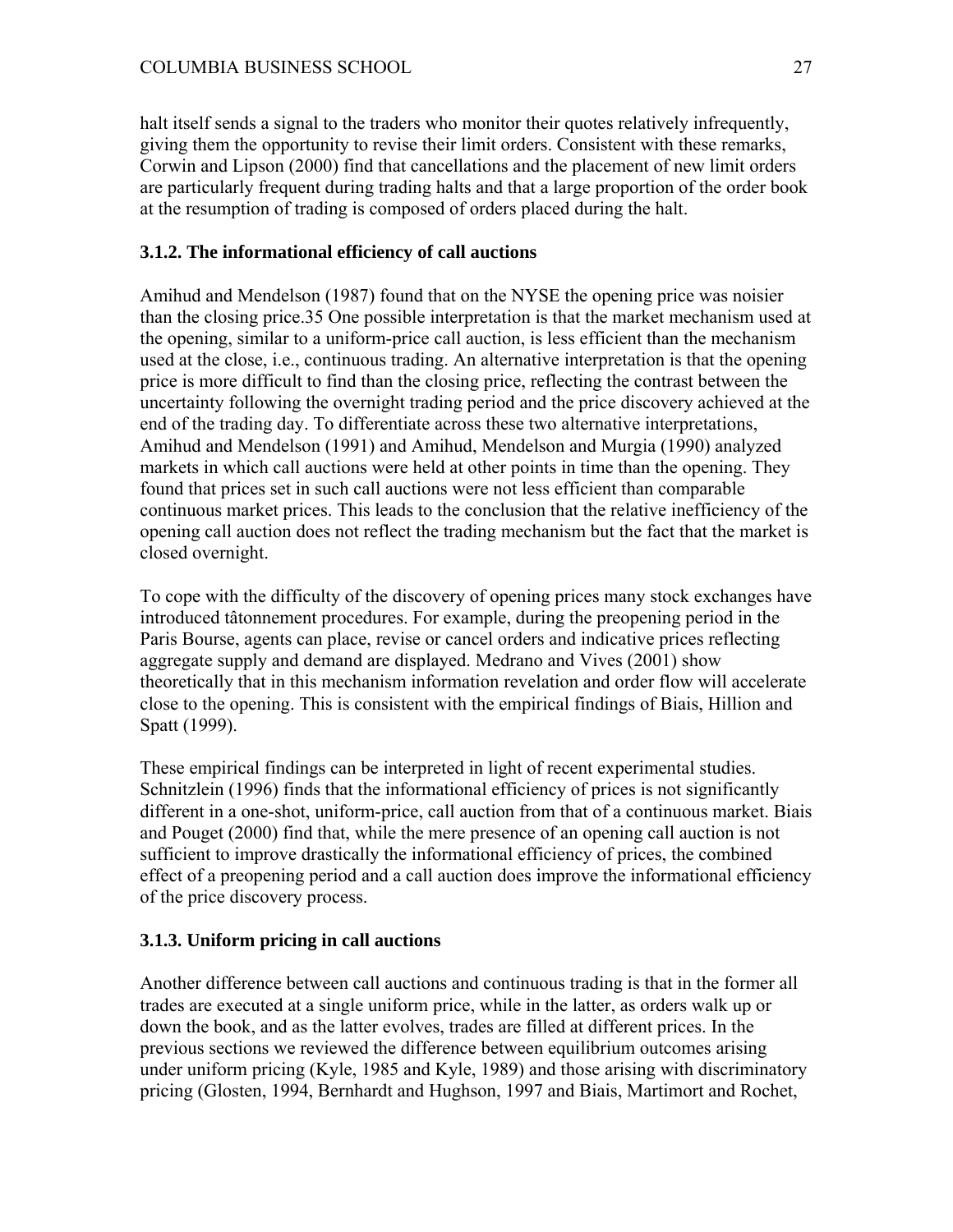2000). These analyses show that there is a small trade spread in the discriminatory-price auction, but not in the uniform-price auction. On the other hand, for large trades, transactions costs are lower in the discriminatory-price auction than in the uniform-price auction. This is consistent with the empirical results of Kehr, Krahnen and Theissen (2002) who find that, on the Frankfurt Stock Exchange, for small trades transactions costs are lower in the call market, while for large trades they are lower in the continuous market.

While the results presented in the previous section suggest that strategic behavior is common in financial markets, they also imply that the adverse consequences of this behavior are mitigated when the number of market participants increases. Which trading mechanism facilitates most this convergence to efficiency? Rustichini, Satterthwaite and Williams (1994) provide answers to this question. To translate their analysis in our framework, consider N strategic agents, trading to share risk (and assume away adverse selection on common value and order-handling costs). Half the agents own one share, and consider selling it. The other half does not own any shares, but consider buying. In addition to the differences in endowments, the agents have different risk aversion coefficients, and hence different valuations for the share. In our simple, normal distribution, exponential utility framework, the valuation for the stock of seller i (i.e., her certainty equivalent) is:  $π$ -κiσ2, and her gain from trade if she sells at price p is: p-( $π$  $k$ is is: Symmetrically, the gain from trade of buyer j if she buys one share at price p is: (π-κjσ2)-p. The socially optimal trade allocates the share to the agent with the highest valuation. Strategic behavior, however, can entail inefficiencies since some mutually profitable trades fail to take place. Rustichini, Satterthwaite and Williams (1994) consider a double auction, i.e., a call market, where sellers can place a limit order to sell one share and buyers can place a bid for one share. They show that equilibrium converges to efficiency when N goes to infinity. The maximum inefficiency is of the order of  $O(1/N2)$ . Satterthwaite and Williams (2002) prove that there is no other trading mechanism converging faster to efficiency. In that sense, the call auction is an optimal market structure.

# **3.1.4. Conclusion**

The literature surveyed in this subsection is summarized in Table 3, Panel A. Overall it suggests that call auctions can enhance welfare, and possibly the informational efficiency of the market. Continuous markets, however, can offer a useful complement to opening call auctions. Studying the complementarity, and possibly the competition, between these two market structures is an interesting avenue for further research.

Table 3.

Market design

| Theoretical analyses | Empirical analyses | Experimental<br>analyses |
|----------------------|--------------------|--------------------------|
|----------------------|--------------------|--------------------------|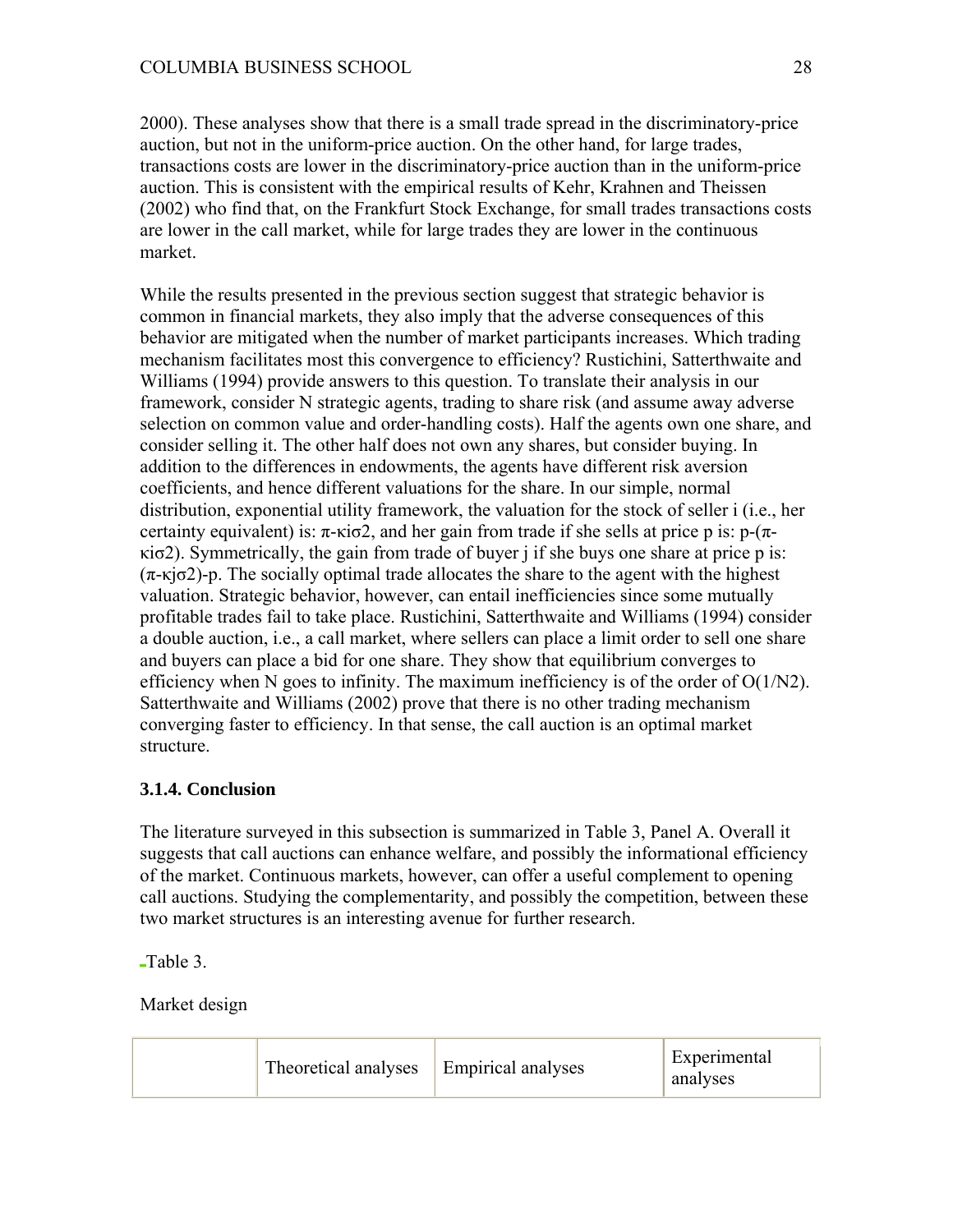|                      | Theoretical analyses                                                                                                                                                                                                                                                       | <b>Empirical analyses</b>                                                                                                                                                                                            | Experimental<br>analyses                                                                                                       |
|----------------------|----------------------------------------------------------------------------------------------------------------------------------------------------------------------------------------------------------------------------------------------------------------------------|----------------------------------------------------------------------------------------------------------------------------------------------------------------------------------------------------------------------|--------------------------------------------------------------------------------------------------------------------------------|
|                      | Panel A: Call versus continuous market                                                                                                                                                                                                                                     |                                                                                                                                                                                                                      |                                                                                                                                |
| Efficient<br>pricing |                                                                                                                                                                                                                                                                            | NYSE opening call auction<br>prices are noisier than<br>closing prices, but the<br>Tokyo Stock Exchange<br>midday call auction price is<br>not (Amihud and<br>Mendelson, 1987 and<br>Amihud and Mendelson,<br>1991). |                                                                                                                                |
|                      | Prior to the call<br>auction, information<br>revelation and order<br>flow tend to<br>accelerate towards<br>the end of the<br>preopening period<br>(Medrano and Vives,<br>2001).                                                                                            | Order flow and information<br>revelation do accelerate<br>towards the end of the<br>preopening in the Paris<br>Bourse (Biais, Hillion and<br>Spatt, 1999).                                                           | The preopening<br>enhances the<br>efficiency of the<br>opening call in<br>experimental<br>markets (Biais and<br>Pouget, 2000). |
| Risk sharing         | Strategic agents, with<br>private information<br>about their risk<br>sharing needs, limit<br>their trades to reduce<br>market impact. This<br>is stronger with<br>continuous trading<br>than when there is a<br>larger time interval<br>between trades<br>(Vayanos, 1999). |                                                                                                                                                                                                                      |                                                                                                                                |
|                      | Double auctions<br>converge fast to<br>optimality when the<br>number of traders<br>becomes large<br>(Satterthwaite and<br>Williams, 2002).                                                                                                                                 |                                                                                                                                                                                                                      |                                                                                                                                |
| Adverse              | Limit orders are                                                                                                                                                                                                                                                           | New order placements and                                                                                                                                                                                             |                                                                                                                                |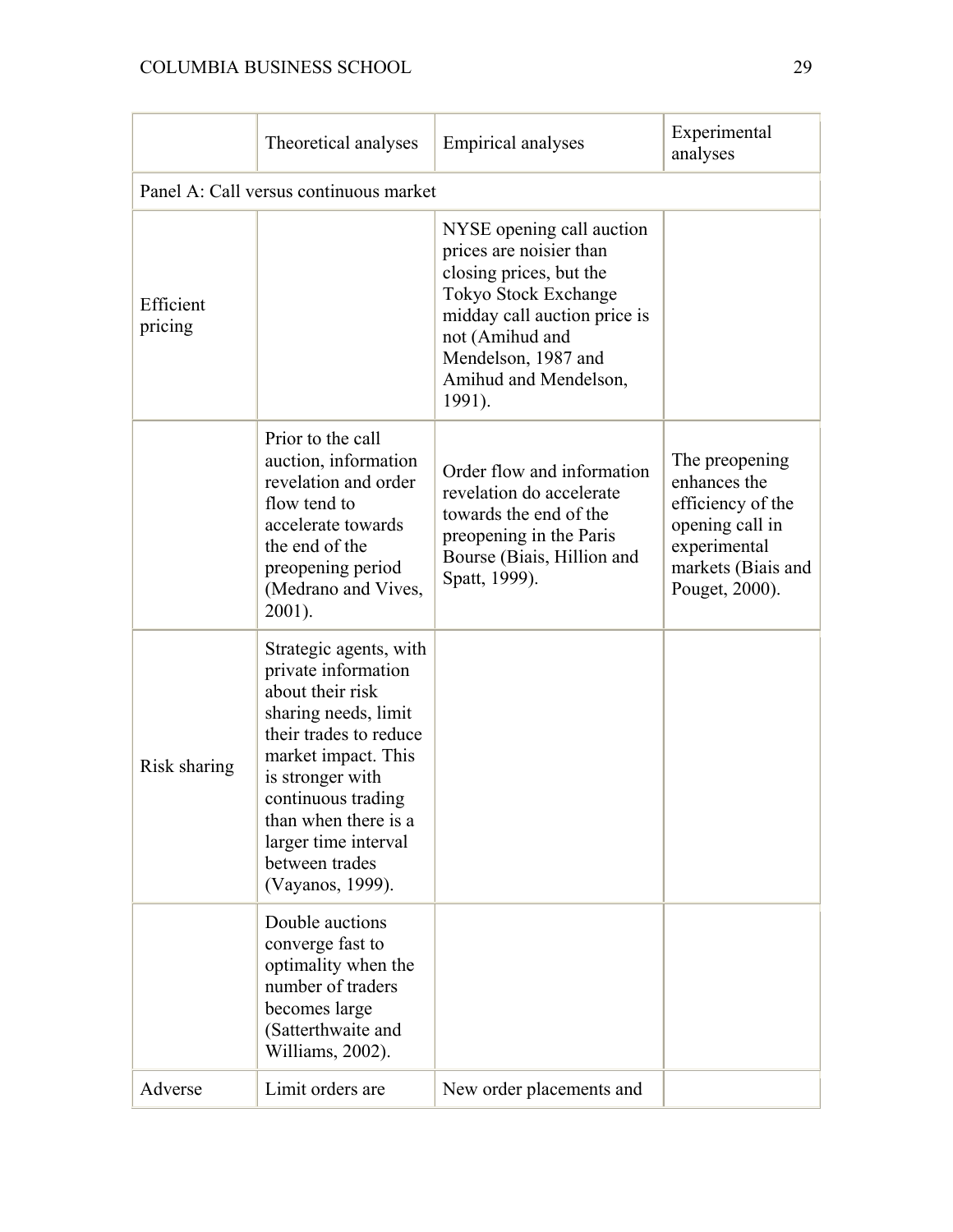|                                                                                 | Theoretical analyses                                                                                                                                                                                                           | <b>Empirical analyses</b>                                                                                                                                                                                                                                                              | Experimental<br>analyses |
|---------------------------------------------------------------------------------|--------------------------------------------------------------------------------------------------------------------------------------------------------------------------------------------------------------------------------|----------------------------------------------------------------------------------------------------------------------------------------------------------------------------------------------------------------------------------------------------------------------------------------|--------------------------|
| selection                                                                       | exposed to adverse<br>selection when<br>picked off by<br>subsequent market<br>orders reflecting<br>recent information<br>(Copeland and Galai,<br>1983). Simultaneous<br>moves in a call<br>auction circumvent<br>this problem. | cancellations are relatively<br>more frequent during<br>trading halts held prior to<br>subsequent call auctions to<br>resume trading (Corwin and<br>Lipson, 2000).                                                                                                                     |                          |
|                                                                                 |                                                                                                                                                                                                                                |                                                                                                                                                                                                                                                                                        |                          |
| Panel B: The specialist                                                         |                                                                                                                                                                                                                                |                                                                                                                                                                                                                                                                                        |                          |
| Due to the<br>presence of<br>the specialist,<br>adverse<br>selection can<br>be: |                                                                                                                                                                                                                                |                                                                                                                                                                                                                                                                                        |                          |
| worsened                                                                        | When an order<br>arrives on the floor<br>the specialist can<br>choose to undercut<br>the book, to stop the<br>order or to let it hit<br>the book. This<br>creates an adverse<br>selection problem<br>(Rock, 1990).             | Petersen and Fialkowski<br>$(1994)$ and Sofianos $(1995)$<br>document order stopping.<br>Consistent with the analysis<br>of Rock (1990), Ready<br>(1999) finds that stopped<br>orders are more profitable<br>for liquidity suppliers than<br>orders allowed to trade with<br>the book. |                          |
|                                                                                 | A similar adverse<br>selection problem<br>arises at the opening<br>of the market, since<br>the specialist places<br>his orders after the<br>public (Stoll and<br>Whaley, 1990).                                                | At the opening, the<br>specialist tends to place<br>orders to buy (sell), when<br>the clearing price that<br>would result from public<br>orders is undervalued<br>(overvalued) (Madhavan<br>and Panchapagesan, 2000).                                                                  |                          |
|                                                                                 | To the extent that                                                                                                                                                                                                             |                                                                                                                                                                                                                                                                                        |                          |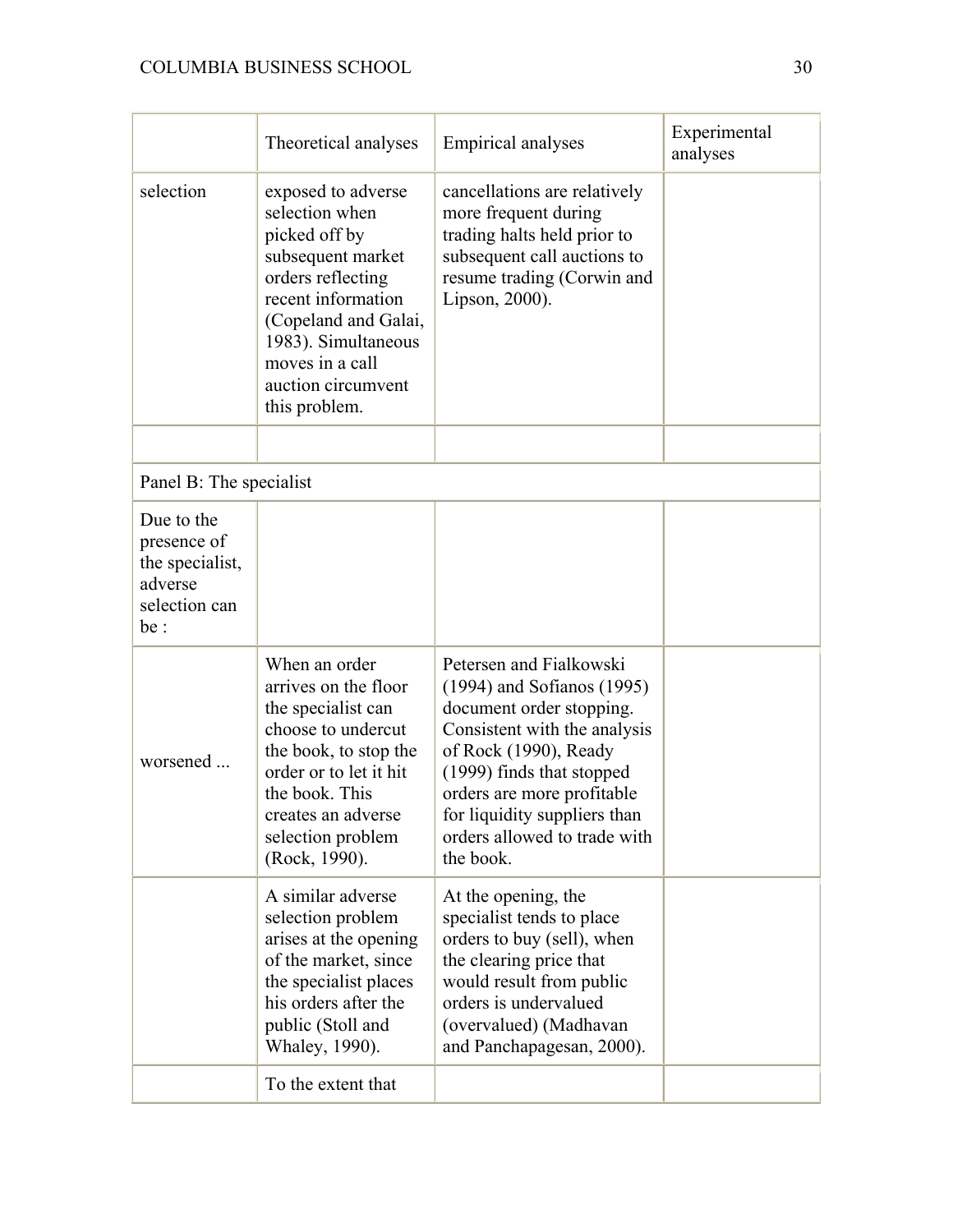|                         | Theoretical analyses                                                                                                                                                                               | Empirical analyses                                                                                                                                                                                                                                                                                      | Experimental<br>analyses                                                                                |
|-------------------------|----------------------------------------------------------------------------------------------------------------------------------------------------------------------------------------------------|---------------------------------------------------------------------------------------------------------------------------------------------------------------------------------------------------------------------------------------------------------------------------------------------------------|---------------------------------------------------------------------------------------------------------|
|                         | small trades have a<br>lower informational<br>content it can be<br>advantageous for the<br>specialist to step up<br>and execute these<br>(Seppi, 1997).                                            |                                                                                                                                                                                                                                                                                                         |                                                                                                         |
| or mitigated.           | The specialist,<br>interacting<br>repeatedly with<br>brokers, can extract<br>private information<br>from them, thus<br>reducing adverse<br>selection<br>(Benveniste, Marcus<br>and Wilhelm, 1992). | Other things equal, the<br>NYSE (a specialist market)<br>is more liquid than the Paris<br>Bourse (a limit order<br>market) (Venkataram,<br>$2001$ ).                                                                                                                                                    |                                                                                                         |
|                         |                                                                                                                                                                                                    |                                                                                                                                                                                                                                                                                                         |                                                                                                         |
| Panel C: Transparency   |                                                                                                                                                                                                    |                                                                                                                                                                                                                                                                                                         |                                                                                                         |
| Form of<br>transparency |                                                                                                                                                                                                    |                                                                                                                                                                                                                                                                                                         |                                                                                                         |
| Ex ante                 | Better information<br>reduces adverse<br>selection and hence<br>spreads (Pagano and<br>Roëll, 1996).                                                                                               | An increase in ex-ante<br>transparency attracted more<br>limit orders in the NYSE<br>book, resulting in greater<br>displayed liquidity<br>(Boehmer, Saar and Yu,<br>2005), but on the Toronto<br>Stock Exchange it was<br>followed by an increase in<br>spreads (Madhavan, Porter<br>and Weaver, 2000). | Pre-trade<br>transparency<br>narrows spreads<br>(Flood, Huisman,<br>Koedijk and<br>Mahieu, 1999).       |
| Ex post                 | Trade disclosure<br>enhances risk sharing<br>(Naik, Neuberger<br>and Viswanathan,<br>1999).                                                                                                        | In the London Stock<br>Exchange, dealer spreads<br>were not affected by<br>changes in the trade<br>disclosure regime<br>(Gemmill, 1996).                                                                                                                                                                | Opening spreads<br>are larger, but<br>subsequent<br>spreads tighter,<br>when ex-post<br>transparency is |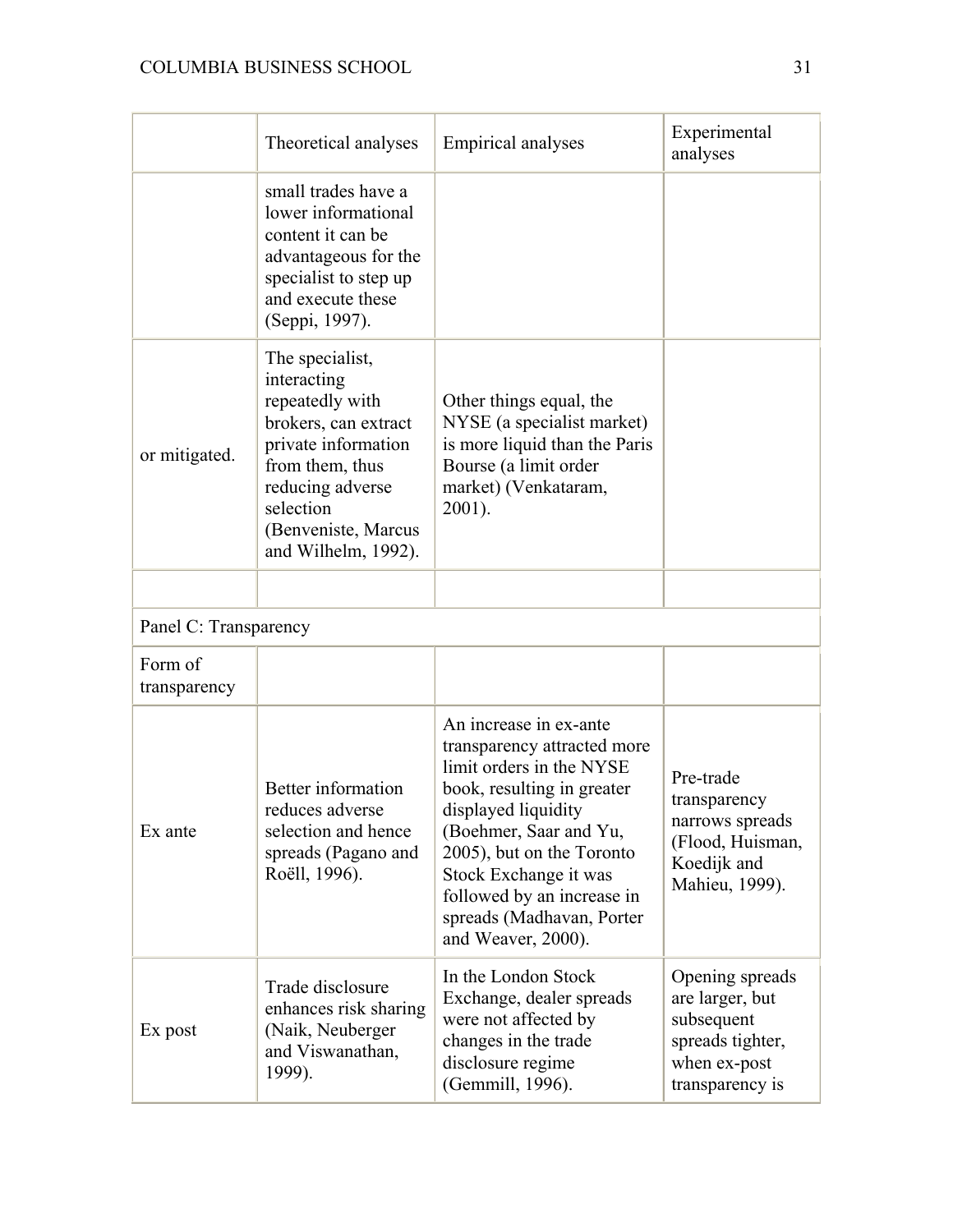|                    | Theoretical analyses                                                                                                                                                                                   | <b>Empirical analyses</b>                                                                                                                                                                                                                                                               | Experimental<br>analyses                                                            |
|--------------------|--------------------------------------------------------------------------------------------------------------------------------------------------------------------------------------------------------|-----------------------------------------------------------------------------------------------------------------------------------------------------------------------------------------------------------------------------------------------------------------------------------------|-------------------------------------------------------------------------------------|
|                    |                                                                                                                                                                                                        |                                                                                                                                                                                                                                                                                         | enhanced<br>(Bloomfield and<br>O'Hara, 1999 and<br>Bloomfield and<br>O'Hara, 2000). |
|                    |                                                                                                                                                                                                        |                                                                                                                                                                                                                                                                                         |                                                                                     |
| Panel D: Tick size |                                                                                                                                                                                                        |                                                                                                                                                                                                                                                                                         |                                                                                     |
|                    | Coarse price grids<br>can constrain spreads<br>to be excessively<br>wide (Harris, 1994).                                                                                                               | Decimalization led to lower<br>spreads without reducing<br>execution quality<br>(Bessembinder, 2003 and<br>Bacidore, Battalio, Jennings<br>and Farkas, 2001) and<br>brought spreads more in<br>line with the cost of<br>supplying liquidity (Gibson,<br>Singh and Yerramilli,<br>2003). |                                                                                     |
|                    | With a coarse grid, it<br>can be attractive to<br>be the first dealer to<br>post a one tick<br>spread. This raises<br>the incentives to<br>undercut wider<br>spreads (Cordella<br>and Foucault, 1999). | Some studies find a<br>reduction in the cumulated<br>depth of the NYSE book<br>after the reduction of tick<br>size from one eighth to one<br>sixteenth(Goldstein and<br>Kavajecz, 2000 and Jones<br>and Lipson, 2001).                                                                  |                                                                                     |
|                    | Finer ticks can<br>exacerbate Rock's<br>$(1990)$ adverse<br>selection problem<br>(Seppi, 1997).                                                                                                        |                                                                                                                                                                                                                                                                                         |                                                                                     |

# **3.2. Who should supply liquidity?**

 $\overline{\phantom{a}}$ 

Liquidity can be supplied by a variety of agents including limit-order traders, dealers, floor brokers and specialists. These parties can be subject to different priority rules, enjoy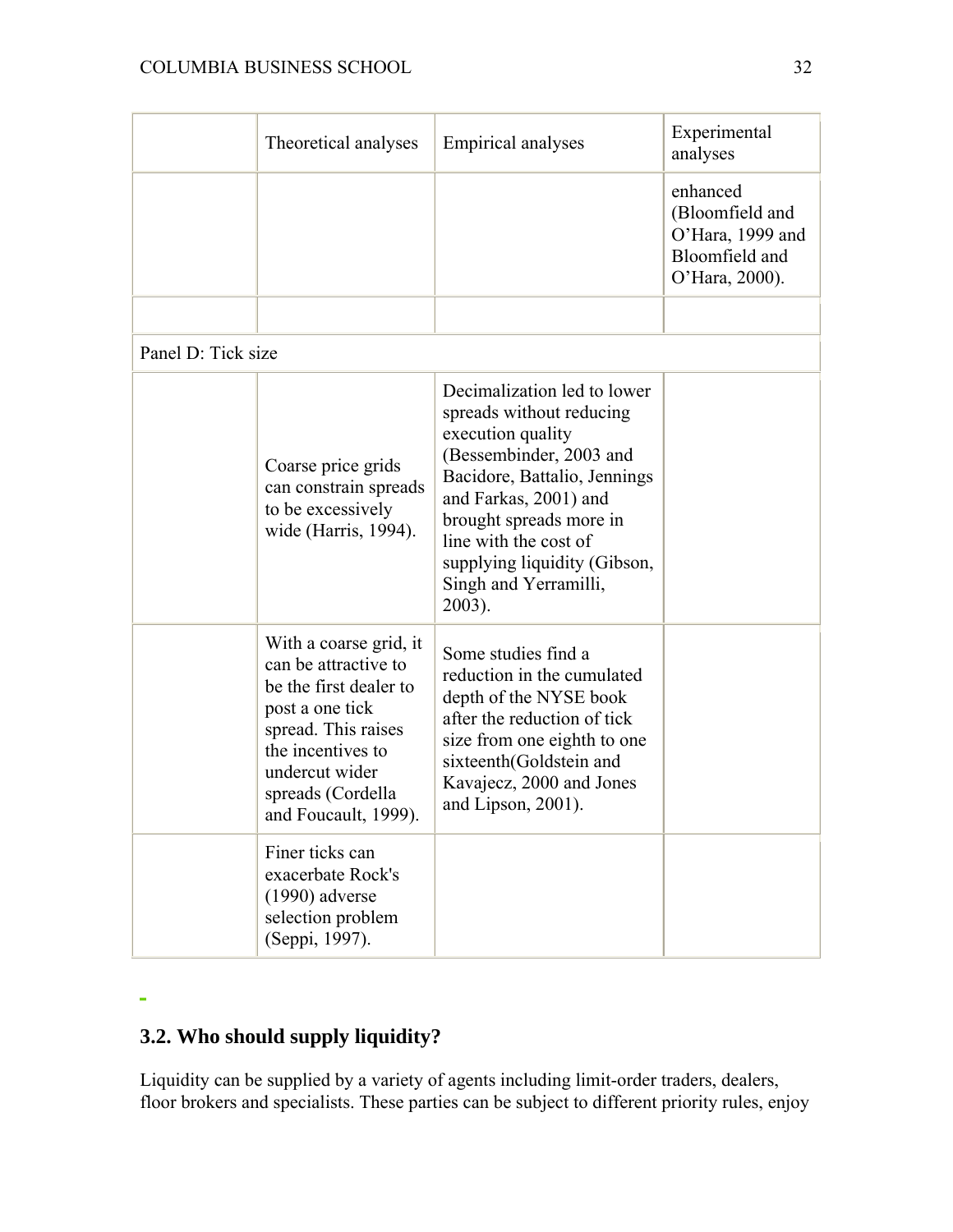market power to different degrees and possess differing amounts of information. For example, on the NYSE, until 2002, only the specialist had access to an immediate electronic display of the limit order book beyond the best quotes, while on NASDAQ and the London Stock Exchange, until 1997, only dealers had the opportunity to post quotes. In pure limit order markets, such as the Paris Bourse, differences among liquidity suppliers are less important. A fundamental issue in the design of trading systems concerns the determination of the different rules applying to liquidity suppliers and the information to which they have access. The NYSE specialist example illustrates some important adverse selection issues that arise as a consequence of the asymmetry in the timing of trading opportunities of different liquidity suppliers.

When a marketable order arrives on the trading floor, the specialist can decide to allow the order to be executed against the outstanding limit orders, or to fill the order himself. He can achieve that by undercutting the book or by "stopping" the order and guaranteeing execution at the posted quote or price improvement.36 As the specialist possesses information about the potential information content of the order, based for example upon the pricing in related markets, the size of the incoming order or the identity of the potential counterparty, he can condition his decisions upon information not available to the investors when they placed limit orders in the book.37 As shown byRock (1990), this creates an adverse-selection problem for these investors and discourages them from providing liquidity. As stated in Eq. (12) in Section 1.1.4:  $E(v \mid Q > q)$  is the cost of the qth unit sold by the limit order traders, where Q is the size of the market order. The opportunistic intervention of the specialist modifies the distribution of Q, and raises the cost of the limit order traders. This reduces the extent to which they provide liquidity for the market. Rock (1990) shows that, when the specialist is risk neutral (so that there are no risk-sharing benefits from splitting the trade between him and the limit order traders), the adverse-selection problem is so extreme that the limit order book entirely dries up, and the specialist is the only liquidity provider.38 Consistent with this analysis, Ready (1999) finds that orders that the specialist stops are more profitable to the liquidity supplier than orders which are allowed to transact against the limit order book. Of course, there have been many institutional changes since this study, such as decimalization and direct access to the limit order book. It would be interesting to examine how these changes have influenced the extent of adverse selection.

On the NYSE the specialist observes the orders that are in the book immediately prior to the opening, and can use this information to choose his own supply or demand. This raises essentially the same adverse-selection problem as in Rock (1990). In fact, the magnitude of this problem may be especially large at the opening relative to the trading day due to the large uncertainty about the valuation of the stock and the considerable private information obtained by the specialist through the observation of the supply and demand stemming from many orders. Stoll and Whaley (1990) relate empirically the monopoly power of the specialist at the opening to the statistical properties of opening prices, namely that the open-to-open volatility is larger than the close-to-close volatility, and that the overnight innovations in returns are partially reversed during the day. Madhavan and Panchapagesan (2000) analyze empirically the limit orders in the book at the opening and the specialist's opening trade. They find that this trade tends to bring the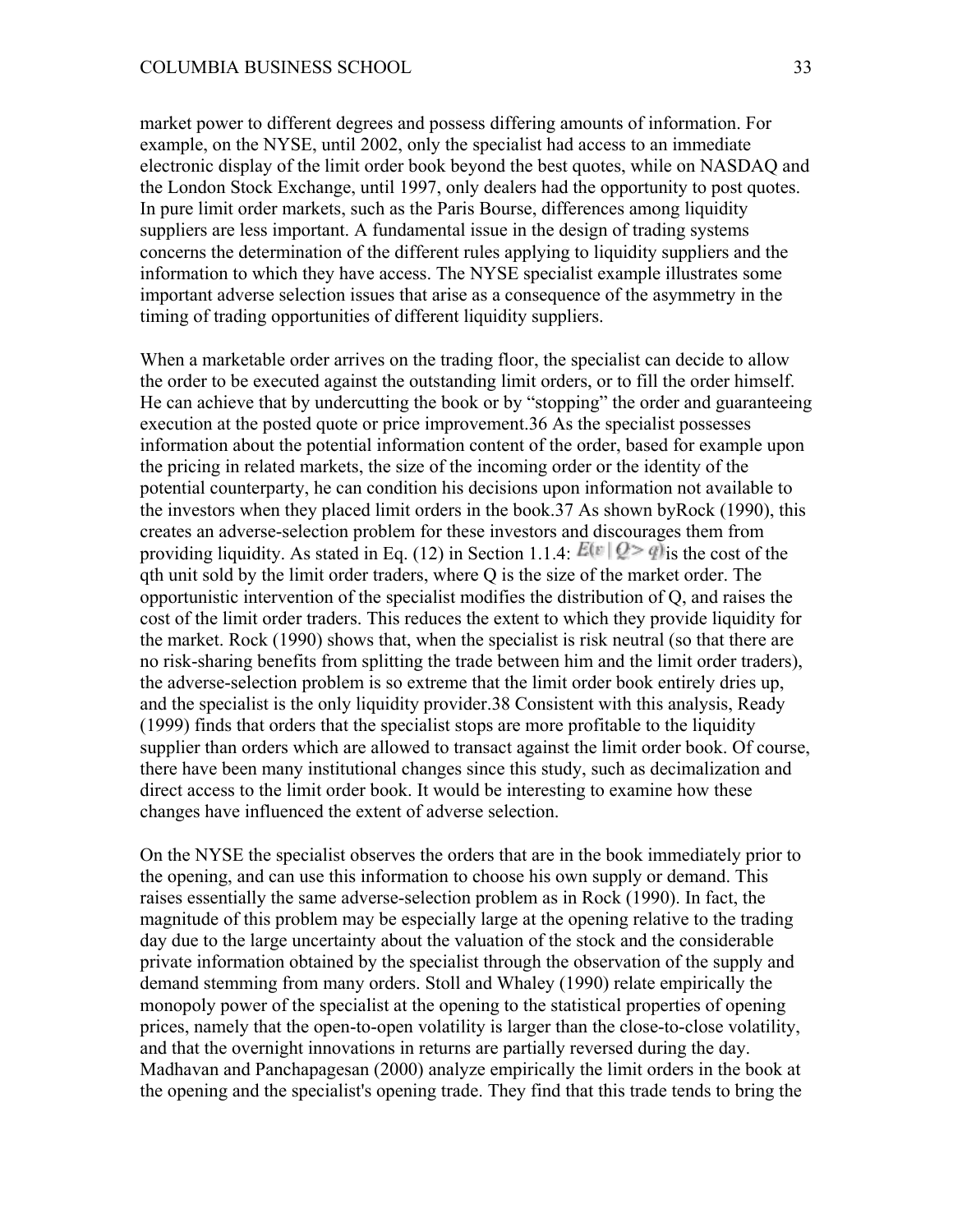opening price closer to the fundamental value of the asset. While they interpret this result as suggesting that the specialist enhances price discovery at the opening, we offer the alternative interpretation that the specialist buys (sells) when the price reflecting the orders in the book is undervalued (overvalued). In that interpretation, the intervention of the specialist creates an adverse selection problem.39

Benveniste, Marcus and Wilhelm (1992) offer an interesting counter-argument to the view that the status of the specialist enhances adverse selection. They argue that the repeated and non-anonymous interaction between the specialist and floor brokers can help to cope efficiently with information asymmetries. Consider the opposite situation, whereby investors would infrequently and anonymously interact in the marketplace. In that setting there would not be significant reputational costs to being opportunistic in the trading process. In contrast, because the brokers non-anonymously and repeatedly interact with the specialist, they would bear large reputational costs if they were to misrepresent their trading intentions to him.40 Consistent with this argument, Venkataram (2001) finds empirically that, other things equal, the NYSE is more liquid than the Paris Bourse.

Table 3, Panel B, summarizes the theoretical and empirical analyses of the role of the specialist surveyed in this subsection. Overall these analyses suggest that, to reduce market power, and consequently transactions costs, all investors should be granted the ability to supply liquidity on equal conditions (level playing field). Indeed, most major markets (including the NYSE, NASDAQ, the London Stock Exchange, the Tokyo Stock Exchange, XETRA and the Paris Bourse) now allow for the placement of limit orders by all investors.

# **3.3. Transparency**

In transparent markets abundant information is available to investors and traders about orders and quotes (ex-ante transparency) and about transactions (ex-post transparency). As this tends to equalize information across market participants, transparency reduces the magnitude of adverse-selection problems. Since these problems, as shown in Section 1.1.3, reduce the gains from trade, transparency can be anticipated to increase welfare. Indeed, within the context of an adverse selection-based model of the spread (in the same spirit as the synthetic model outlined in Section 1.1.3), Pagano and Roëll (1996) show theoretically that transparency reduces the transaction costs incurred by uninformed investors. Consistent with that analysis, Flood, Huisman, Koedijk and Mahieu (1999) find that pre-trade transparency narrows spreads in experimental financial markets. In 2002, the NYSE started disseminating electronically its limit order book. As shown by Boehmer, Saar and Yu (2005), this increased transparency enabled investors to monitor, work and cancel their limit orders. This attracted more limit orders in the book, resulting in greater displayed liquidity. As the transparency of the open limit order book reduced the informational advantage of the specialist, it reduced his participation rate.

One could argue, however, that trade disclosure can make it harder to supply liquidity to large traders. After large trades, in a transparent market, the market maker can be in a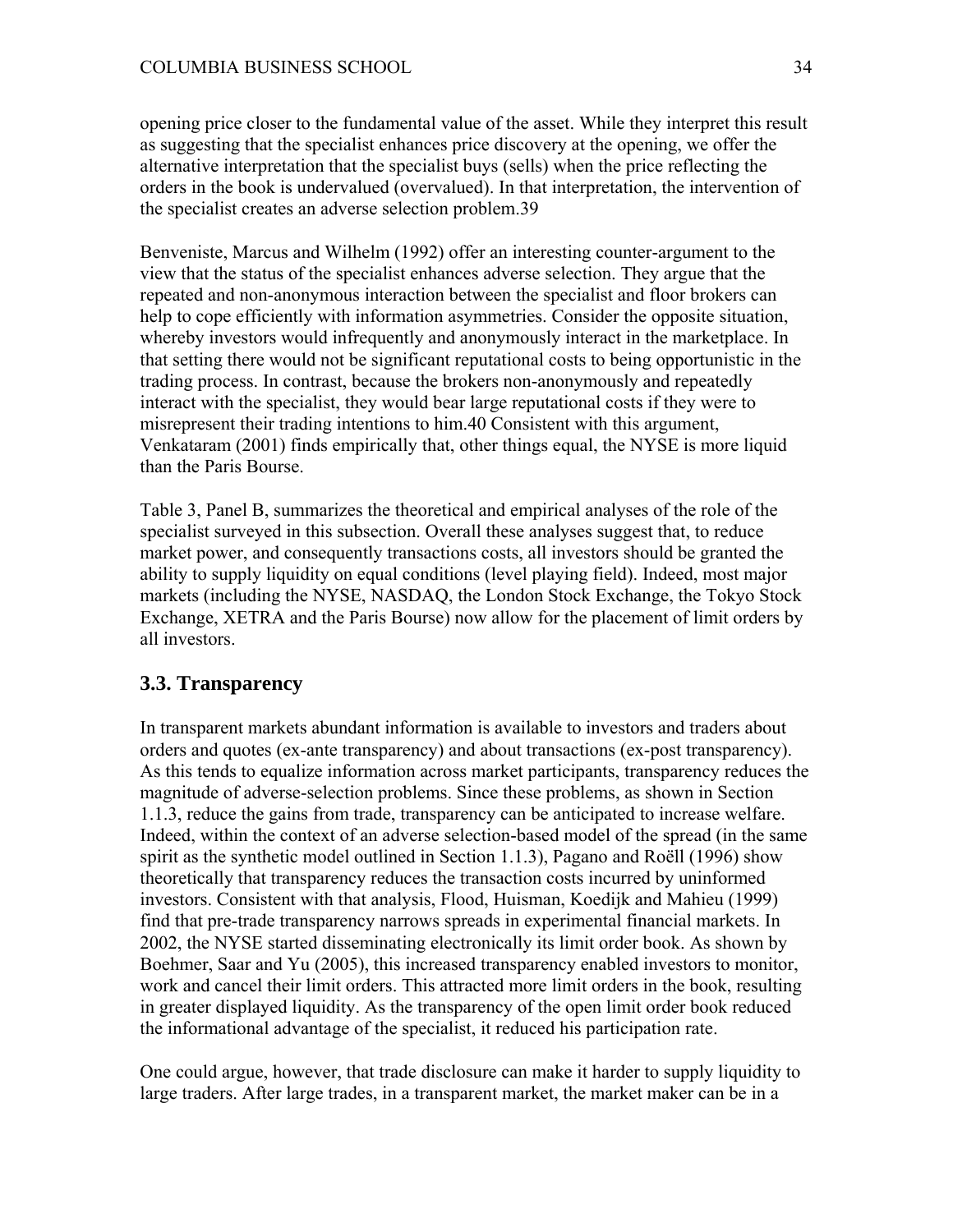difficult bargaining position to unwind his inventory. Naik, Neuberger and Viswanathan (1999) offer an interesting counterargument. After the risk-averse dealer has bought a block from a potentially informed trader, he seeks to unload his position. Yet to mitigate his price impact, he reduces the size of his trade, thus reducing his ability to share risk.41 This does not arise with trade disclosure. In that case, since the market has already taken into account the information content of the trade, the dealer can unwind his inventory with little incremental price impact. Consequently, trade disclosure enhances risk sharing. The empirical evidence in Gemmill (1996) is consistent with the view that transparency at least does not reduce liquidity. Gemmill (1996) analyzes liquidity in the London Stock Exchange under three publication regimes: from 1987 to 1988 dealers had to immediately report their trades, from 1991 to 1992 they had to do so within 90 minutes, while from 1989 to 1990 they had 24 hours to do so. He finds that there is no gain in liquidity from delayed publication of block trades, as the spreads and the speed of price adjustment are not affected by the disclosure regime.

Yet, in a dynamic trading environment, transparency can have ambiguous consequences, as shown by the experimental and theoretical analyses of Bloomfield and O'Hara, 1999 and Bloomfield and O'Hara, 2000. If the market is opaque, only the liquidity supplier who accommodated the order is informed about it. This incentivizes liquidity suppliers initially to quote relatively tight spreads, to attract order flow and acquire private information.42 Subsequently, the liquidity suppliers who did not participate in the initial trade face a double winner's curse problem: with respect to the informed agent, and with respect to the informed liquidity supplier. This widens their spreads. The market spread is wide also, as the informed liquidity supplier finds it optimal to undercut his competitors by just one tick. Thus, different temporal patterns emerge in the opaque and transparent markets. While in the latter, spreads may initially be relatively large, they decrease fast, as information is revealed through time. In the former, in contrast, while initial spreads are relatively tight, later spreads tend to remain relatively large. It could be interesting to test this result by comparing U-shape intraday patterns in spreads across markets with different levels of transparency.

The above results are summarized in Table 3, Panel C. The contrasting conclusions reached by the different studies reflect the facets of market liquidity on which they focus. It could be interesting to integrate these different perspectives, to identify and quantify the tradeoffs among the different aspects of transparency. This could be useful to evaluate the overall impact of transparency on welfare.

# **3.4. Tick size**

Early studies of the discreteness of transaction prices documented the pervasiveness of clustering on round prices (Harris, 1991) and developed econometric methodologies to bridge the gap between theoretical models with continuous prices and discrete transactions price data (Glosten and Harris, 1988 and Hausman, Lo and MacKinlay, 1992). The emphasis then shifted towards analyzing the consequences of price discreteness on trading strategies and market outcomes.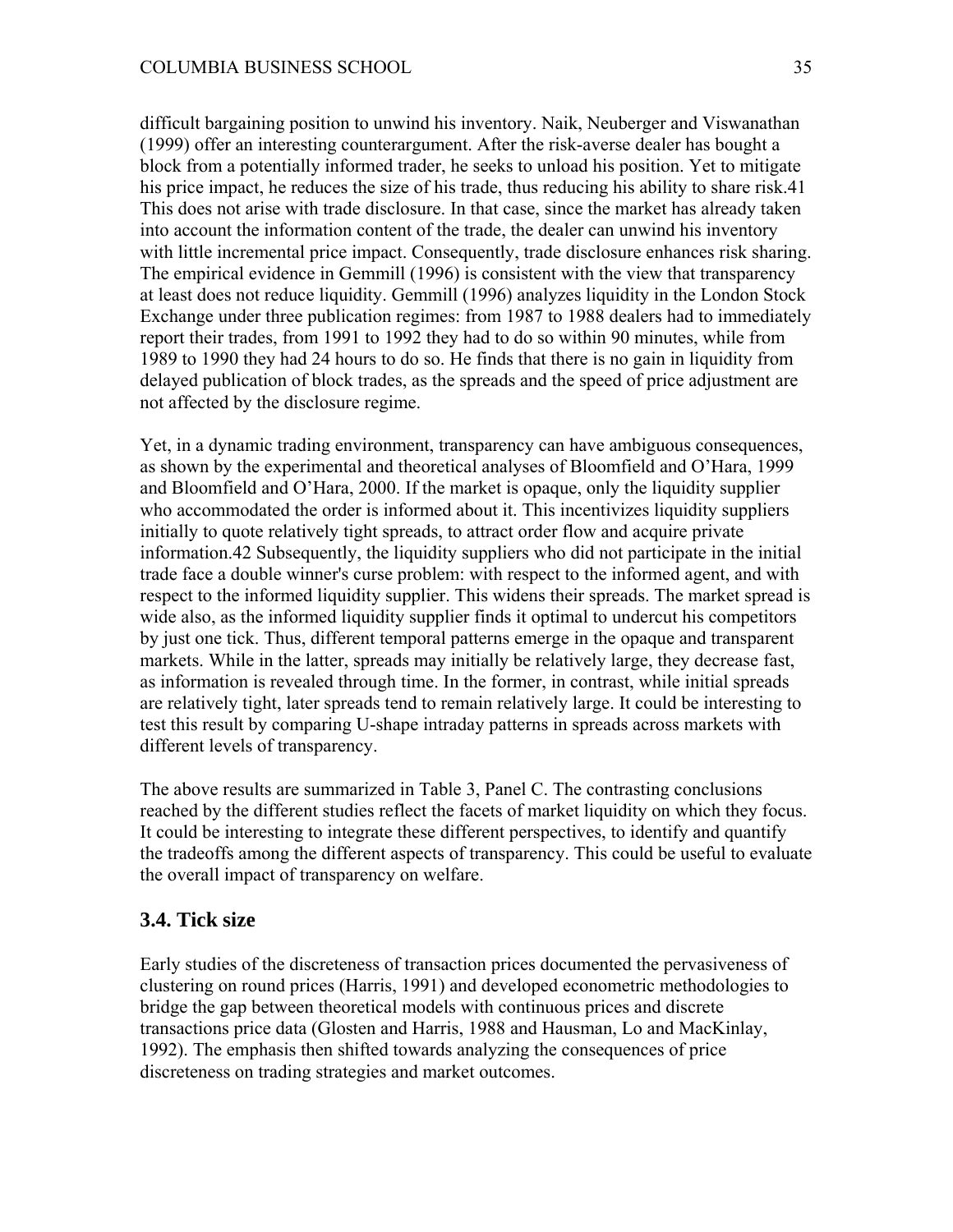Coarse pricing grids can mechanically constrain liquidity suppliers and result in excessively large spreads.43 Consider for example a discrete-price version of the Glosten (1994) model, as in Sandas (2001). Assuming that time precedence holds, and that there are a large number of potential traders, equilibrium requires that at each price the last share offered just breaks even. Under perfect competition, the marginal order placed at the best ask price, A1, just breaks even, i.e., the quantity offered at this price is QA,1 such that:  $A_1 = E[V | Q \ge Q_{A,1}]$ . Similarly, if Ai is the ith offer price, the cumulative quantity offered at Ai or lower, QA,i, is given by  $A_i = E[V | Q \ge Q_{A,i}]$ . The equilibrium limit order schedule with discrete pricing is a step function with points of upward jumps (in the case of the offer) lying on the continuous price equilibrium schedule. This model predicts that a decrease in the tick size will generally reduce the quoted spread, reduce the amount offered at each price, but leave cumulative quantity at the original set of prices unchanged. Indeed, Bessembinder (2003), and Bacidore, Battalio, Jennings and Farkas (2001) find that decimalization led to lower spreads and did not reduce execution quality. Gibson, Singh and Yerramilli (2003) find that decimalization tends to bring spreads more in line with the cost of supplying liquidity.44

However, Goldstein and Kavajecz (2000) and Jones and Lipson (2001) provide evidence that tightening the pricing grid can reduce the overall depth of the order book. This reduction in liquidity could reflect an increase in the magnitude of the Rock (1990) adverse-selection problem, since reducing the tick size makes it less costly to undercut the book.45 Making it less costly to undercut also undermines the value of the time priority enjoyed by limit orders, and thus discourages their placement, as noted by Harris (1994).46 Furthermore, Cordella and Foucault (1999) show that, with relatively coarse prices, liquidity suppliers find it advantageous to rapidly quote the narrowest possible spread, to benefit from time priority at this relatively advantageous price. By making time priority less valuable, fine ticks reduce the cost of hiding orders—as the main cost of hidden orders is that they do not benefit from time priority. Consistent with this point, Harris (1998) finds that on the Toronto Stock Exchange and the Paris Bourse the fraction of orders that is hidden is relatively larger when the tick size is relatively finer.

The results presented in this subsection are summarized in Table 3, Panel D. These analyses suggest that, while tick size may a priori seem a relatively trivial issue, it can have significant consequences in the market by emphasizing the consequences of other imperfections, such as for example the Rock (1990) adverse-selection problem, or the non-competitive behavior of liquidity suppliers, as illustrated by Christie and Schultz (1994).

# **3.5. Intermarket competition**

#### **3.5.1. The costs of fragmentation**

As discussed in Section 1.1.3, since orders provide liquidity to one another, there is a natural tendency for trades to concentrate on one market (see Pagano, 1989, Admati and Pfleiderer, 1988b and Chowdhry and Nanda, 1991). While these analyses suggest that market fragmentation should not arise in equilibrium, they are developed under the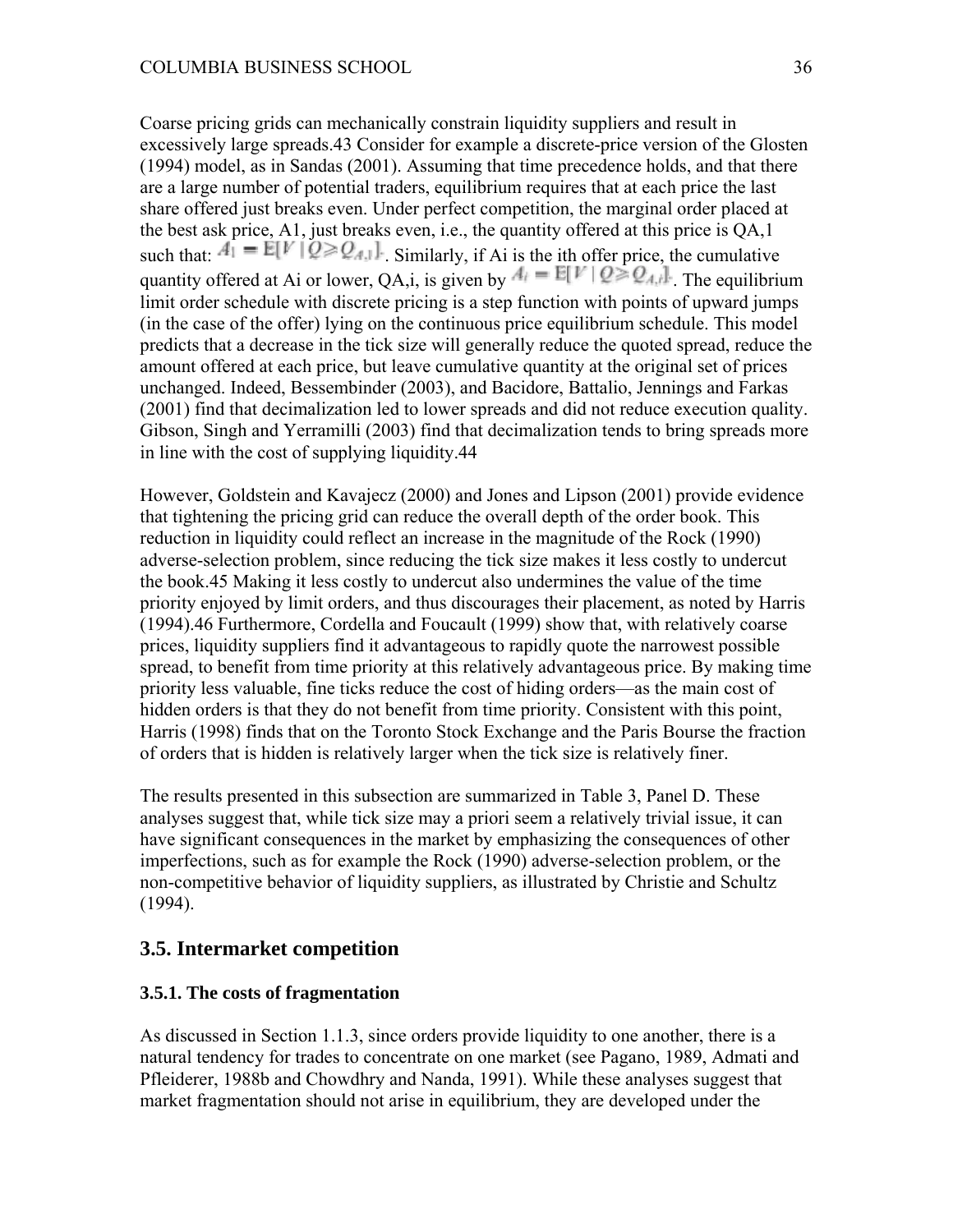assumption that liquidity suppliers are competitive. Strategic liquidity suppliers can find it optimal to provide liquidity outside the primary market, thus inducing market fragmentation.47 For example, they can offer "quote matching," i.e., promise to execute a maximum number of shares at the market quote determined in the primary market. This is possible when time priority is not enforced across exchanges.48 Suppose that a quotematching exchange promises to transact Q0, and assume for simplicity that all small orders go to the quote matching exchange and the pricing grid is continuous. Then the market ask will be the smallest allowable price greater than  $\mathbb{E}[V | Q \geq Q_0]$ , which exceeds  $E[V | Q \ge 0]$ . The remainder of the equilibrium limit order schedule will be unaffected. With a relatively large tick size, quote matching will have no effect on the nature of the quotes. However, as the tick size gets smaller, or the adverse-selection problem gets larger, quote matching is predicted to have more of an effect, and correspondingly market fragmentation widens the spread.49 It should also be noted that according to this model, quote matching will be profitable at any tick size, no matter how small.

If "quote matchers" are able to capture relatively uninformed orders, the adverse selection problem faced by limit orders traders in the primary market is increased, similar to the effect of the specialist in Rock (1990). Consistent with this analysis, Easley, Kiefer and O'Hara (1996) find that there is a significant difference in the information content of orders executed in New York and Cincinnati and Hasbrouck (1995) finds that the preponderance of price discovery takes place on the NYSE.50

#### **3.5.2. The benefits of intermarket competition**

While the above arguments imply that fragmentation reduces market quality when the liquidity suppliers in the central marketplace are competitive, this result is not necessarily upheld when these liquidity suppliers enjoy market power. In that case, the presence of a second market can exert a beneficial competitive pressure on the central market. Several empirical studies actually point in that direction. Battalio, Greene and Jennings (1997) study the impact of a reform which allowed brokers to execute their customer orders themselves on the Boston and Cincinnati Stock Exchanges without respecting the time priority of other dealers on other exchanges. They find that the ability of brokers to preference their own specialist units led to a substantial diversion of executions from the NYSE to these regional markets. As this took place, the NYSE spread actually declined. Similarly, Battalio (1997) finds that NYSE spreads were reduced after Madoff Securities began purchasing order flow to attract order flow away from the NYSE. In the same spirit, the results of Lightfoot, Martin, Peterson and Sirri (1999) do not support the hypothesis that preferencing arrangements reduce the quality of financial markets. Neal (1987), Mayhew (2002), and de Fontnouvelle, Fishe and Harris (2003) find that competition among exchanges reduces spreads for options. Biais, Bisière and Spatt (2002) show that competition between two different market centers (Island and NASDAQ) is useful to complement the competition prevailing within each of these markets.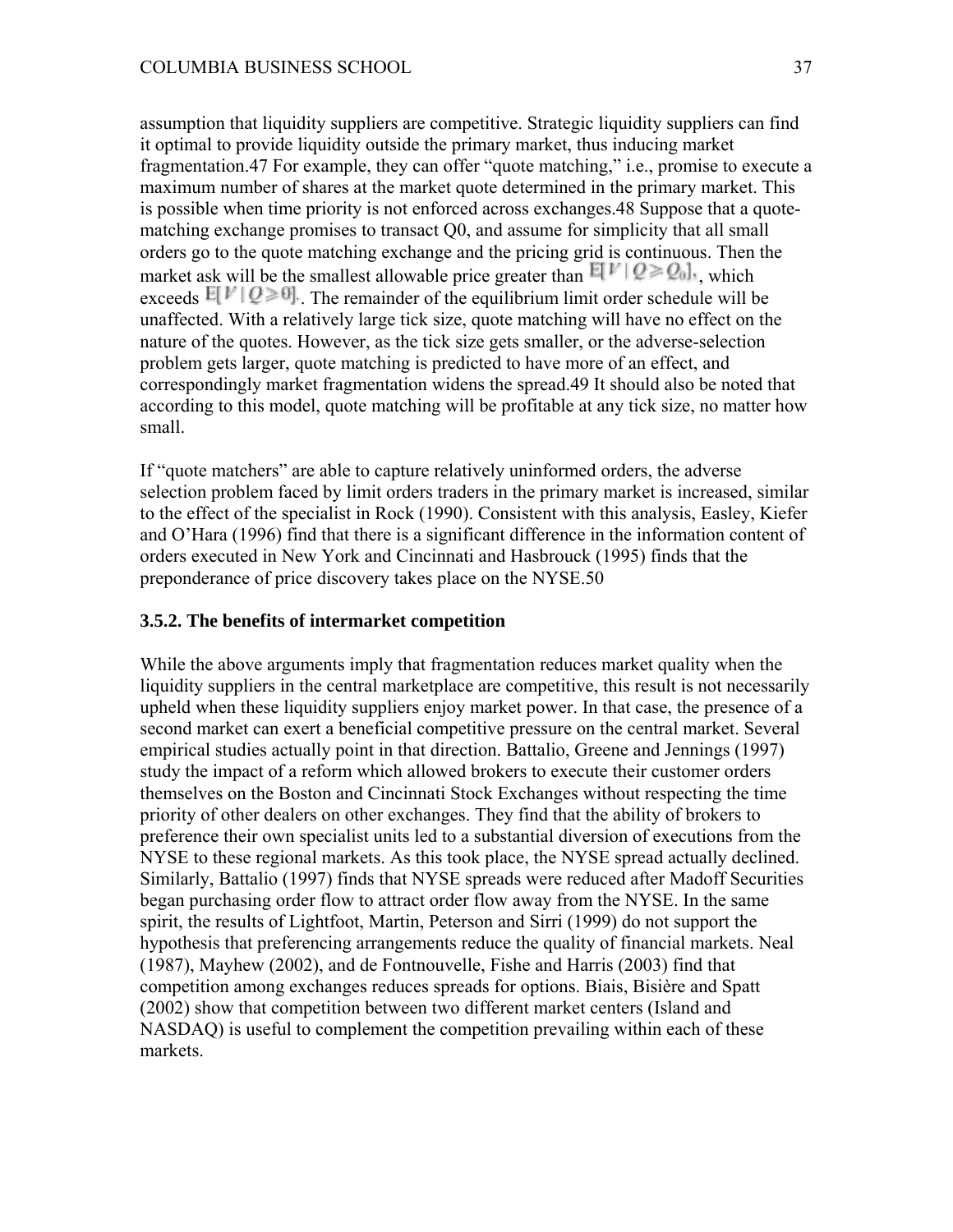Furthermore, while fragmentation reduces the incentives to supply liquidity in the primary market, it need not imply reduced aggregate depth, as shown in Glosten (1998). Consider two competing pure limit order books, I and II, each honoring time precedence among its own quoters, but not across markets. Market order users randomly send their orders to one or the other of the exchanges. However, order-handling rules require that if an order exhausts the quantity on one exchange the remainder is sent to the other exchange for execution. Let  $\mu$  be the probability that a market order is sent to exchange I. The last share at the lowest offer A on exchange I will execute if (1) the market order is sent to exchange I and it is larger than QI or (2) the market order is sent to exchange II and it is larger than QII+QI. Thus, the quantities QI and QII must satisfy:

$$
\mu(A - E[V | Q > Q_1]) Pr(Q > Q_1) + (1 - \mu)(A - E[V | Q > Q_{11} + Q_1])
$$
  
× Pr(Q > Q<sub>11</sub> + Q<sub>1</sub>) = 0,

and

$$
(1 - \mu)(A - E[V | Q > Q_{\text{II}}])\Pr(Q > Q_{\text{II}}) + \mu(A - E[V | Q > Q_{\text{I}} + Q_{\text{II}}])
$$
  
×  $\Pr(Q > Q_{\text{I}} + Q_{\text{II}}) = 0$ .

Thus, the ask price must be greater than  $E[V|Q > Q_1]$ , and lower than  $E[V|Q > Q_{\text{II}} + Q_{\text{II}}]$ . Thus there is a reduced incentive to quote quantity on each exchange. However, the aggregate quantity, QI+QII, will be larger when there are two exchanges. In effect, competition between the exchanges forces the quoters to compete on the average share rather than the marginal share, thus reducing the profitability of the infra-marginal shares. As the tick size decreases, the magnitude of this effect decreases, and in the limit disappears.

#### **3.5.3. The organization of intermarket competition affects its efficiency**

While the results discussed above lead to a somewhat ambiguous conclusion, they may reflect some specific features of the architecture of US markets that would not arise in other contexts. First, in a setting where time and price priority could be costlessly enforced across markets the above discussed negative effects of intermarket competition would not arise. Second, the profitability of attracting orders away from the NYSE may reflect the rents of those present on the floor and the corresponding transactions costs incurred by the other players. This suggests that in a context where (i) time and price priority could be costlessly enforced across markets, and (ii) no one would benefit from a privileged status, the competition between markets would not have negative effects. Note that conditions (i) and (ii) would hold in the case of competition between electronic limit order books, where price and time priority would be enforced across markets. The consolidation of all sources of liquidity that would arise in this context is reminiscent of the analysis of "the inevitability of an electronic limit order book" analyzed in Glosten (1994).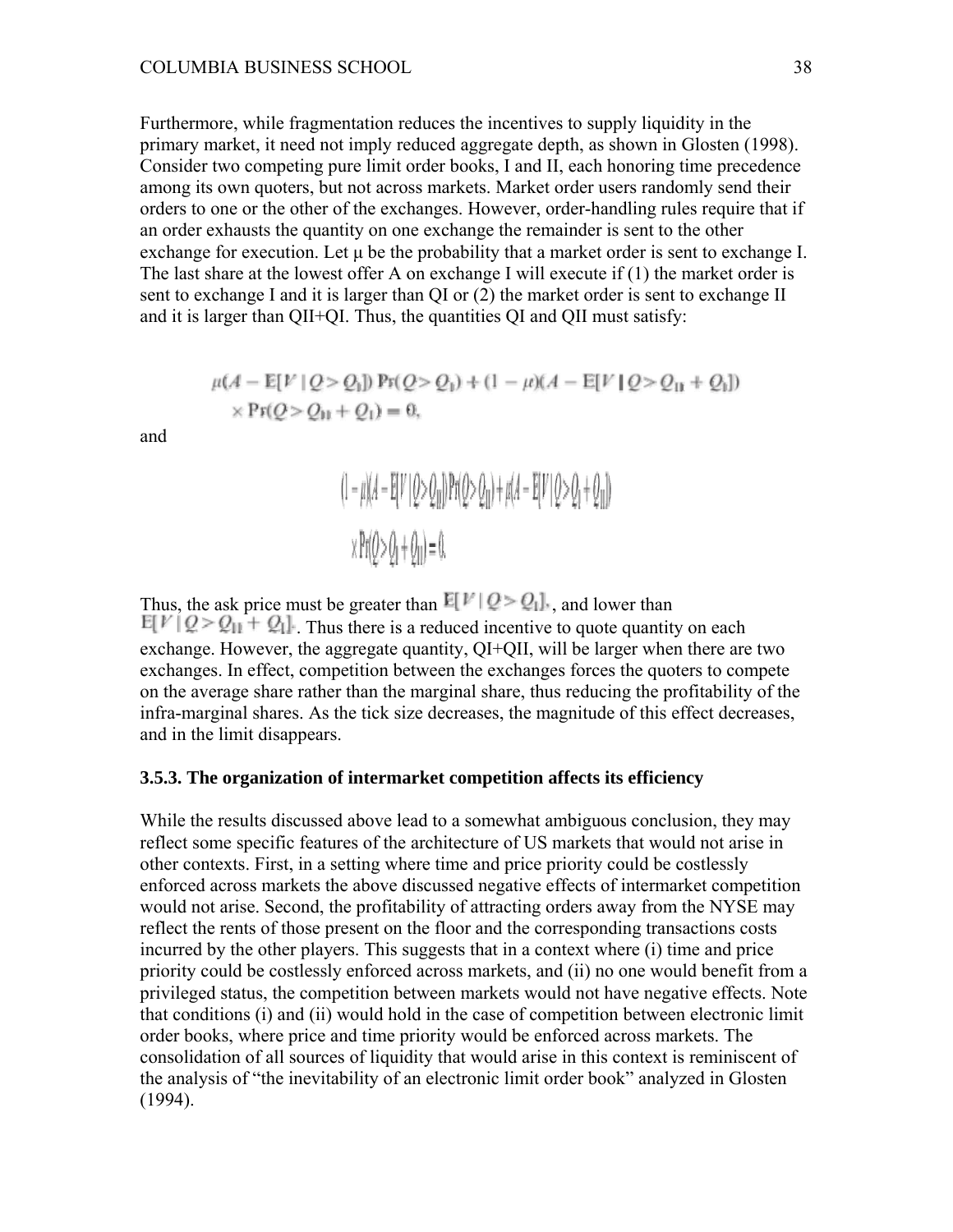In addition, the coexistence of markets could be useful to reap the benefits from competition among exchanges, especially with respect to the dynamics of the market structure and the incentives to innovate in developing new trading mechanisms and technologies. For example, the modernization of European stock markets since the mideighties, including the switch to continuous trading and electronic markets, was spurred by the competitive pressure of London. Competition between exchanges, however, need not lead to optimal market structures, as shown by Foucault and Parlour (2004). In their model, stock exchanges choose listing fees and trading costs, which determine their attractiveness for firms interested in listing and for investors. As firms differ in the extent to which they value decreases in trading costs, and as different combinations of fees and costs can be viewed as differentiated products, two competing exchanges can find it optimal to design different fees and costs structures, and serve two different market niches. The corresponding duopolistic equilibrium fails to maximize welfare and can lead to lower welfare than a monopolistic situation.

# **4. Conclusion**

One conclusion emerging from this survey is that market microstructure definitely matters. The results surveyed in Sections 1 and 2 show that, because of order handling and inventory costs, adverse selection and market power, trades have an impact on prices and fully efficient allocations are in general not achieved. The results surveyed in Section 3 show that the organization of the market can emphasize or mitigate these costs and the associated inefficiencies: to mitigate market power and facilitate risk sharing, there should be free entry to supply liquidity and pricing grids should not be coarse, to minimize adverse-selection costs, markets should be transparent and the different suppliers of liquidity should be allowed to intervene on a level playing field, in terms of market information, priority and order-handling procedures.

Electronic limit order books offer an obvious vehicle to implement these desirable features of the microstructure of markets: they make it possible for many investors around the globe to observe market information and compete to supply liquidity; they make it possible to implement clear algorithms, such as call auctions or continuous double auctions, and enforce pre-defined priority rules. Indeed, in recent years, there has been a general move towards open electronic limit order books in industrialized countries (Euronext, Xetra, SETS, Island,...) as well as in developing economies (China, Africa, Brazil,...). The NYSE relies increasingly upon its electronic limit order book, which enables automatic order execution. We expect this market model to develop further, consistent with the view that the electronic open limit order book is inevitable (as discussed in Glosten, 1994). Rather than a gigantic integrated order book, it is likely that several limit order books will coexist. Such a coexistence is desirable, since, along with the competition among liquidity suppliers within one market, the competition across markets plays an important role in curbing market power and intermediation rents. The evolution of and competition between markets will be affected by their corporate governance. Several exchanges have recently gone public, e.g., Euronext, and the London and Frankfurt Bourses. In contrast, the NYSE is not publicly held, but rather is owned by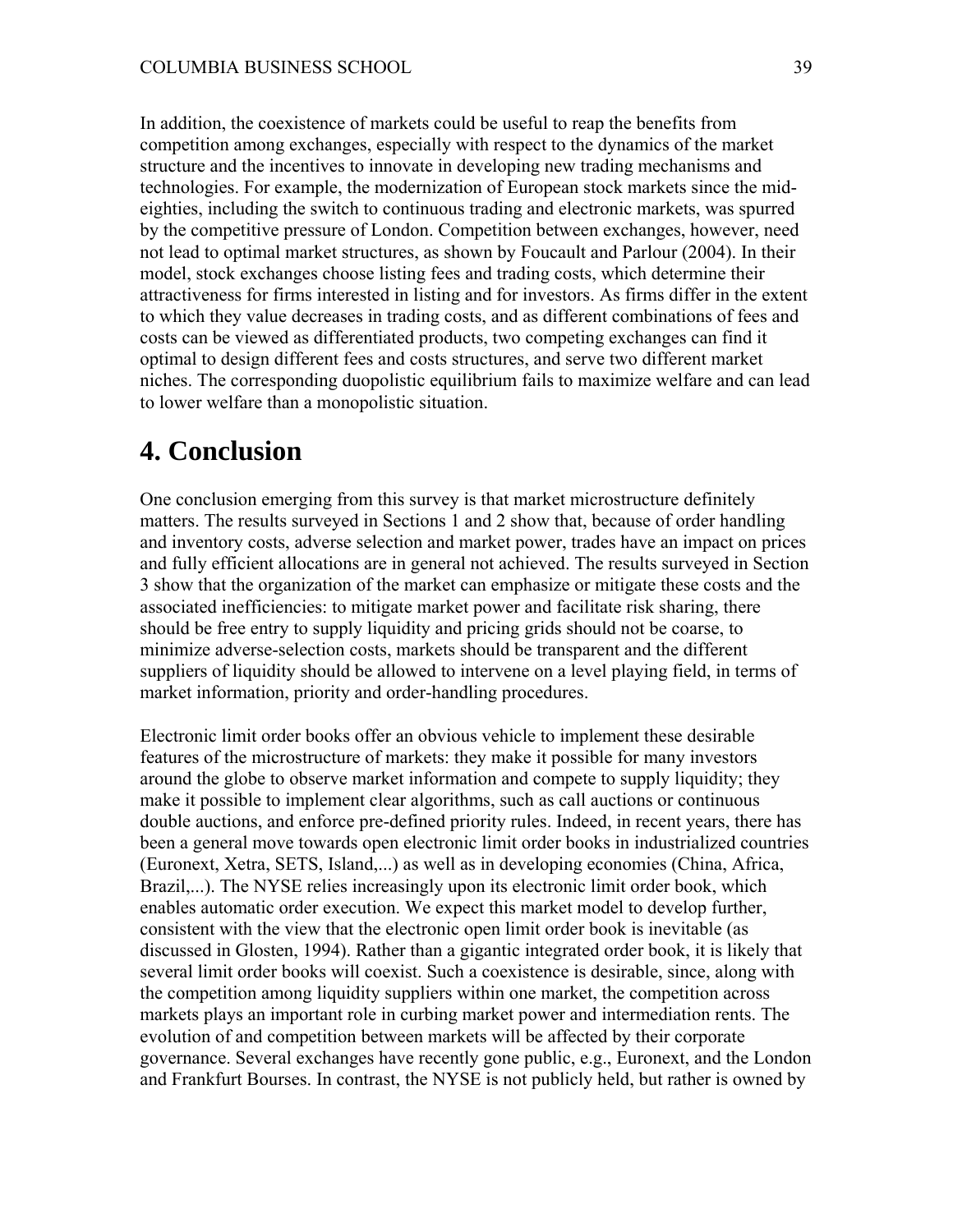its members (specialists and brokers). It will be useful to analyze the implications of the governance and ownership of market organizations.

The next challenge facing market microstructure researchers is to translate their analyses into applicable methods. These should be useful for investors and traders in the design of their order placement strategies.51 Major financial players are currently developing tools to measure liquidity and design trading robots, relying in part on the insights generated by the microstructure literature. This literature should also be useful for market organizers to develop and improve trading mechanisms. The application of mechanism design theory could prove useful in this context. Indeed, it has already been very useful in the analysis of auctions (e.g., in the case of spectrum auctions) or IPOs.52 The analysis of experimental markets should also prove useful. It enables one to vary the institutional context and the structure of the market, an option which is not available for field researchers and costly for market organizers.53 It also enables the researchers to observe important elements which are difficult to disentangle from field data: information sets, potential gains from trade, equilibrium behavior.54 Finally, it enables measurement of the extent to which agents converge to, or deviate from, equilibrium behavior, and how this is related to the organization of the market or the psychology of participants.55

**References** 

Admati and Pfleiderer, 1986 A. Admati and P. Pfleiderer, A monopolistic market for information, Journal of Economic Theory 39 (1986), pp. 400–438. Abstract

Admati and Pfleiderer, 1988a A. Admati and P. Pfleiderer, Selling and trading on information in financial markets, American Economic Review 78 (1988), pp. 1165–1183.

Admati and Pfleiderer, 1988b A. Admati and P. Pfleiderer, A theory of intraday patterns Volume and price variability, Review of Financial Studies 1 (1988), pp. 3–40. Full Text via CrossRef

Admati and Pfleiderer, 1990 A. Admati and P. Pfleiderer, Direct and indirect sale of information, Econometrica 58 (1990), pp. 901–928. Abstract-EconLit | MathSciNet

Akerlof, 1970 G. Akerlof, The market for lemons Quality uncertainty and the market mechanism, Quarterly Journal of Economics 84 (1970), pp. 488–500. Abstract-EconLit | Full Text via CrossRef

Amihud and Mendelson, 1980 Y. Amihud and H. Mendelson, Dealership market, Journal of Financial Economics 8 (1980), pp. 31–53. Abstract | Abstract + References | PDF  $(1226 K)$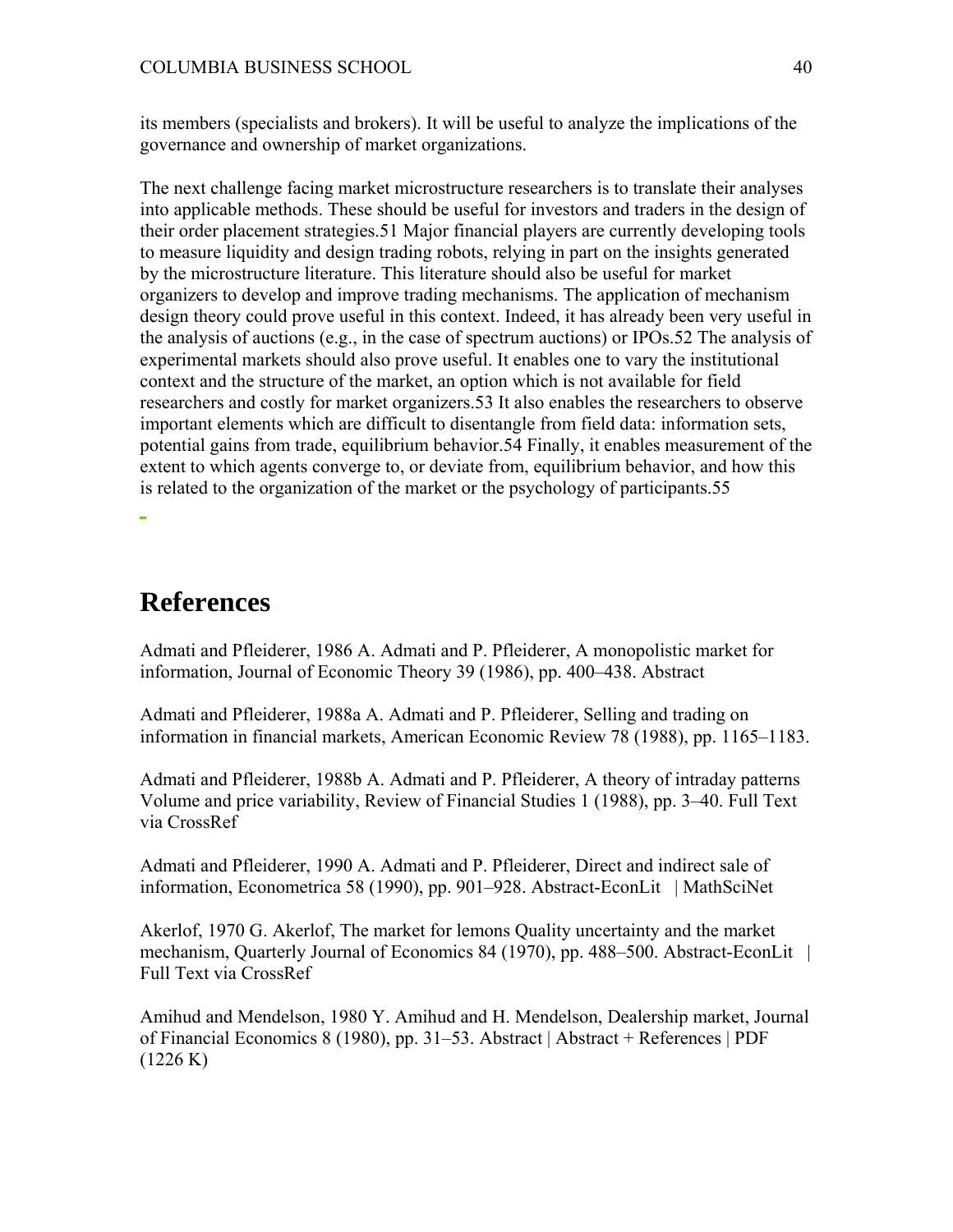Amihud and Mendelson, 1987 Y. Amihud and H. Mendelson, Trading mechanisms and stock returns An empirical investigation, Journal of Finance 42 (1987), pp. 533–555. Full Text via CrossRef

Amihud and Mendelson, 1991 Y. Amihud and H. Mendelson, Volatility, efficiency and trading Evidence from the Japanese Stock Market, Journal of Finance 46 (1991), pp. 1765–1789. Abstract-EconLit | Full Text via CrossRef

Amihud, Mendelson and Murgia, 1990 Y. Amihud, H. Mendelson and M. Murgia, Stock market microstructure and return volatility Evidence from Italy, Journal of Banking and Finance 14 (1990), pp. 423–440. SummaryPlus | Full Text + Links | PDF (1214 K)

Bacidore, Battalio, Jennings and Farkas, 2001 Bacidore, J.M., Battalio, R., Jennings, R., Farkas, S., 2001. Changes in order characteristics, displayed liquidity and execution quality on the NYSE around the switch to decimal pricing. Working paper, NYSE.

Bagehot, 1971 W. Bagehot, The only game in town, Financial Analysts Journal 22 (1971), pp. 12–14.

Bagnoli, Viswanathan and Holden, 2001 M. Bagnoli, S. Viswanathan and C. Holden, On the existence of linear equilibria in models of market making, Mathematical Finance 11  $(2001)$ , pp.  $1-33$ .

Barclay, Christie, Harris, Kandel and Schultz, 1999 M. Barclay, W. Christie, J. Harris, E. Kandel and P. Schultz, The effects of market reform on the trading costs and depths of Nasdaq stocks, Journal of Finance 54 (1999), pp. 1–34. Abstract-EconLit

Battalio, 1997 R. Battalio, Third market broker-dealers Cost competitors or cream skimmers?, Journal of Finance 52 (1997), pp. 341–352. Abstract-EconLit | Full Text via CrossRef

Battalio, Greene and Jennings, 1997 R. Battalio, J. Greene and R. Jennings, Do competing specialists and preferencing dealers affect market quality?, Review of Financial Studies 10 (1997), pp. 969–993. Abstract-EconLit | Full Text via CrossRef

Benveniste, Marcus and Wilhelm, 1992 L. Benveniste, A. Marcus and W. Wilhelm, What's special about the specialist?, Journal of Financial Economics 32 (1992), pp. 61– 86. SummaryPlus | Full Text + Links | PDF (1737 K)

Benveniste and Spindt, 1989 L. Benveniste and P. Spindt, How investment bankers determine the offer price and allocation of new issues, Journal of Financial Economics 24 (1989), pp. 343–361. Abstract | Abstract + References | PDF (2405 K)

Benveniste and Wilhelm, 1990 L. Benveniste and W. Wilhelm, A comparative analysis of IPO proceeds under alternative regulatory environments, Journal of Financial Economics 28 (1990), pp. 173–207. Abstract | Abstract + References | PDF (2265 K)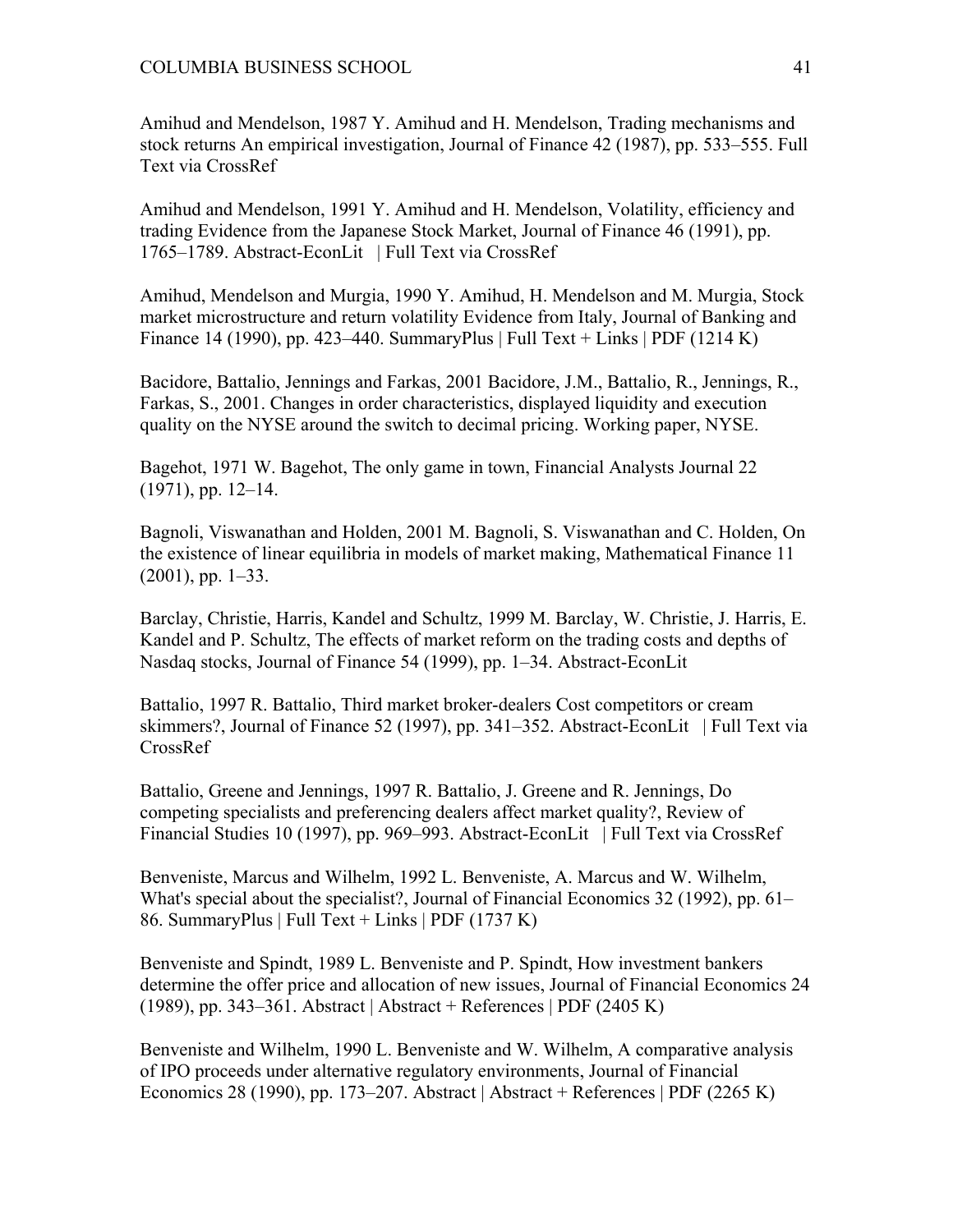Bernhardt and Hughson, 1997 D. Bernhardt and E. Hughson, Splitting orders, Review of Financial Studies 10 (1997), pp. 69–101. Abstract-EconLit | Full Text via CrossRef

Bessembinder, 2003 H. Bessembinder, Trade execution costs and market quality after decimalization, Journal of Financial and Quantitative Analysis 38 (2003).

Bessembinder and Kaufman, 1997 H. Bessembinder and H. Kaufman, A cross-exchange comparison of execution costs and information flow for NYSE-listed stocks, Journal of Financial Economics 46 (1997), pp. 293–319. Abstract | PDF (1611 K)

Bhattacharya and Spiegel, 1991 U. Bhattacharya and M. Spiegel, Insiders, outsiders, and market breakdowns, Review of Financial Studies 4 (1991), pp. 255–282. Abstract-EconLit | Full Text via CrossRef

Biais, 1993 B. Biais, Price formation and equilibrium liquidity in fragmented and centralized markets, Journal of Finance 48 (1993), pp. 157–185. Abstract-EconLit | Full Text via CrossRef

Biais, Bisière and Spatt, 2002 Biais, B., Bisière, C., Spatt, C., 2002. Imperfect competition in financial markets: Island versus Nasdaq. Working paper, Toulouse University.

Biais, Bossaerts and Rochet, 2002 B. Biais, P. Bossaerts and J. Rochet, An optimal IPO mechanism, Review of Economic Studies 69 (2002), pp. 117–146. Abstract-EconLit | Abstract-GEOBASE

Biais, Foucault and Salanie, 1998 B. Biais, T. Foucault and F. Salanie, Floors, dealer markets and limit order markets, Journal of Financial Markets 1 (1998), pp. 253–284. SummaryPlus | Full Text + Links | PDF (202 K)

Biais and Germain, 2002 B. Biais and L. Germain, Incentive-compatible contracts for the sale of information, Review of Financial Studies 15 (2002), pp. 987–1003. Abstract-EconLit | Full Text via CrossRef

Biais and Hillion, 1994 B. Biais and P. Hillion, Insider and liquidity trading in stock and options markets, Review of Financial Studies 7 (1994), pp. 743–780. Abstract-EconLit | Full Text via CrossRef

Biais, Hillion and Spatt, 1995 B. Biais, P. Hillion and C. Spatt, An empirical analysis of the limit order book and the order flow in the Paris Bourse, Journal of Finance 50 (1995), pp. 1655–1689. Abstract-EconLit | Full Text via CrossRef

Biais, Hillion and Spatt, 1999 B. Biais, P. Hillion and C. Spatt, Price discovery and learning during the preopening period in the Paris Bourse, Journal of Political Economy 107 (1999), pp. 1218–1248. Abstract-EconLit | Abstract-GEOBASE | Full Text via CrossRef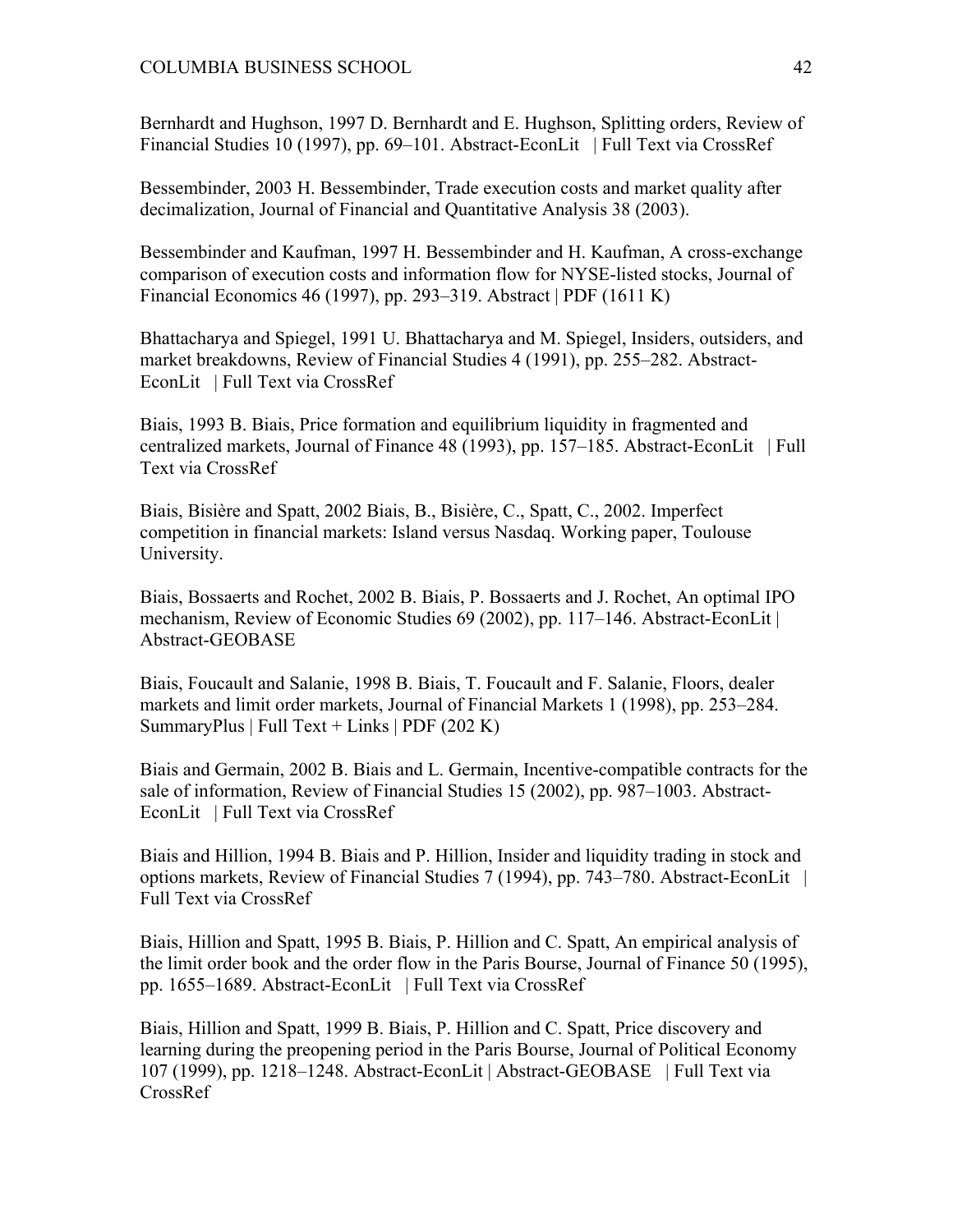Biais, Hilton, Mazurier and Pouget, 2004 Biais, B., Hilton, D., Mazurier, K., Pouget, S., 2004. Judgmental overconfidence, self-monitoring and trading performance in an experimental financial market. Review of Economic Studies, forthcoming.

Biais and Mariotti, 2005 Biais, B., Mariotti, T., 2005. Strategic liquidity supply and security design. Review of Economic Studies, forthcoming.

Biais, Martimort and Rochet, 2000 B. Biais, D. Martimort and J. Rochet, Competing mechanisms in a common value environment, Econometrica 68 (2000), pp. 799–838.

Biais and Pouget, 2000 Biais, B., Pouget, S., 2000. Microstructure, incentives and equilibrium discovery in experimental financial markets. Working paper, Toulouse University.

Biais and Rochet, 1997 Biais, B., Rochet, J., 1997. Lecture Notes in Mathematics, vol. 1656. Financial Mathematics. Springer-Verlag, Berlin.

Bisière and Kamionka, 2000 C. Bisière and T. Kamionka, Timing of orders, orders aggressiveness and the order book in the Paris Bourse, Annales d'Economie et de Statistique 20 (2000), pp. 43–72.

Bloomfield and O'Hara, 1998 R. Bloomfield and M. O'Hara, Does order preferencing matter?, Journal of Financial Economics 50 (1998), pp. 3–37. SummaryPlus | Full Text + Links | PDF  $(531 K)$ 

Bloomfield and O'Hara, 1999 R. Bloomfield and M. O'Hara, Market transparency Who wins and who loses?, Review of Financial Studies 12 (1999), pp. 5–35. Abstract-EconLit | Full Text via CrossRef

Bloomfield and O'Hara, 2000 R. Bloomfield and M. O'Hara, Can transparent markets survive?, Journal of Financial Economics 55 (2000), pp. 425–459. Abstract | PDF (206 K)

Blume and Goldstein, 1997 M. Blume and M. Goldstein, Quotes, order flow, and price discovery, Journal of Finance 52 (1997), pp. 221–244. Abstract-EconLit | Full Text via CrossRef

Boehmer, Saar and Yu, 2005 Boehmer, E., Saar, G., Yu, L., 2005. Lifting the veil: An analysis of pre-trade transparency at the NYSE. Journal of Finance 60, 783–815.

Booth, Lin, Martikainen and Tse, 2002 G. Booth, J. Lin, T. Martikainen and Y. Tse, Trading and pricing in upstairs and downstairs stock markets, Review of Financial Studies 15 (2002), pp. 1111–1135. Abstract-EconLit | Full Text via CrossRef

Calcagno and Lovo, 1998 Calcagno, R., Lovo, S., 1998. Bid-ask price competition with asymmetric information between market makers. Working paper, CORE.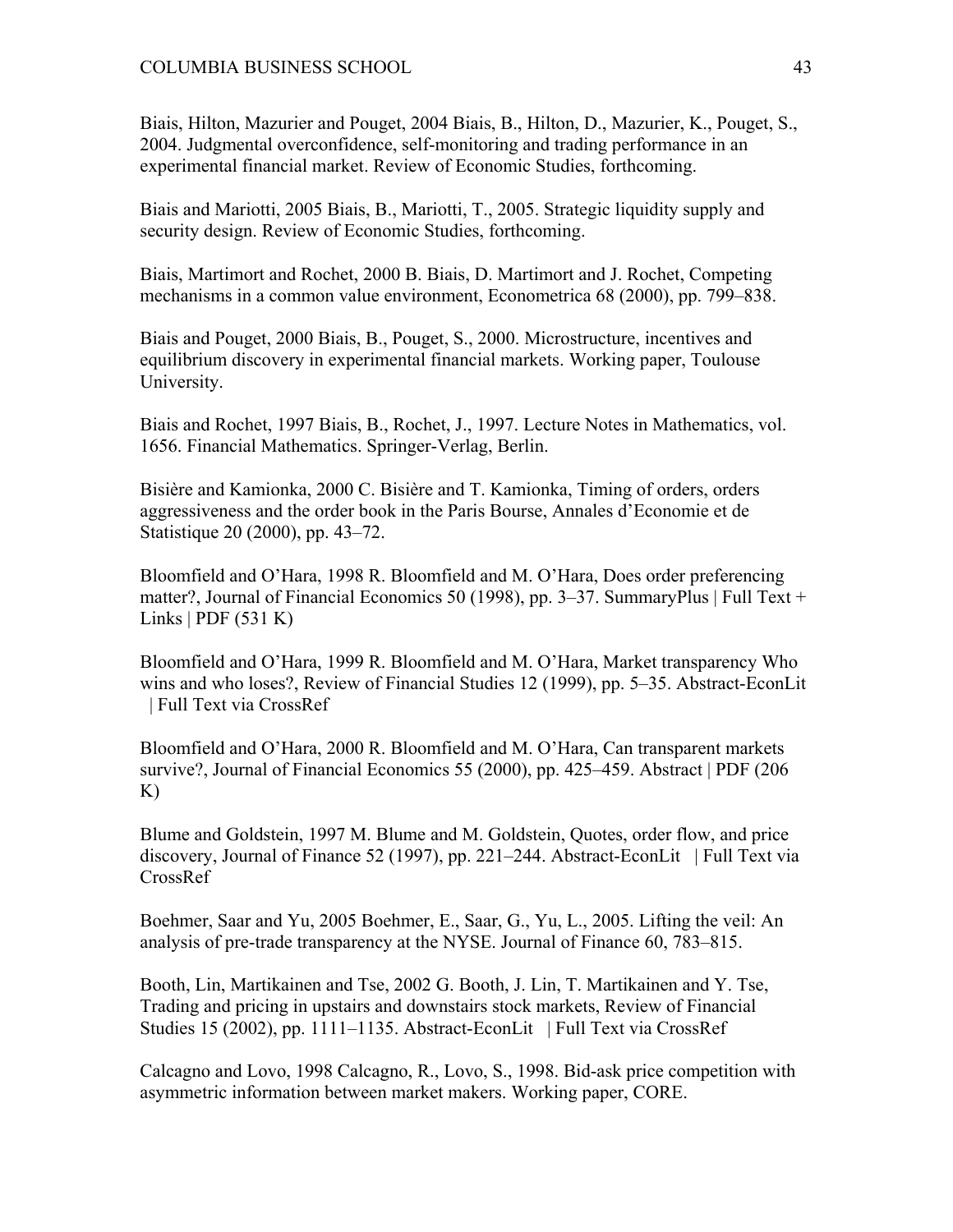Cao, Evans and Lyons, 2003 Cao, H., Evans, M., Lyons, R., 2003. Inventory information. Journal of Business, forthcoming.

Chan and Lakonishok, 1995 L. Chan and J. Lakonishok, The behavior of stock prices around institutional trades, Journal of Finance 50 (1995), pp. 1147–1174. Abstract-EconLit | Full Text via CrossRef

Cheng and Madhavan, 1997 M. Cheng and A. Madhavan, In search of liquidity Block trades in the upstairs and downstairs markets, Review of Financial Studies 10 (1997), pp. 175–203.

Chordia, Roll and Subrahmanyam, 2002 T. Chordia, R. Roll and A. Subrahmanyam, Order imbalance, liquidity, and market returns, Journal of Financial Economics 65 (2002), pp. 111–130. SummaryPlus | Full Text + Links | PDF (157 K)

Chordia and Subrahmanyam, 1995 T. Chordia and A. Subrahmanyam, Market making, the tick size and payment-for-order-flow Theory and evidence, Journal of Business 68 (1995), pp. 543–576. Full Text via CrossRef

Chowdhry and Nanda, 1991 B. Chowdhry and V. Nanda, Multimarket trading and market liquidity, Review of Financial Studies 4 (1991), pp. 483–511. Abstract-EconLit

Christie, Harris and Schultz, 1994 W. Christie, J. Harris and P. Schultz, Why did NASDAQ market makers stop avoiding odd-eighth quotes?, Journal of Finance 49 (1994), pp. 1841–1860. Abstract-EconLit | Full Text via CrossRef

Christie and Schultz, 1994 W. Christie and P. Schultz, Why do NASDAQ market makers avoid odd-eighth quotes?, Journal of Finance 49 (1994), pp. 1813–1840. Abstract-EconLit | Full Text via CrossRef

Cohen, Maier, Schwartz and Whitcomb, 1981 K. Cohen, S. Maier, R. Schwartz and D. Whitcomb, Transactions costs, order placement strategy, and existence of the bid-ask spread, Journal of Political Economy 89 (1981), pp. 287–305. Abstract-EconLit | Full Text via CrossRef

Copeland and Galai, 1983 T. Copeland and D. Galai, Information effects on the bid-ask spread, Journal of Finance 38 (1983), pp. 1457–1469. Abstract-EconLit | Full Text via CrossRef

Cordella and Foucault, 1999 T. Cordella and T. Foucault, Minimum price variations, time priority and quote dynamics, Journal of Financial Intermediation 8 (1999), pp. 141–173. Abstract | Abstract + References | PDF (174 K)

Corwin and Lipson, 2000 S. Corwin and M. Lipson, Order flow and liquidity around NYSE trading halts, Journal of Finance 55 (2000), pp. 1771–1805.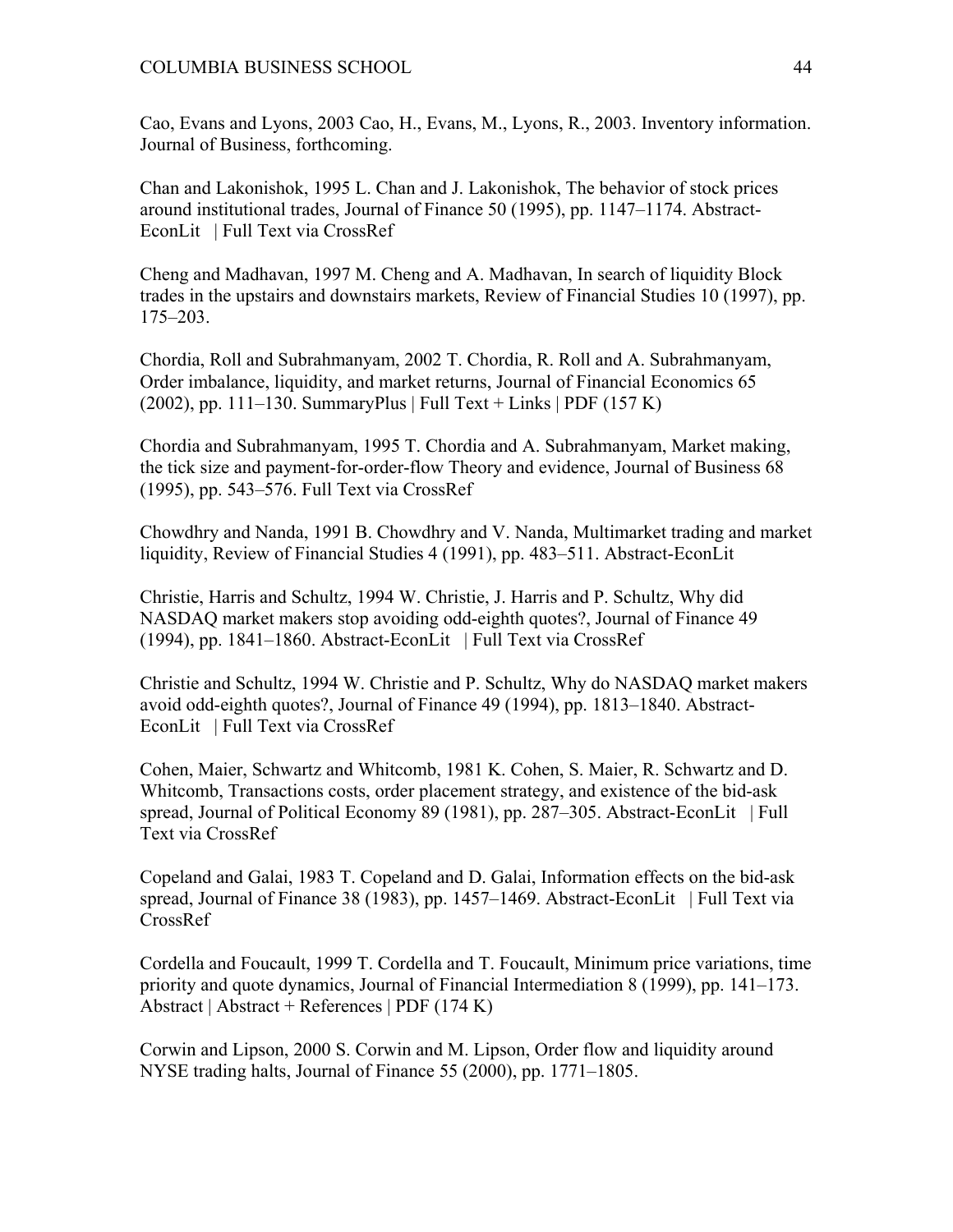de Fontnouvelle, Fishe and Harris, 2003 P. de Fontnouvelle, R. Fishe and J. Harris, The behavior of bid-ask spreads and volume in options markets during the competition for listings in 1999, Journal of Finance 58 (2003), pp. 2437–2463. Abstract-EconLit

Dow, 2005 Dow, J., 2005. Self-sustaining liquidity in an asset market with asymmetric information. Journal of Business 78, forthcoming.

Dufour and Engle, 2000 A. Dufour and R. Engle, Time and the price impact of a trade, Journal of Finance 55 (2000), pp. 2467–2498. Abstract-EconLit

Easley, Kiefer and O'Hara, 1996 D. Easley, N. Kiefer and M. O'Hara, Cream-skimming or profit-sharing? The curious role of purchased order flow, Journal of Finance 51 (1996), pp. 811–833. Abstract-EconLit | Full Text via CrossRef

Easley, Kiefer and O'Hara, 1997 D. Easley, N. Kiefer and M. O'Hara, One day in the life of a very common stock, Review of Financial Studies 10 (1997), pp. 805–836.

Ellis, Michaely and O'Hara, 2002 K. Ellis, R. Michaely and M. O'Hara, The making of a dealer market From entry to equilibrium in the trading of Nasdaq stocks, Journal of Finance 57 (2002), pp. 2289–2316. Abstract-EconLit

Ellul, Holden, Jain and Jennings, 2003 Ellul, A., Holden, C, Jain, P., Jennings, R., 2003. Determinants of order choice on the New York Stock Exchange. Working paper, Indiana University.

Engelbrecht-Wiggans, Milgrom and Weber, 1983 R. Engelbrecht-Wiggans, P. Milgrom and R. Weber, Competitive bidding and proprietary information, Journal of Mathematical Economics 11 (1983).

Engle and Russell, 1998 R. Engle and J. Russell, Autoregressive conditional duration A new model for irregularly spaced transaction data, Econometrica 66 (1998), pp. 1127– 1162. Abstract-EconLit | MathSciNet

Evans and Lyons, 2002 M. Evans and R. Lyons, Order flow and exchange rate dynamics, Journal of Political Economy 110 (2002), pp. 170–180. Abstract-EconLit | Abstract-GEOBASE | Full Text via CrossRef

Flood, Huisman, Koedijk and Mahieu, 1999 M. Flood, R. Huisman, K. Koedijk and R. Mahieu, Quote disclosure and price discovery in multiple-dealer financial markets, Review of Financial Studies 12 (1999), pp. 37–59. Abstract-EconLit | Full Text via CrossRef

Foster and Viswanathan, 1990 D. Foster and S. Viswanathan, A theory of the interday variations in volume, variance, and trading costs in securities markets, Review of Financial Studies 3 (1990), pp. 593–624.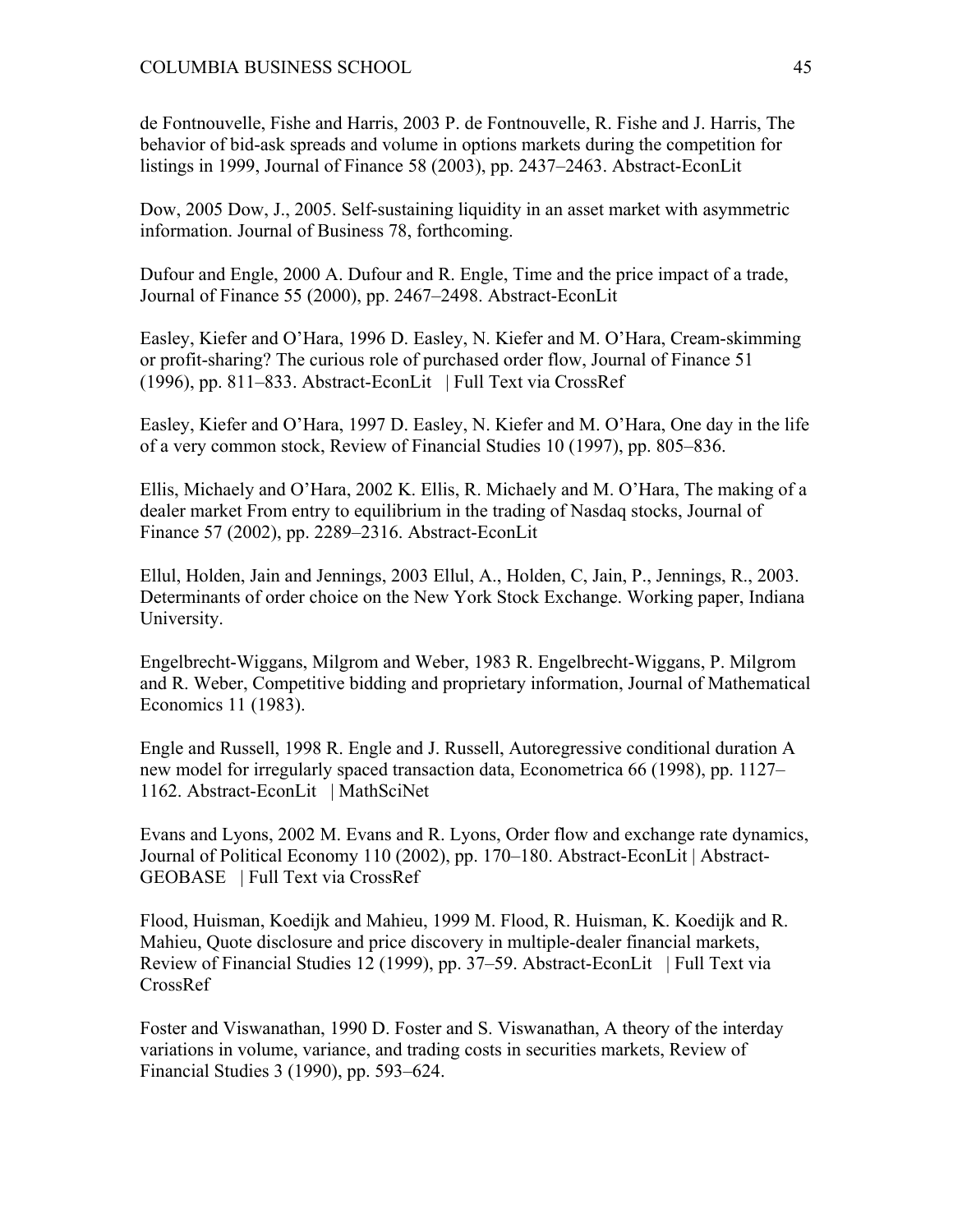Foucault, 1999 T. Foucault, Order flow composition and trading costs in a dynamic limit order market, Journal of Financial Markets 2 (1999), pp. 99–134. Abstract | PDF (298 K)

Foucault and Parlour, 2004 T. Foucault and C. Parlour, Competition for listings, Rand Journal of Economics 35 (2004), pp. 329–355. Abstract-EconLit | Abstract-INSPEC

Foucault, Roëll and Sandas, 2003 T. Foucault, A. Roëll and P. Sandas, Market making with costly monitoring An analysis of the SOES controversy, Review of Financial Studies 16 (2003), pp. 345–384. Abstract-EconLit | Full Text via CrossRef

Garman and Mark, 1976 Garman and Mark, Market microstructure, Journal of Financial Economics 3 (1976), pp. 257–275. Abstract | Abstract + References | PDF (1041 K)

Gemmill, 1996 G. Gemmill, Transparency and liquidity A study of block trades on the London Stock Exchange under different publication rules, Journal of Finance 51 (1996), pp. 1765–1790. Abstract-EconLit | Full Text via CrossRef

George, Kaul and Nimalendran, 1991 T. George, G. Kaul and M. Nimalendran, Estimation of the bid-ask spread and its components A new approach, Review of Financial Studies 4 (1991), pp. 623–656. Abstract-EconLit | Full Text via CrossRef

Gibson, Singh and Yerramilli, 2003 S. Gibson, R. Singh and V. Yerramilli, The effect of decimalization on the components of the bid-ask spread, Journal of Financial Intermediation 12 (2003).

Glosten, 1989 L. Glosten, Insider trading, liquidity, and the role of the monopolist specialist, Journal of Business 62 (1989), pp. 211–235. Abstract-EconLit | Full Text via CrossRef

Glosten, 1994 L. Glosten, Is the electronic open limit order book inevitable?, Journal of Finance 49 (1994), pp. 1127–1161. Abstract-EconLit | Full Text via CrossRef

Glosten, 1998 Glosten, L., 1998. Precedence Rules. Working paper, Columbia University.

Glosten and Harris, 1988 L. Glosten and L. Harris, Estimating the components of the bidask spread, Journal of Financial Economics 21 (1988), pp. 123–142. Abstract | Abstract + References | PDF (2110 K)

Glosten and Milgrom, 1985 L. Glosten and P. Milgrom, Bid, ask and transaction prices in a specialist market with heterogeneously informed traders, Journal of Financial Economics 14 (1985), pp. 71–100. Abstract | Abstract + References | PDF (1912 K)

Goettler, Parlour and Rajan, 2003 Goettler, R., Parlour, C., Rajan, U., 2003. Equilibrium in a dynamic limit order market. Journal of Finance, forthcoming.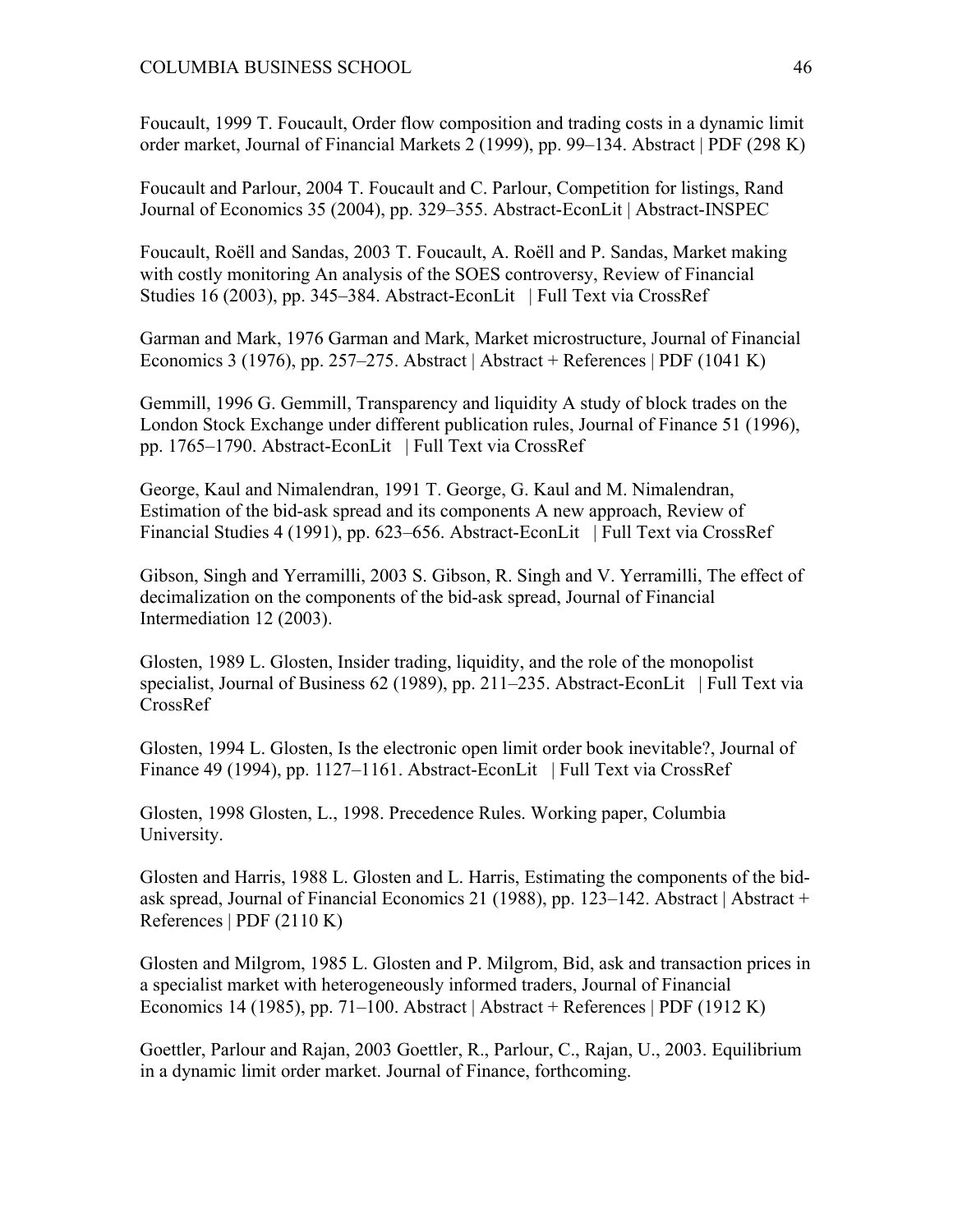Goldman, Leland and Sibley, 1984 M. Goldman, H. Leland and D. Sibley, Optimal nonuniform-prices, Review of Economic Studies 51 (1984), pp. 305–319. Abstract-EconLit | Full Text via CrossRef

Goldstein and Kavajecz, 2000 M. Goldstein and A. Kavajecz, Eighths, sixteenths and market depth Changes in tick size and liquidity provision on the NYSE, Journal of Financial Economics 56 (2000), pp. 125–149. Abstract | PDF (410 K)

Green, Hollifield and Schürhoff, 2003 Green, R., Hollifield, B., Schürhoff, N., 2003. Financial intermediation and the costs of trading in an opaque market. Working paper, Carnegie Mellon University.

Griffiths, Smith, Turnbull and White, 2000 M. Griffiths, B. Smith, S. Turnbull and R. White, The costs and determinants of order aggressiveness, Journal of Financial Economics 56 (2000), pp. 65–88. SummaryPlus | Full Text + Links | PDF (162 K)

Grossman, 1976 S. Grossman, On the efficiency of competitive stock markets where traders have diverse information, Journal of Finance 31 (1976), pp. 573–585. Abstract-EconLit | Full Text via CrossRef

Grossman and Stiglitz, 1980 S. Grossman and J. Stiglitz, On the impossibility of informationally efficient markets, American Economic Review 70 (1980), pp. 393–408. Abstract-EconLit

Hansch, Naik and Viswanathan, 1998 O. Hansch, N. Naik and S. Viswanathan, Do inventories matter in dealership markets? Evidence from the London Stock Exchange, Journal of Finance 53 (1998), pp. 1623–1656. Abstract-EconLit

Harris, 1986 L. Harris, A transactions data study of weekly and intradaily patterns in stock prices, Journal of Financial Economics 16 (1986), pp. 99–117. Abstract | Abstract + References | PDF (1312 K)

Harris, 1991 L. Harris, Stock price clustering and discreteness, Review of Financial Studies 4 (1991), pp. 389–415. Abstract-EconLit | Full Text via CrossRef

Harris, 1994 L. Harris, Minimum price variations, discrete bid-ask spreads, and quotation sizes, Review of Financial Studies 7 (1994), pp. 149–178. Abstract-EconLit | Full Text via CrossRef

Harris, 1998 Harris, L., 1998. Does a large minimum price variation encourage order exposure? Working paper, University of Southern California.

Harris and Hasbrouck, 1996 L. Harris and J. Hasbrouck, Market vs. limit orders The superDOT evidence on order submission strategy, Journal of Financial and Quantitative Analysis 31 (1996), pp. 213–231. Abstract-EconLit | Full Text via CrossRef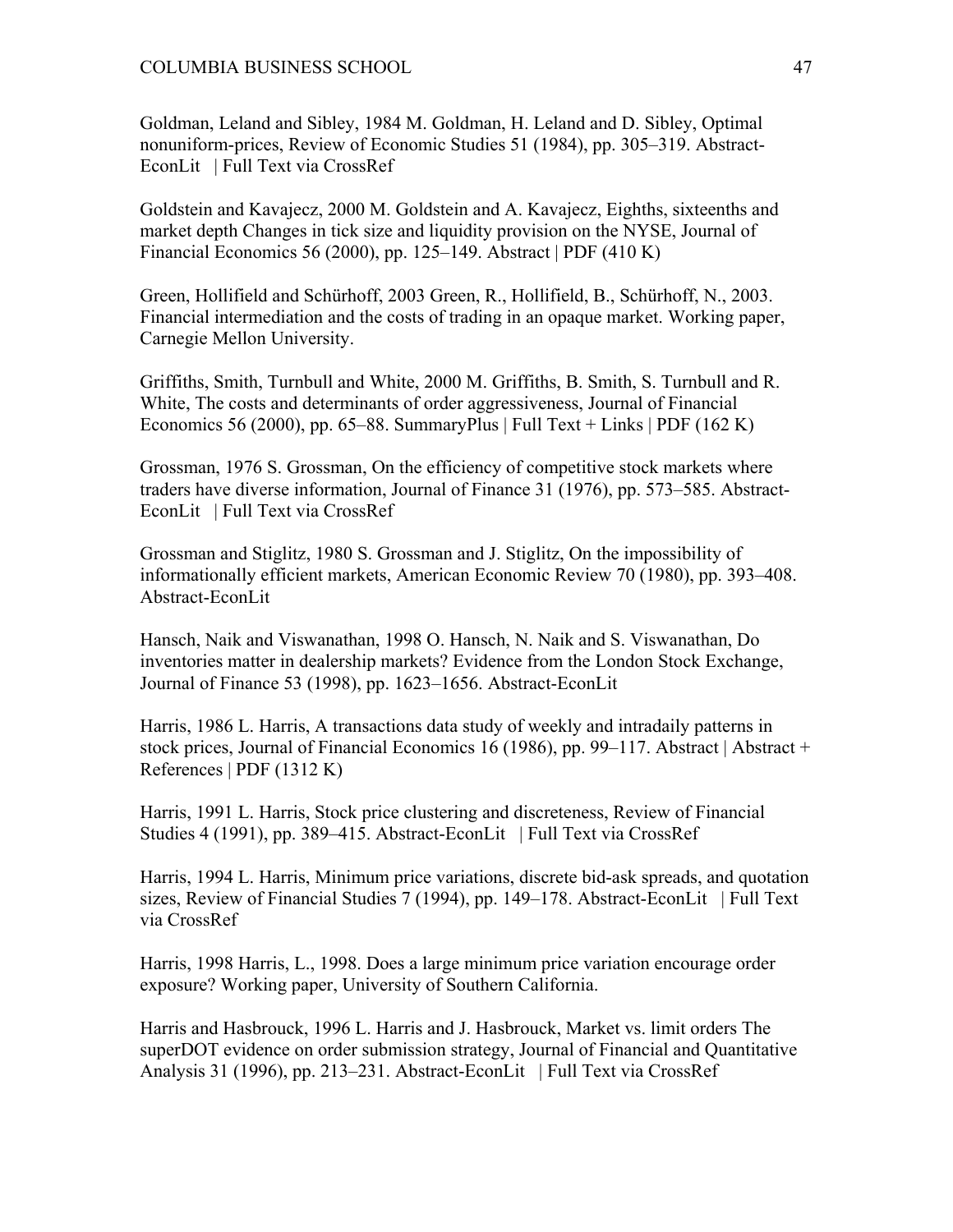Harris and Piwowar, 2003 Harris, L., Piwowar, M., 2003. Municipal bond liquidity, Journal of Finance, forthcoming.

Hasbrouck, 1988 J. Hasbrouck, Trades, quotes, inventories, and information, Journal of Financial Economics 22 (1988), pp. 229–252. Abstract | Abstract + References | PDF  $(4085 K)$ 

Hasbrouck, 1991 J. Hasbrouck, Measuring the information content of stock trades, Journal of Finance 46 (1991), pp. 179–207. Abstract-EconLit | Full Text via CrossRef

Hasbrouck, 1995 Hasbrouck, J., 1995. One security, many markets: Determining the contribution to price discovery. Journal of Finance, 1175–1199.

Hasbrouck, 2002 Hasbrouck, J., 2002. Trading costs and returns for US equities: The evidence from daily data. Working paper, New York University.

Hasbrouck, 2004 J. Hasbrouck, Liquidity in the futures pits Inferring market dynamics from incomplete data, Journal of Financial and Quantitative Analysis 39 (2004), pp. 305– 326. Abstract-EconLit

Hasbrouck and Sofianos, 1993 J. Hasbrouck and G. Sofianos, The trades of market makers An empirical analysis of NYSE specialists, Journal of Finance 48 (1993), pp. 1565–1593. Full Text via CrossRef

Hausman, Lo and MacKinlay, 1992 J. Hausman, A. Lo and C. MacKinlay, An ordered probit analysis of transaction stock prices, Journal of Financial Economics 31 (1992), pp. 319–379. Abstract | Abstract + References | PDF (4789 K)

Ho and Macris, 1984 T. Ho and R. Macris, Dealer bid-ask quotes and transaction prices An empirical study of some AMEX options, Journal of Finance 39 (1984), pp. 23–45. Abstract-EconLit | Full Text via CrossRef

Ho and Stoll, 1981 T. Ho and H. Stoll, Optimal dealer pricing under transactions and return uncertainty, Journal of Financial Economics 9 (1981), pp. 47–73. Abstract | Abstract + References | PDF (1650 K)

Ho and Stoll, 1983 T. Ho and H. Stoll, The dynamics of dealer markets under competition, Journal of Finance 38 (1983), pp. 1053–1074. Abstract-EconLit | Full Text via CrossRef

Hollifield, Miller and Sandas, 2004 Hollifield, B., Miller, R., Sandas, P., 2004. Empirical analysis of limit order markets. Review of Economic Studies 71, 1027–1063.

Holthausen et al., 1990 R. Holthausen, R. Leftwich and D. Mayers, Large-block transactions, the speed of response, and temporary and permanent stock-price effects,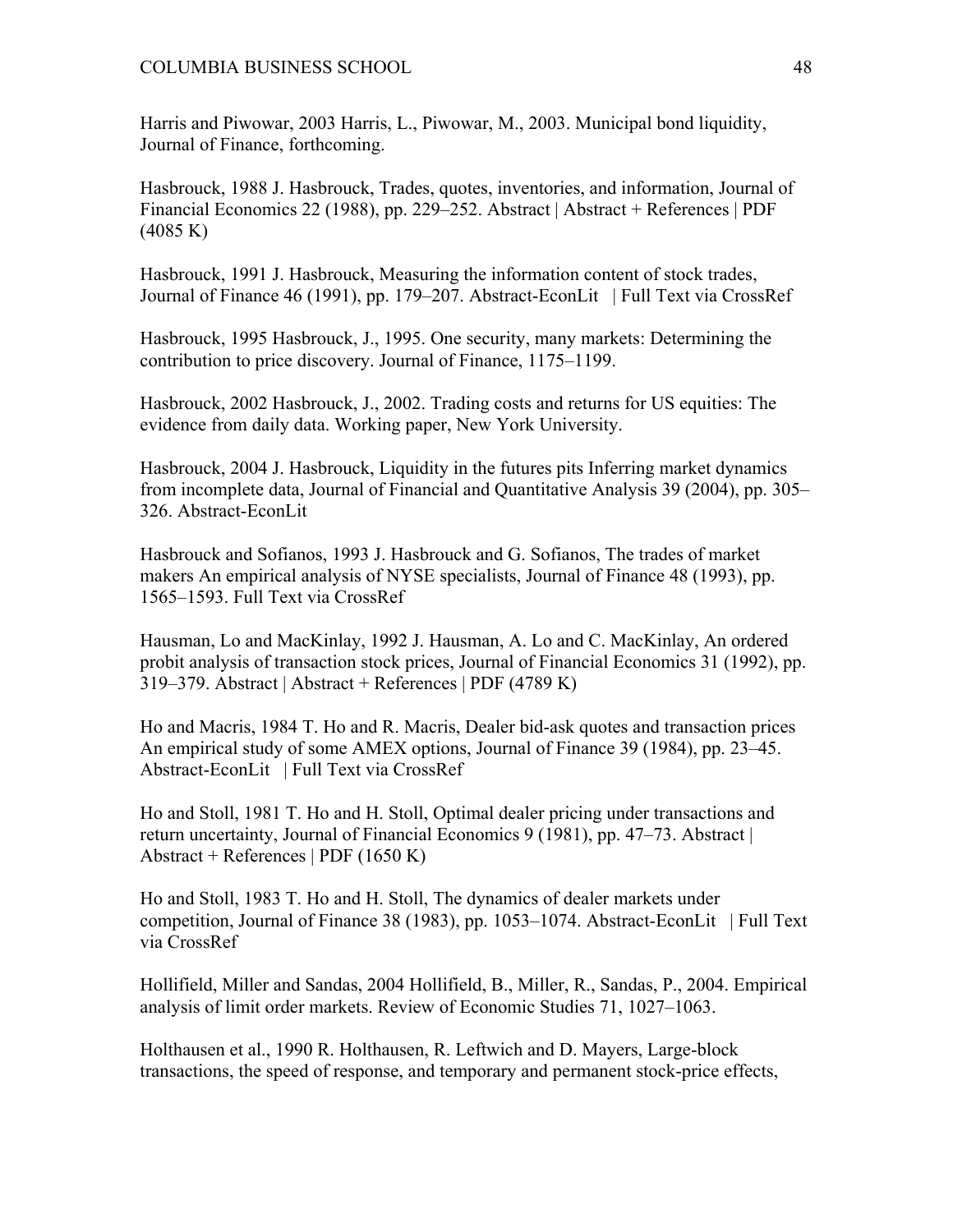Journal of Financial Economics 26 (1990), pp. 71–95. Abstract | Abstract + References | PDF (1593 K)

Hong and Wang, 2000 H. Hong and J. Wang, Trading and returns under periodic market closures, Journal of Finance 55 (2000), pp. 297–354. Abstract-EconLit

Hotchkiss and Ronen, 2002 E. Hotchkiss and T. Ronen, The informational efficiency of the corporate bond market An intraday analysis, Review of Financial Studies 15 (2002), pp. 1325–1354. Abstract-EconLit | Full Text via CrossRef

Huang and Stoll, 1994 R. Huang and H. Stoll, Market microstructure and stock return predictions, Review of Financial Studies 7 (1994), pp. 179–213. Abstract-EconLit | Full Text via CrossRef

Huang and Stoll, 1996 R. Huang and H. Stoll, Dealer versus auction markets A paired comparison of execution costs on NASDAQ and the NYSE, Journal of Financial Economics 41 (1996), pp. 313–357. SummaryPlus | Full Text + Links | PDF (3143 K)

Jain and Joh, 1988 P. Jain and G. Joh, The dependence between hourly prices and trading volume, Journal of Financial and Quantitative Analysis 23 (1988), pp. 269–283. Abstract-EconLit | Full Text via CrossRef

Jones et al., 1994a C. Jones, G. Kaul and M. Lipson, Information, trading, and volatility, Journal of Financial Economics 36 (1994), pp. 127–154. Abstract | Abstract + References | PDF (1981 K)

Jones et al., 1994b C. Jones, G. Kaul and M. Lipson, Transactions, volume, and volatility, Review of Financial Studies 7 (1994), pp. 631–651. Abstract-EconLit | Full Text via CrossRef

Jones and Lipson, 2001 C. Jones and M. Lipson, Sixteenths Direct evidence on institutional execution costs, Journal of Financial Economics 59 (2001), pp. 253–278. SummaryPlus | Full Text + Links | PDF  $(167 K)$ 

Kavajecz, 1999 K. Kavajecz, A specialist's quoted depth and the limit order book, Journal of Finance 54 (1999), pp. 747–772.

Kehr, Krahnen and Theissen, 2002 Kehr, C., Krahnen, J., Theissen, E., 2002. The anatomy of a call market. Journal of Financial Intermediation.

Keim and Madhavan, 1995 D. Keim and A. Madhavan, Anatomy of the trading process Empirical evidence on the motivation for and execution of institutional equity trades, Journal of Financial Economics 37 (1995), pp. 371–398. SummaryPlus | Full Text + Links | PDF (1747 K)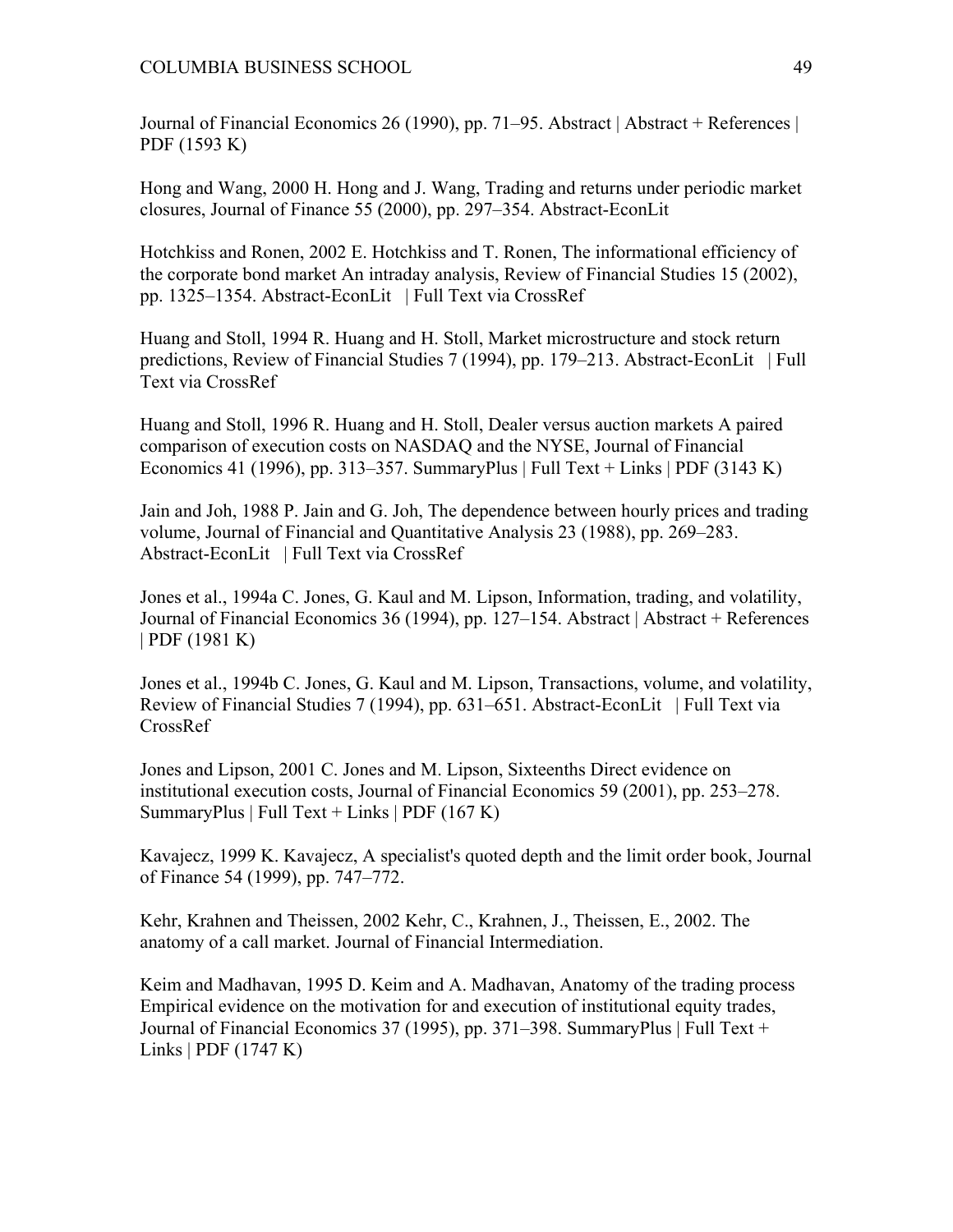Keim and Madhavan, 1997 D. Keim and A. Madhavan, Transactions costs and investment style An inter-exchange analysis of institutional equity trades, Journal of Financial Economics 46 (1997), pp. 265–292. Abstract | PDF (1518 K)

Klemperer and Meyer, 1989 P. Klemperer and M. Meyer, Supply function equilibria in oligopoly under uncertainty, Econometrica 57 (1989), pp. 1243–1277. Abstract-EconLit | MathSciNet

Kraus and Stoll, 1972 A. Kraus and H. Stoll, Price impacts of block trading on the New York Stock Exchange, Journal of Finance 27 (1972), pp. 569–587. Full Text via CrossRef

Kyle, 1985 A. Kyle, Continuous auctions and insider trading, Econometrica 53 (1985), pp. 1315–1335. Abstract-EconLit

Kyle, 1989 A. Kyle, Informed speculation with imperfect competition, Review of Economic Studies 56 (1989), pp. 317–355. Abstract-EconLit | MathSciNet | Full Text via CrossRef

Lee, Mucklow and Ready, 1993 C. Lee, B. Mucklow and M.J. Ready, Spreads, depths, and the impact of earnings information An intraday analysis, Review of Financial Studies 6 (1993), pp. 345–374. Abstract-EconLit | Full Text via CrossRef

Lightfoot, Martin, Peterson and Sirri, 1999 Lightfoot, L., Martin, P., Peterson, M., Sirri, E., 1999. Order preferencing and market quality on United States Equity Exchanges. Working paper, Securities and Exchange Commission.

Lo, MacKinlay and Zhang, 2002 A. Lo, C. MacKinlay and J. Zhang, Econometric models of limit-order executions, Journal of Financial Economics 65 (2002), pp. 31–71. SummaryPlus | Full Text + Links | PDF (565 K)

Lyons, 1995 R. Lyons, Tests of microstructural hypotheses in the foreign exchange market, Journal of Financial Economics 39 (1995), pp. 321–351. SummaryPlus | Full  $Text + Links | PDF (1901 K)$ 

Madhavan, 2000 A. Madhavan, Market microstructure, Journal of Financial Markets 3 (2000), pp. 205–258. SummaryPlus | Full Text + Links | PDF (322 K)

Madhavan and Panchapagesan, 2000 A. Madhavan and V. Panchapagesan, Price discovery in auction markets A look inside the black box, Review of Financial Studies 13 (2000), pp. 627–658. Abstract-EconLit | Full Text via CrossRef

Madhavan, Porter and Weaver, 2000 Madhavan, A., Porter, D., Weaver, D., 2000. Should securities markets be transparent? Journal of Financial Markets, forthcoming.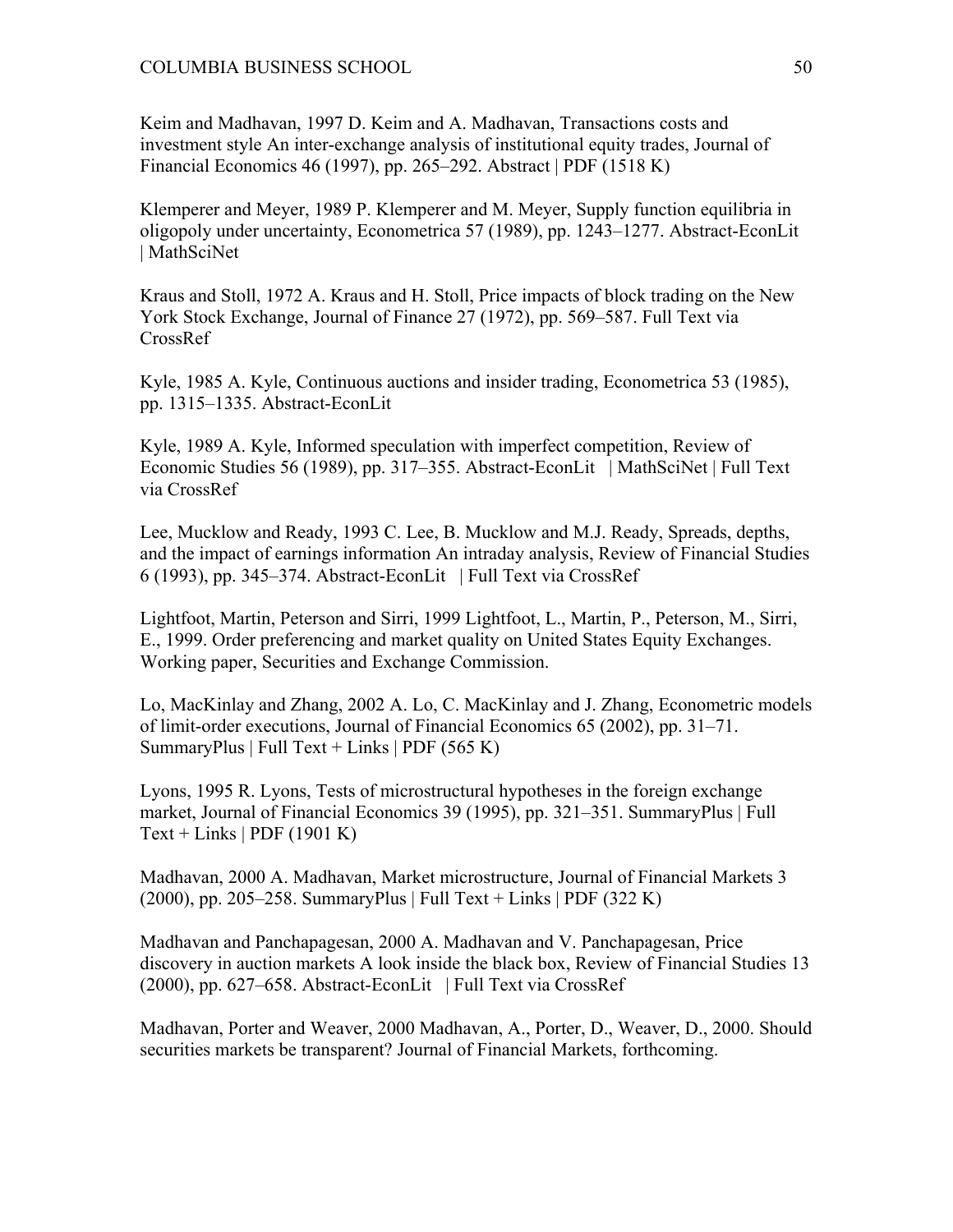Madhavan and Smidt, 1991 A. Madhavan and S. Smidt, A Bayesian model of intraday specialist pricing, Journal of Financial Economics 30 (1991), pp. 99–134. SummaryPlus | Full Text + Links | PDF  $(2429 K)$ 

Madhavan and Smidt, 1993 A. Madhavan and S. Smidt, An analysis of changes in specialist inventories and quotations, Journal of Finance 48 (1993), pp. 1595–1628. Abstract-EconLit | Full Text via CrossRef

Madhavan and Sofianos, 1998 A. Madhavan and G. Sofianos, An empirical analysis of NYSE specialist trading, Journal of Financial Economics 48 (1998), pp. 189–210. SummaryPlus | Full Text + Links | PDF  $(220 K)$ 

Manaster and Mann, 1996 S. Manaster and S. Mann, Life in the pits Competitive market making and inventory control, Review of Financial Studies 9 (1996), pp. 953–975. Abstract-EconLit | Full Text via CrossRef

Mayhew, 2002 S. Mayhew, Competition, market structure and bid-ask spreads in stock options markets, Journal of Finance 57 (2002), pp. 931–958. Abstract-EconLit

Medrano and Vives, 2001 L.A. Medrano and X. Vives, Strategic behavior and price discovery, Rand Journal of Economics 32 (2001).

Meese and Rogoff, 1983 R. Meese and K. Rogoff, Empirical exchange rate models of the seventies Do they fit out of sample?, Journal of International Economics 14 (1983), pp.  $3 - 25$ .

Naik, Neuberger and Viswanathan, 1999 N. Naik, A. Neuberger and S. Viswanathan, Trade disclosure regulation in markets with negotiated trades, Review of Financial Studies 12 (1999), pp. 873–900. Abstract-EconLit | Full Text via CrossRef

Naik and Yadav, 1999 Naik, N., Yadav, P., 1999. The effects of market reform on trading costs of public investors: Evidence from the London Stock Exchange. Working paper.

Neal, 1987 R. Neal, Potential competition and actual competition in equity options, Journal of Finance 42 (1987), pp. 511–531. Abstract-EconLit | Full Text via CrossRef

Neal and Wheatley, 1998 R. Neal and S. Wheatley, Adverse selection and bid-ask spreads Evidence from closed-end funds, Journal of Financial Markets 1 (1998), pp. 121– 149. SummaryPlus | Full Text + Links | PDF (162 K)

Noldeke and Troeger, 1998 Noldeke, G., Troeger, T., 1998. On linear equilibria in the Kyle model. Unpublished working paper.

O'Hara, 1997 M. O'Hara, Market Microstructure Theory, Blackwell, Cambridge, MA (1997).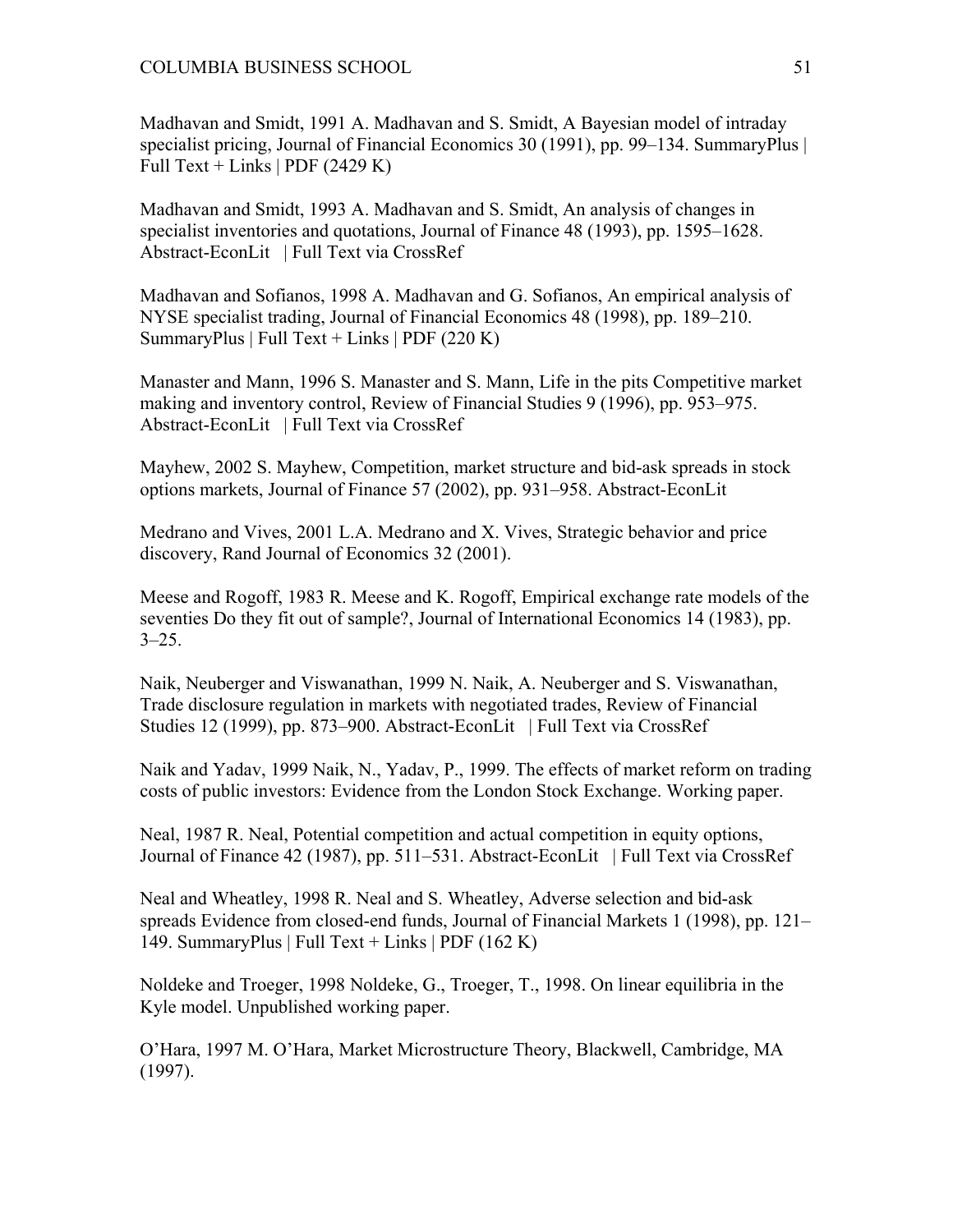Pagano, 1989 M. Pagano, Trading volume and asset liquidity, Quarterly Journal of Economics 104 (1989), pp. 255–276. Full Text via CrossRef

Pagano and Roëll, 1996 M. Pagano and A. Roëll, Transparency and liquidity A comparison of auction and dealer markets with informed trading, Journal of Finance 51 (1996), pp. 579–611. Abstract-EconLit | Full Text via CrossRef

Parlour, 1998 C. Parlour, Price dynamics in limit order markets, Review of Financial Studies 11 (1998), pp. 789–816. Abstract-EconLit | Full Text via CrossRef

Parlour and Seppi, 2003 C. Parlour and D. Seppi, Liquidity-based competition for order flow, Review of Financial Studies 16 (2003), pp. 301–343. Abstract-EconLit | Full Text via CrossRef

Petersen and Fialkowski, 1994 M. Petersen and D. Fialkowski, Posted versus effective spreads, Journal of Financial Economics 35 (1994), pp. 269–292. Abstract | Abstract + References | PDF (1597 K)

Pouget, 2001 Pouget, S., 2001. The Walrasian tâtonnement to economize on cognitive transactions costs. Working paper, Toulouse University.

Ready, 1999 M. Ready, The specialist's discretion Stopped orders and price improvement, Review of Financial Studies 12 (1999), pp. 1075–1112. Abstract-EconLit | Full Text via CrossRef

Reiss and Werner, 1998 P. Reiss and I. Werner, Does risk-sharing motivate interdealer trading?, Journal of Finance 53 (1998), pp. 1657–1703. Abstract-EconLit

Rochet and Vila, 1994 J.C. Rochet and J. Vila, Insider trading without normality, Review of Economic Studies 61 (1994), pp. 131–152. Abstract-EconLit | Full Text via CrossRef

Rock, 1990 Rock, K., 1990. The specialist's order book and price anomalies. Working paper, Harvard University.

Roëll, 1999 Roëll, A., 1999. Liquidity in limit order book markets and single price auctions with imperfect competition. Working paper, Princeton University.

Roll, 1984 R. Roll, A simple implicit measure of the effective bid-ask spread in an efficient market, Journal of Finance 39 (1984), pp. 1127–1139. Abstract-EconLit | Full Text via CrossRef

Ronen, 1997 T. Ronen, Tests and properties of variance ratios in microstructure studies, Journal of Financial and Quantitative Analysis 32 (1997).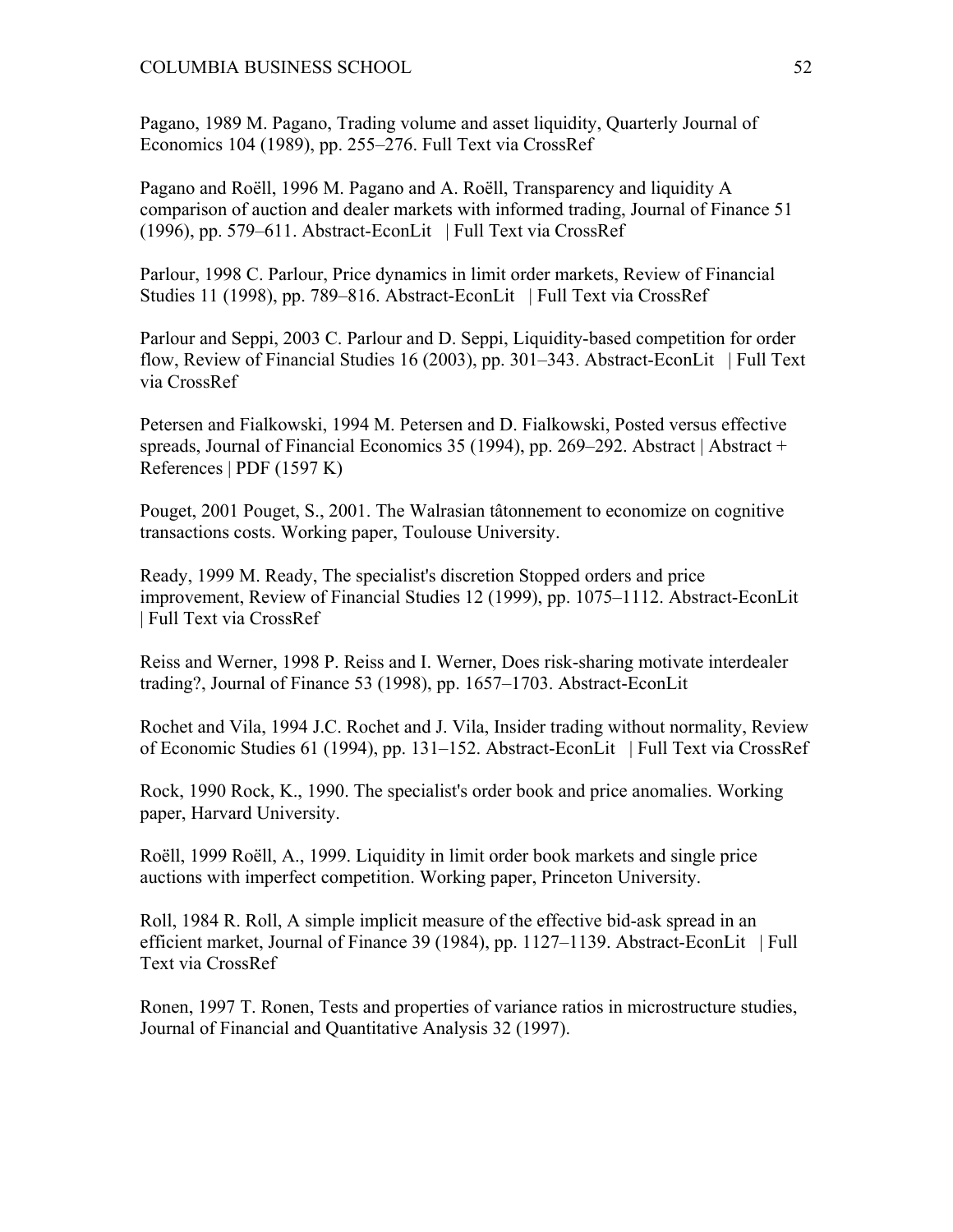Rothschild and Stiglitz, 1976 M. Rothschild and J. Stiglitz, Equilibrium in competitive insurance markets An essay on the economics of imperfect information, Quarterly Journal of Economics 90 (1976), pp. 629–649. Full Text via CrossRef

Rustichini, Satterthwaite and Williams, 1994 A. Rustichini, M. Satterthwaite and S. Williams, Convergence to efficiency in a simple market with incomplete information, Econometrica 62 (1994), pp. 1041–1064.

Sandas, 2001 P. Sandas, Adverse selection and competitive market making Empirical evidence from a limit order market, Review of Financial Studies 14 (2001), pp. 705–734. Abstract-EconLit | Full Text via CrossRef

Satterthwaite and Williams, 2002 M. Satterthwaite and S. Williams, The optimality of a simple market mechanism, Econometrica 70 (2002), pp. 1841–1863. Abstract-EconLit | Abstract-Compendex | Full Text via CrossRef

Schnitzlein, 1996 C. Schnitzlein, Call and continuous trading mechanisms under asymmetric information An experimental investigation, Journal of Finance 51 (1996), pp. 613–636. Abstract-EconLit | Full Text via CrossRef

Schultz, 2000 P. Schultz, Regulatory and legal pressure and the costs of Nasdaq trading, Review of Financial Studies 13 (2000), pp. 917–958.

Seppi, 1990 D. Seppi, Equilibrium block trading and asymmetric information, Journal of Finance 45 (1990), pp. 73–94. Abstract-EconLit | MathSciNet | Full Text via CrossRef

Seppi, 1992 D. Seppi, Block trading and information revelation around quarterly earnings announcements, Review of Financial Studies 5 (1992), pp. 281–305. Abstract-EconLit | Full Text via CrossRef

Seppi, 1997 D. Seppi, Liquidity provision with limit orders and a strategic specialist, Review of Financial Studies 10 (1997), pp. 103–150. Abstract-EconLit | Full Text via CrossRef

Simaan, Weaver and Whitcomb, 2003 Y. Simaan, D. Weaver and D. Whitcomb, Market maker quotation behavior and pretrade transparency, Journal of Finance 58 (2003), pp. 1247–1267. Abstract-EconLit

Smirlock and Starks, 1986 M. Smirlock and L. Starks, Day-of-the-week and intraday effects in stock returns, Journal of Finance 17 (1986), pp. 197–210. Abstract | Abstract + References | PDF (932 K)

Sofianos, 1995 Sofianos, G., 1995. Specialist gross trading revenues at the New York Stock Exchange. Working paper, New York Stock Exchange.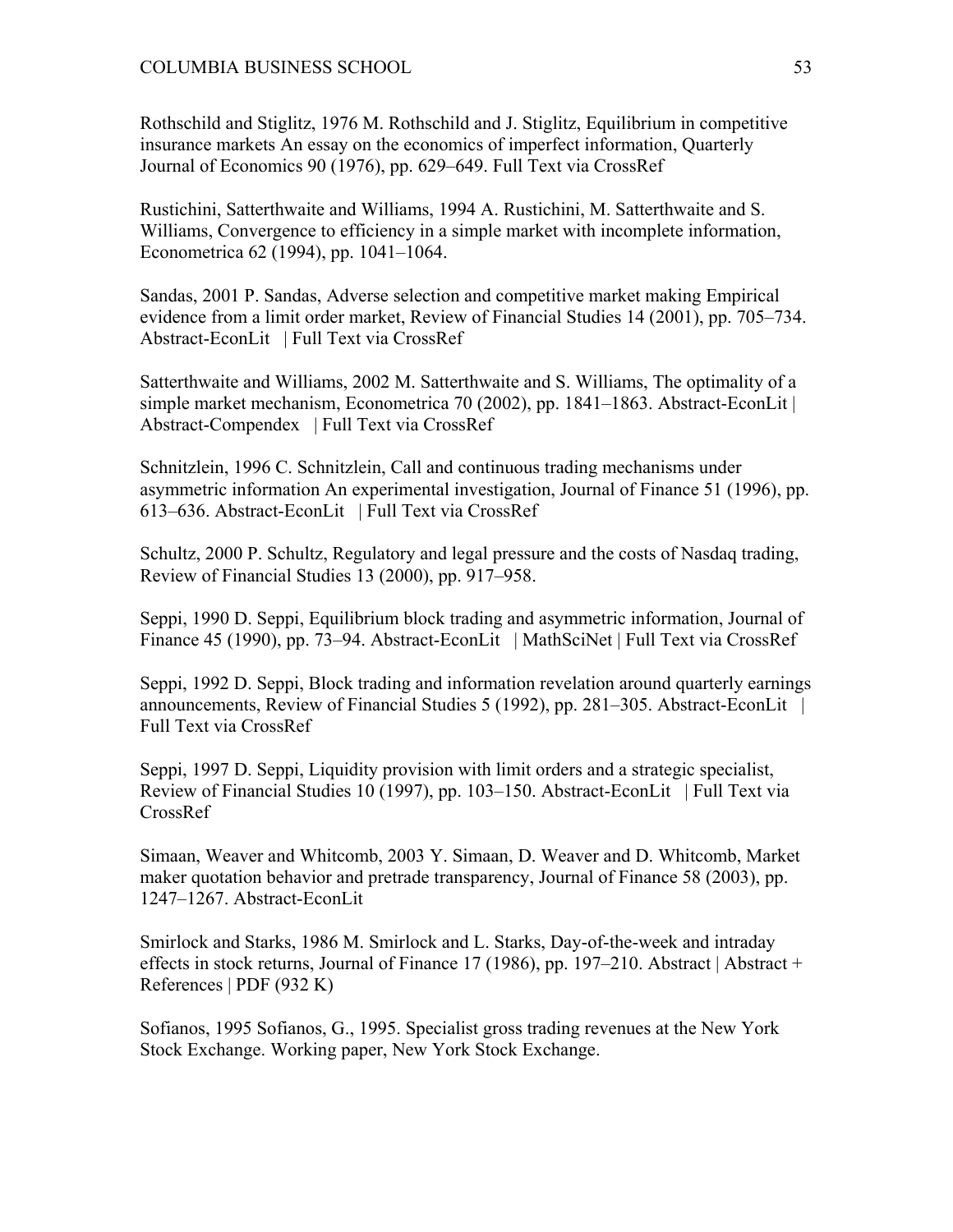Spatt and Srivastava, 1991 C. Spatt and S. Srivastava, Preplay communication, participation restrictions, and efficiency in initial public offerings, Review of Financial Studies 4 (1991), pp. 709–726. Abstract-EconLit | Full Text via CrossRef

Spatt and Srivastava, 1994 C. Spatt and S. Srivastava, Notes on private information and the organization of securities markets. In: R.A. Schwartz, Editor, Global Equity Markets: Technological, Competitive, and Regulatory Challenges, Irwin Professional Publishing, Chicago, IL (1994).

Spiegel and Subrahmanyam, 1992 M. Spiegel and A. Subrahmanyam, Informed speculation and hedging in a noncompetitive securities market, Review of Financial Studies 5 (1992), pp. 307–329. Abstract-EconLit | Full Text via CrossRef

Stoll, 1978 H. Stoll, The supply of dealer services in securities markets, Journal of Finance 33 (1978), pp. 1133–1151. Abstract-EconLit | Full Text via CrossRef

Stoll and Whaley, 1990 H. Stoll and R. Whaley, Stock market structure and volatility, Review of Financial Studies 3 (1990), pp. 37–71. Abstract-EconLit | Full Text via CrossRef

Subrahmanyam, 1991 A. Subrahmanyam, Risk aversion, market liquidity, and price efficiency, Review of Financial Studies 4 (1991), pp. 417–441. Full Text via CrossRef

Vayanos, 1999 D. Vayanos, Strategic trading and welfare in a dynamic market, Review of Economic Studies 66 (1999), pp. 219–254. Abstract-EconLit

Venkataram, 2001 K. Venkataram, Automated versus floor trading An analysis of execution costs on the Paris and New York Stock Exchanges, Journal of Finance 56 (2001), pp. 1445–1485.

Viswanathan and Wang, 2005 Viswanathan, S., Wang, J., 2005. Inter-dealer trading in financial markets. Journal of Business 78, forthcoming.

Wahal, 1997 S. Wahal, Entry, exit, market makers, and the bid-ask spread, Review of Financial Studies 10 (1997), pp. 871–901. Abstract-EconLit | Full Text via CrossRef

Walker, 1987 D. Walker, Walras's theories of tâtonnement, Journal of Political Economy 95 (1987), pp. 758–775. Full Text via CrossRef

Walras, Walras, L., Eléments D'économie Politique Pure, ou Théorie de la Richesse Sociale. Lausanne: Corbaz, 1874, 2nd rev. edition. Lausanne, Rouge, 1889.

Wood, McInish and Ord, 1985 R. Wood, T. McInish and K. Ord, An investigation of transactions data for NYSE stocks, Journal of Finance 40 (1985), pp. 723–741. Full Text via CrossRef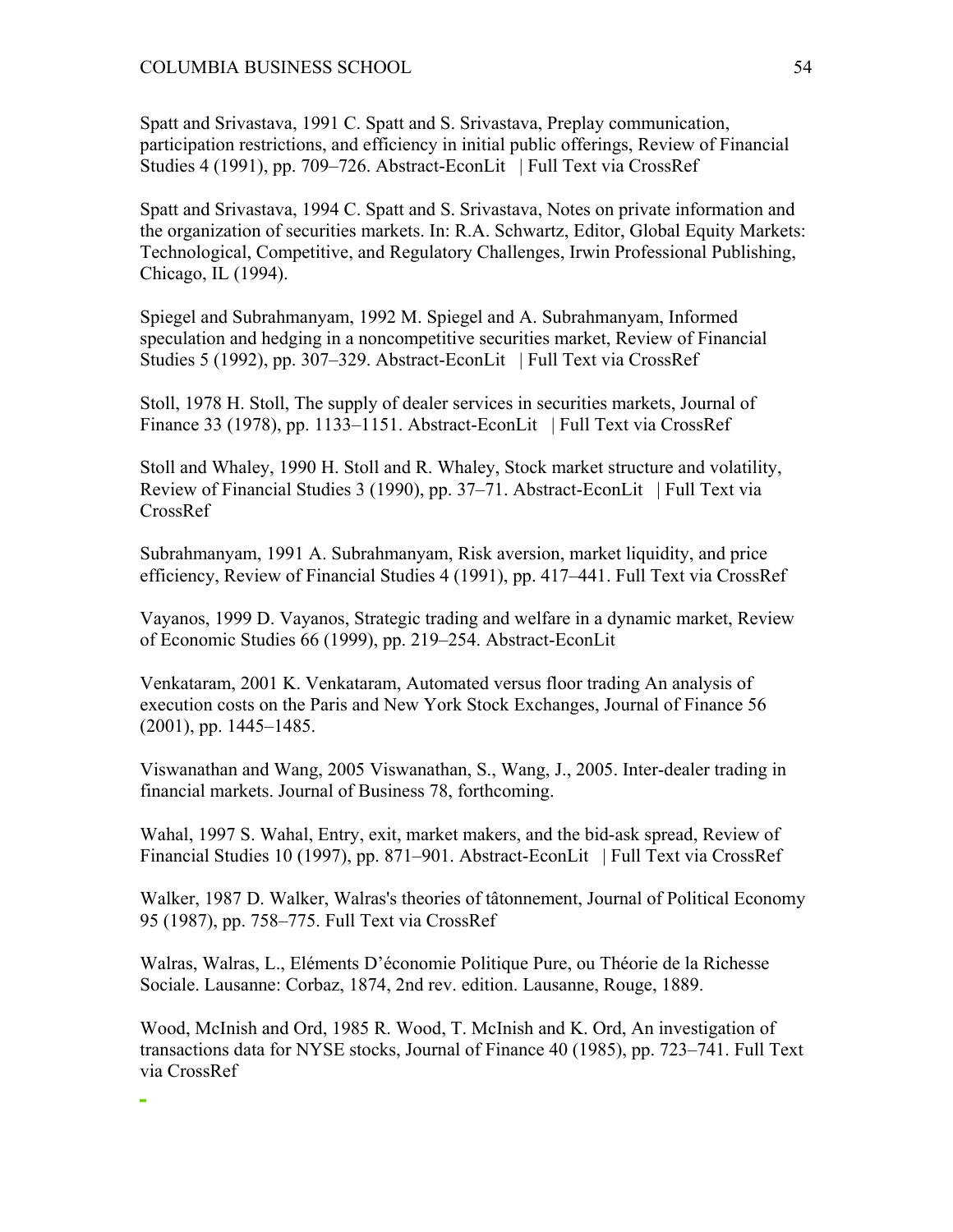We are grateful for helpful comments from Peter Bossaerts, Catherine Casamatta, Thierry Foucault, Ravi Jagannathan, Maureen O'Hara, Christine Parlour, Patrik Sandas and Avanidhar Subrahmanyam.

**Exercise** Corresponding author. Tel.: 33 5 6112 8598; fax: 33 5 6112 8637.

1 Walker (1987) offers a historical perspective on this aspect of the genesis of general equilibrium theory.

2 In particular, the volume of activity is very sensitive to the level of transactions costs, as illustrated by the dramatic increase in turnover during the last 25 years. While this increase is partly due to phenomena which are outside the scope of market microstructure, such as the development of derivative trading, it also reflects the decline in trading costs that resulted from the deregulation of commissions, improvements in trading technology, and the increase in the competitiveness and openness of exchanges. 3 For the sake of brevity we only describe the assumptions and results, omitting the proofs. The latter are available upon request for the interested reader.

4 Like a large fraction of the market microstructure literature, the present survey is devoted to the analysis of stock markets. The analysis of other markets (e.g., derivatives, foreign exchange, or energy markets), and their comparison with stock markets is an important avenue of research. Evans and Lyons (2002) and Lyons (1995) analyze the foreign exchange market, Biais and Hillion (1994) study options markets, Green, Hollifield and Schürhoff (2003) and Harris and Piwowar (2003) examine the municipal bond market and Hotchkiss and Ronen (2002) consider the corporate bond market. 5 We also discuss how the first generation of the market microstructure literature conceptualized liquidity in financial markets as reflecting the incentives of the traders to cluster to benefit from the additional liquidity they provide to one another (Admati and Pfleiderer, 1988b and Pagano, 1989).

6 The exogenous noise trading assumption raises the issue of why there exist noise traders willing to lose money. It also makes it impossible to conduct any welfare analysis or to compare different market structures, since it prevents accounting for the impact of the market structure on noise trading. Glosten (1989) and Spiegel and Subrahmanyam (1992) endogenize liquidity trading resulting from rational risk-sharing motives. 7 Subrahmanyam (1991) extends the analysis of Kyle (1985) to the case of risk-averse

market makers posting reservation quotes.

8 We maintain the assumption, which greatly facilitates the algebraic calculations, that s,ε, and L are jointly normal and independent.

9 An additional way for informed agents to limit part of their price impact is to sell information to other investors, as analyzed by Admati and Pfleiderer, 1986, Admati and Pfleiderer, 1988a and Admati and Pfleiderer, 1990, and Biais and Germain (2002). 10 Our simple model is amenable to welfare analysis, since there are no noise traders, and all agents are expected-utility maximizers.

11 This discussion underscores the potential problems of the exogenous noise trading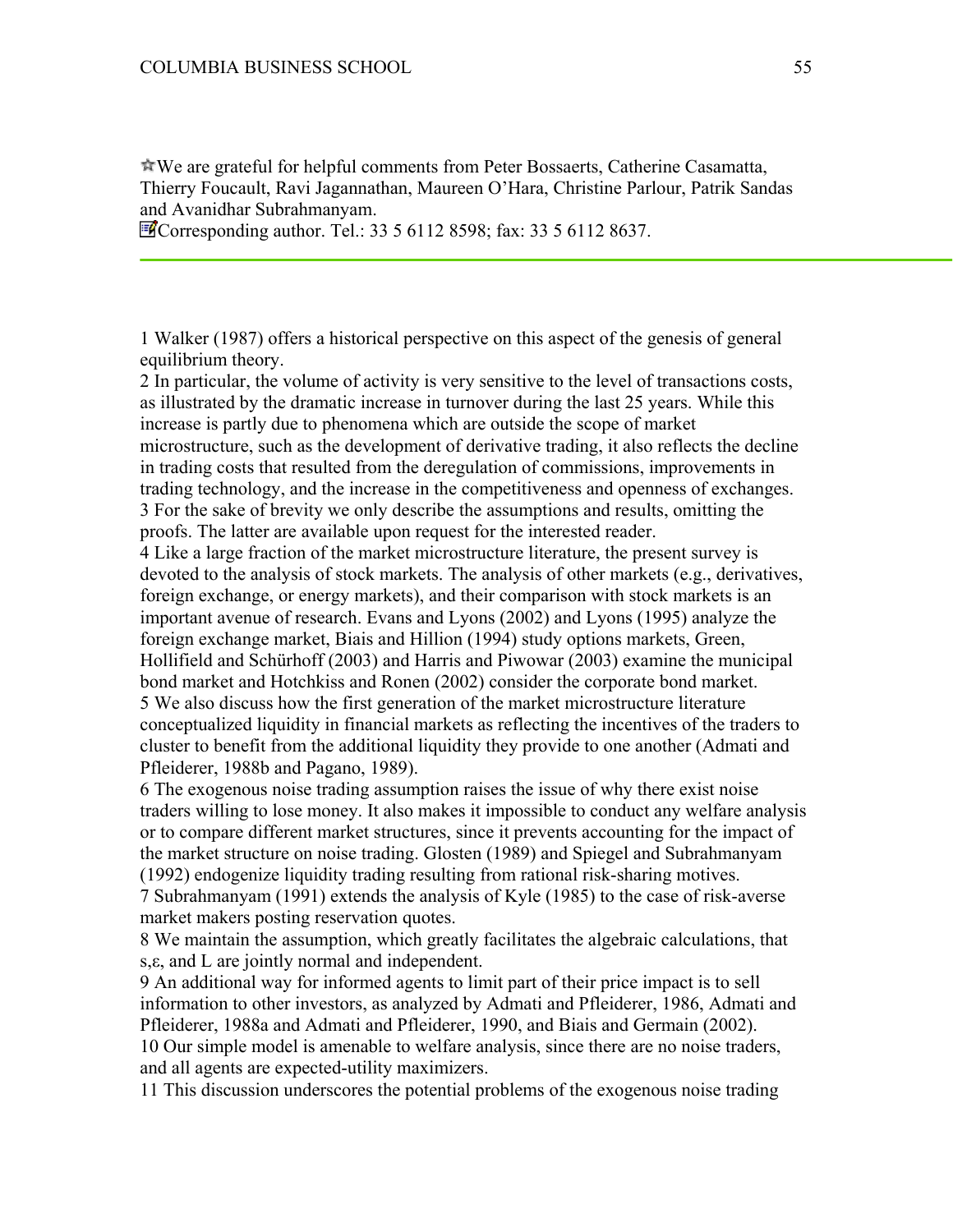assumption. As discussed above, when all traders are rational, an increase in adverse selection tends to reduce trading. Models assuming noise traders can reach the opposite conclusion. For example, in Easley, Kiefer and O'Hara (1997), as the proportion of informed traders increases and adverse selection problems worsen, trading volume goes up. This result, which is at the root of the econometric approach of Easley, Kiefer and O'Hara (1997), is not in line with the Akerlof (1970) logic. If instead of exogenous noise trading, Easley, Kiefer and O'Hara (1997) considered rational liquidity traders, in equilibrium trading volume would decrease as market makers would revise upward the probability that there is an informed trader and volume would increase as this probability is revised downward.

12 With normal distributions Bhattacharya and Spiegel (1991) examine non-linear strategies. Biais and Rochet (1997) analyze the class of (non-linear) perfect Bayesian equilibria arising for arbitrary (bounded support) distributions, in trading games where, as in the specification above, the informed agent is risk averse and trades both to exploit his signal and to share risk. Bagnoli, Viswanathan and Holden (2001) and Noldeke and Troeger (1998) study the links between the linearity of the equilibrium and the normality of the distributions.

13 Note that in Pagano (1989) there is no adverse selection.

14 The reader should bear in mind the following caveats, however. For simplicity, we ignore the effects of discrete prices. Furthermore, and maybe more importantly, a fully fledged model of the dynamics of trades and quotes in the presence of inventory and information effects can potentially give rise to rather intractable nonlinearities and nonstationarity. For simplicity, in the empirical specification presented here we ignore these difficulties and treat the time series of observations as generated by the repetition of oneperiod models.

15 George, Kaul and Nimalendran (1991) generalize Eq. (18) to account for serial correlation. They show that studies failing to account for serial correlation present in the data overestimate the adverse-selection effect.

16 Hasbrouck and Sofianos (1993) show that inventory dynamics vary across stocks. They also find little evidence that specialists are hedging their positions across stocks or with options.

17 Of course, the structure of the market studied by Manaster and Mann (1996) on the CME is very different than the NYSE specialist system.

18 In addition, Glosten and Harris (1988) developed a methodology to take into account discreteness of the price grid (a feature of the data not taken into account in the empirical specification  $(13)$ – $(18)$ ).

19 Similarly, Kavajecz (1999) finds that both specialists and limit order traders reduce depth around information events.

20 See also the results of Naik and Yadav (1999).

21 This VAR specification is richer than the specification in Hasbrouck (1988), which (i) analyzed the univariate process of signed trades and (ii) regressed quotes changes onto trades.

22 The impact of public information upon price changes is analyzed in Jones et al. (1994a).

23 All these analyses focus on the joint distribution of trades and prices. Indeed, without analyzing this joint distribution, it is very difficult to identify adverse selection effects.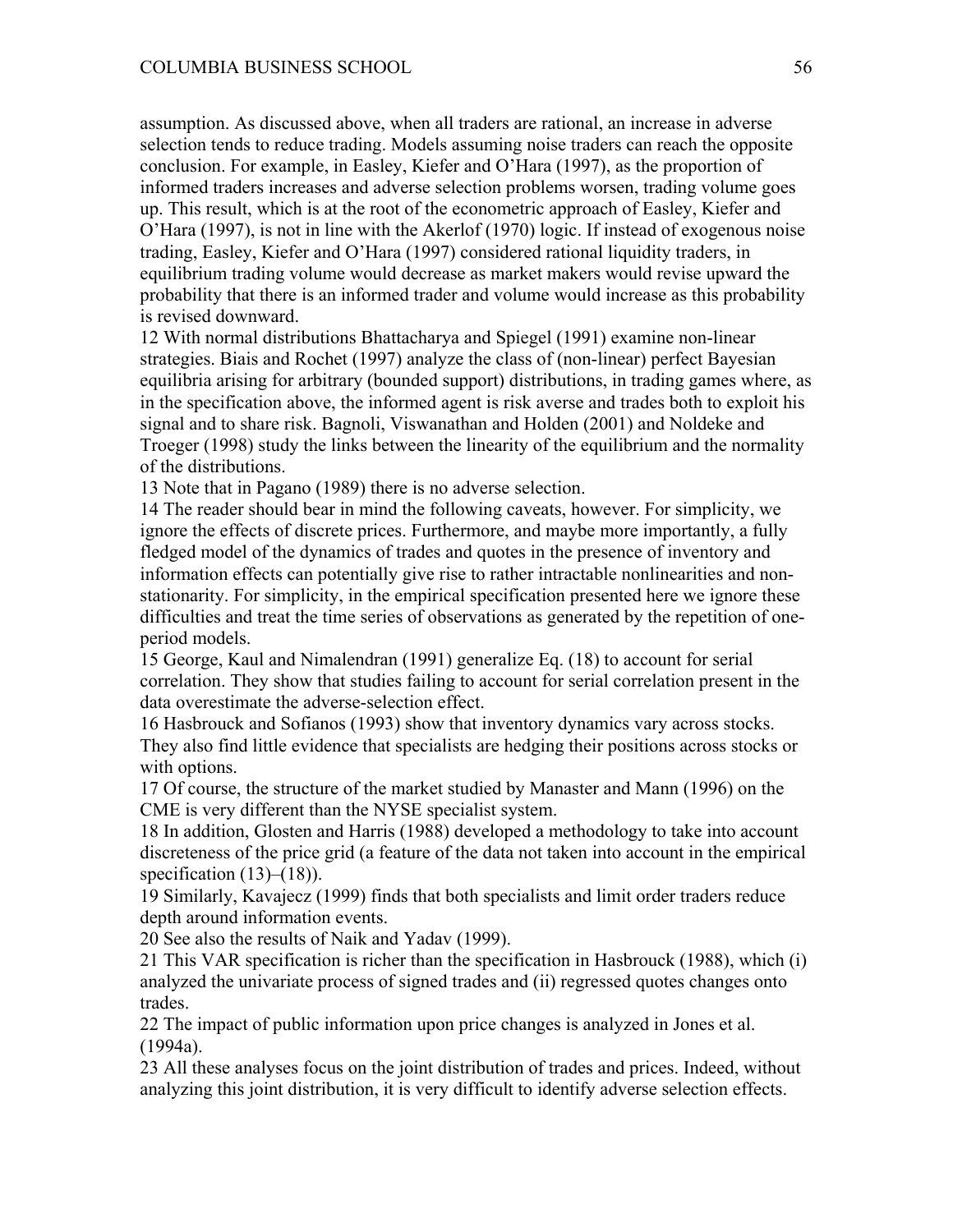To the contrary, Easley, Kiefer and O'Hara (1997) rely crucially on parametric assumptions to estimate the adverse selection parameter without using price data. 24 Biais, Foucault and Salanie (1998) offer a comparison of the rents arising in different market structures.

25 See also Huang and Stoll (1996) and Gibson, Singh and Yerramilli (2003). 26 Harris and Hasbrouck (1996, Table 3) also include some summary statistics on order frequencies and observe that in their dataset the most commonly used limit order tends to be the best performing order.

27 The finding by Madhavan and Sofianos (1998) that the specialist tends to participate more in trades when the spread is large is consistent with the specialist following a similar type of liquidity supply strategy. Further insights into the role of the specialist and that of limit orders in the supply of liquidity are offered in the theoretical analysis of Seppi (1997).

28 This is related to, but different from, the negative autocorrelation in transaction price changes generated by the bid-ask bounce, analyzed in Roll (1984).

29 Other interesting empirical studies of order flow dynamics include Bisière and Kamionka (2000), Lo, MacKinlay and Zhang (2002), Engle and Russell (1998), Griffiths, Smith, Turnbull and White (2000) and Ellul, Holden, Jain and Jennings (2003).

30 Hollifield, Miller and Sandas (2004) also offer a structural econometric test of order placement theories. They estimate the execution probability and adverse selection risk for alternative limit order submissions.

31 The original Kyle (1989) model actually analyzes the case where all traders have equal access to the market. For the sake of internal consistency, we stick to our paradigm, where one trader faces several liquidity suppliers.

32 Interestingly, the empirical result obtained by Manaster and Mann (1996), and its theoretical counterpart based on informed market makers, go in the opposite direction from the empirical results obtained for the NYSE and London Stock Exchange, which correspond to the situation in which the market makers are uninformed and face superiorly informed traders (see Table 1).

33 Keim and Madhavan (1997) find that institutional investors following indexing strategies incur significant price impact. This is consistent with the theoretical results of Vayanos (1999), to the extent that these investors have private information about their trading needs.

34 This is in the same spirit as in the upstairs block market analyzed by Seppi (1990). 35 Ronen (1997) notes that measures of informational efficiency computed for several stocks over the same period of time are likely not to be independent, since the dynamics of the prices of these stocks are correlated. She proposes a GMM-based method, to deal with this correlation.

36 Sofianos (1995) has documented frequent specialists' trades inside the quoted spread, corresponding to price improvements. Note, however, that since decimalization, liquid stocks often have a one cent spread, reducing the scope for price improvement.

37 This is consistent with the finding in Madhavan and Sofianos (1998) that specialists participate more in smaller trades.

38 Seppi (1997) extends the analysis of Rock (1990) to compare the performance of a pure limit-order market to that of a hybrid market with a specialist and competing limit orders. He finds that a hybrid market provides better liquidity to small retail and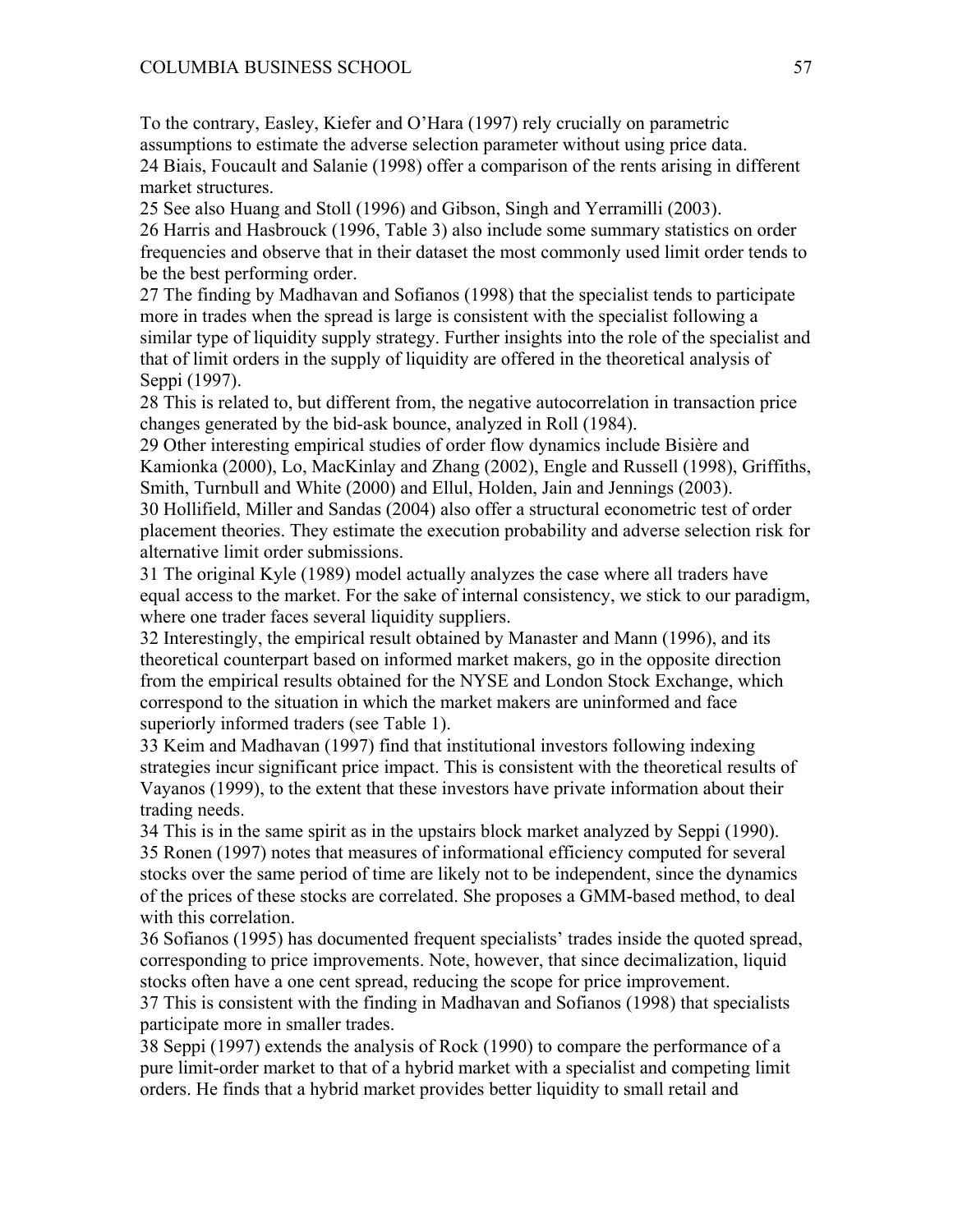institutional trades, while a pure limit-order market may offer better liquidity on mid-size orders. Note that, while Rock (1990) considers continuous prices, Seppi (1997) analyzes a discrete pricing grid, which mitigates market breakdown. Parlour and Seppi (2003) further analyze these issues.

39 A similar adverse selection problem can arise at the close of the NYSE. Market on close orders can be frozen and observed by the specialist and floor traders before the closing auction. This creates an opportunity to strategically undercut these orders in the last minutes of the trading day.

40 A similar mechanism could reduce adverse selection in the upstairs market, in line with the empirical results of Booth, Lin, Martikainen and Tse (2002).

41 This is similar to the effect analyzed in Vayanos (1999) and discussed in Section 2.2.2 above.

42 This could provide an interpretation for the findings by Madhavan, Porter and Weaver (2000) that an increase in ex-ante transparency on the Toronto Stock Exchange in 1990 led to an increase in spreads.

43 Harris (1994) develops an econometric methodology to assess the consequences on the spread of a reduction in the tick size.

44 Chordia and Subrahmanyam (1995) analyze the interplay between tick size and payment for order flow.

45 Such undercutting could stem from human traders or computerized trading algorithms, which can very rapidly and directly transmit orders electronically to the book. 46 See also Spatt and Srivastava (1994).

47 Blume and Goldstein (1997) and Bessembinder and Kaufman (1997) provide empirical evidence of effective fragmentation.

48 Deviation from time priority can arise in the U.S., as specialists on one exchange can match the National Best Bid and Offer, and thus execute orders even if they did not previously post the best bid or offer. Our analysis of the negative consequences of this feature of the National Market System is consistent with the finding in the industrial organization literature that price matching is anti-competitive.

49 In contrast, in a private-value environment, fragmentation does not generate adverse selection, and thus does not widen the average spread, as shown by Biais (1993). 50 On the other hand, the result that price discovery occurs mostly on the primary market, is consistent with the informed order flow hitting the NYSE first. This can give an informational advantage to the NYSE specialist, relative to the regional ones. In this context, regional specialists would be exposed to a winner's curse problem, if they undercut the NYSE quotes.

51 This line of research could build on the insights into institutional trading behavior offered by Chan and Lakonishok (1995), Keim and Madhavan (1995), and Cheng and Madhavan (1997), the econometric approach developed by Lo, MacKinlay and Zhang (2002), and the analysis of order placement strategies by Biais, Hillion and Spatt (1995) and Harris and Hasbrouck (1996).

52 For IPOs, see, e.g., Benveniste and Spindt (1989), Benveniste and Wilhelm (1990), Spatt and Srivastava (1991), and Biais, Bossaerts and Rochet (2002). For auctions, see, e.g., the analysis of Satterthwaite and Williams (2002) discussed above in this survey. Biais and Mariotti (2005) and Biais, Martimort and Rochet (2000) apply mechanism design theory to the trading of financial securities.